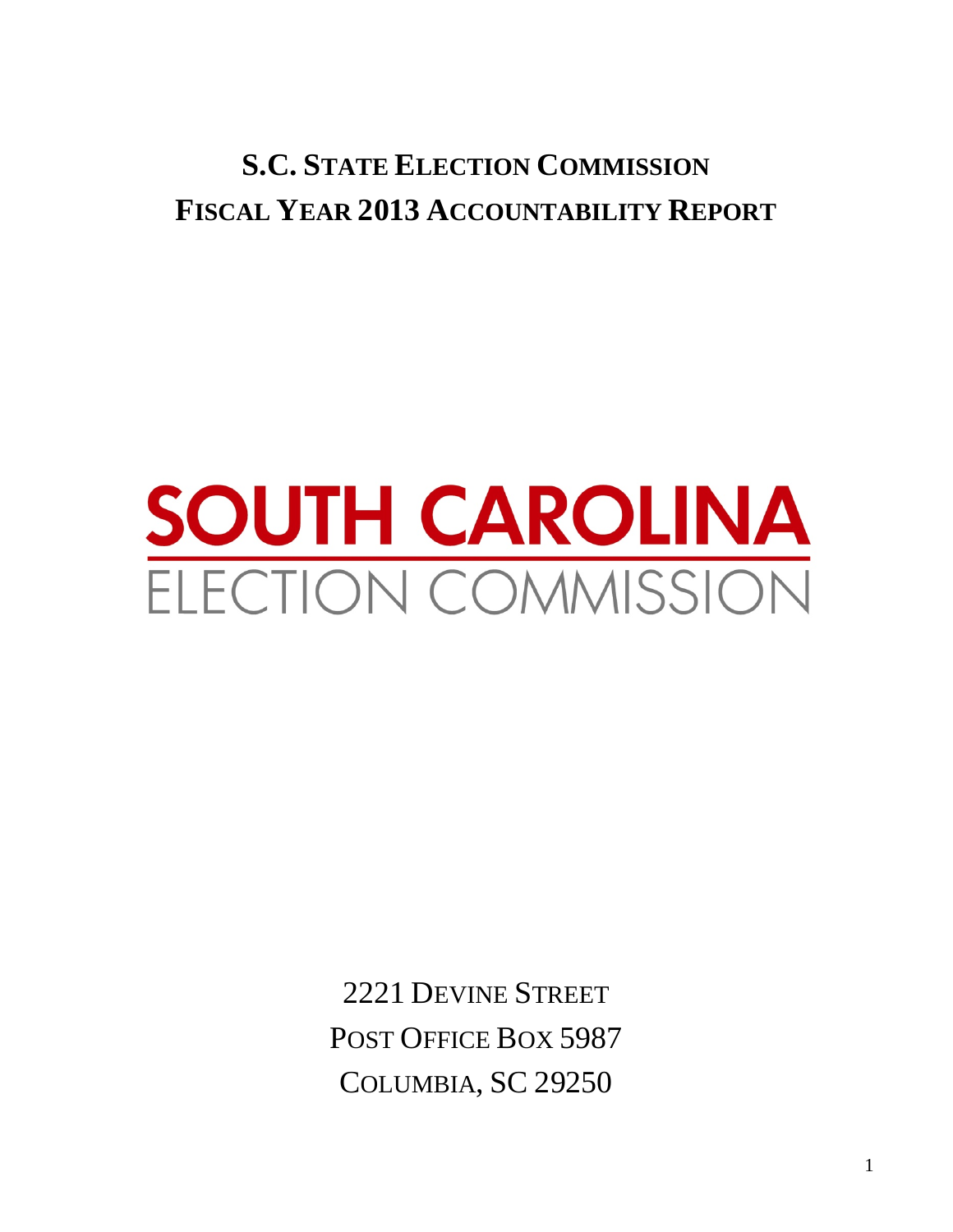# **SECTION I – EXECUTIVE SUMMARY**

#### **The mission of the State Election Commission is to ensure every eligible citizen has the opportunity to register to vote, participate in fair and impartial elections, and have the assurance that their vote will count.**

Over the past decade, the business of conducting elections has become vastly more complex and subject to exceptional scrutiny by voters, candidates, media, and the legal community as never before. This requires everyone involved in the elections process, whether at the municipal, county, or state level, to become more technologically savvy, be better trained, and possess a higher level of election expertise. This is the environment in which the State Election Commission (SEC) must operate and carry out its mission.

As the chief election agency in South Carolina, the SEC is responsible for overseeing the voter registration and election processes in the State. Specifically, the agency is tasked with:

- Maintaining the statewide voter registration system
- Supporting the statewide voting system
- Conducting the Training and Certification Program

Everything that we do as an agency, our programs and our projects, emanates from these responsibilities. The primary mission and goal is to provide the highest level and quality of service possible within our statutory mandates.

The SEC maintains the State's computerized statewide voter registration system. The system contains voter registration data on every registered voter in South Carolina. All county voter registration offices have online access to the database. The SEC is responsible for providing lists of registered voters for use in all elections held in the State, which averages approximately 300 each year. In combination with the driver's license file, the system also serves as the source for jury selection lists in the State.

The SEC provides oversight including assistance and advisory services to county and municipal election officials. The SEC administers a mandatory training and certification program for voter registration and election officials. All voter registration and election materials are provided to county election officials and counties are reimbursed for allowable primary and election expenses.

State law mandates the SEC support the statewide voting system. In fulfilling this mandate, the SEC creates election specific database definitions, produces electronic ballots, provides a comprehensive security plan, and conducts training for county election officials and poll managers in the proper use of the system. This support eliminates the need for counties to contract with the vendor for support saving taxpayers more than \$1M each year.

The Agency provides information regarding voter registration and elections to the media, political parties, special interest groups, and citizens. The SEC's "Every Vote Matters. Every Vote Counts." voter education and outreach initiative is designed to familiarize voters with the State's voter registration and election processes and to promote participation in elections.

SEC Commissioners serve as the State Board of Canvassers after elections to certify election returns, to declare candidates elected, and to sit in a judicial capacity to hear testimony and rule on protests and appeals.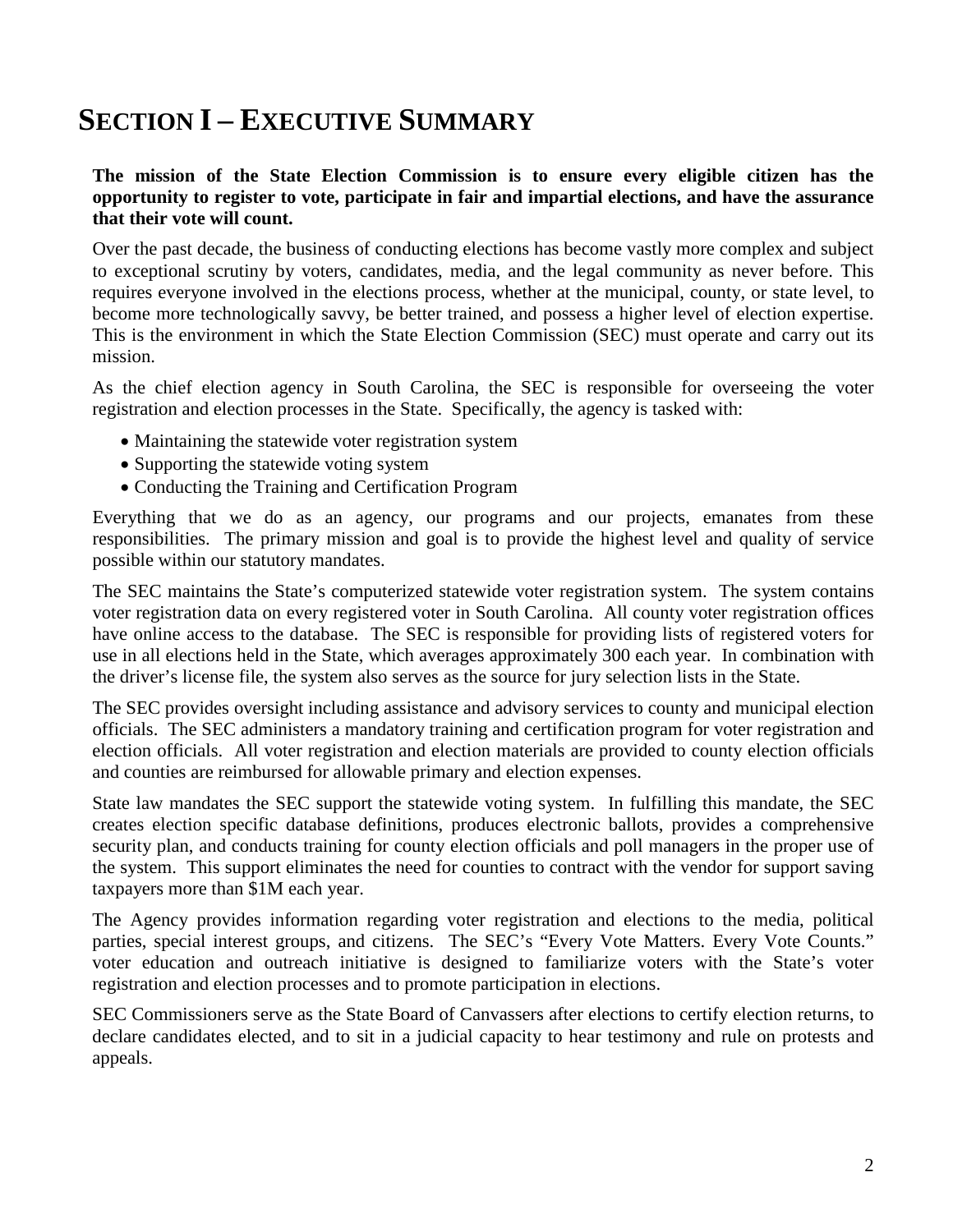#### *The Agency values:*

- **Employees** Human resources are the Agency's most important assets. The institutional knowledge, skill, and dedication of each employee are vital to the success of services provided. The Agency is committed to ensuring employee satisfaction, training, development, and wellbeing.
- **Customer Driven Excellence** To meet customer demand by understanding and anticipating current and future needs.
- **Visionary Leadership –** Motivate employees by setting examples, providing direction, and providing recognition and rewards.
- **Understanding the Future** Statewide primaries and general elections occur in two year cycles. Needs and other preparations for these two events must be considered in advance.
- **Agility** Because of the statutory deadlines regarding elections, it is crucial that the Agency meet all deadlines and provide necessary services.
- **Relationships** Developing positive working relationships with county and municipal election officials, the General Assembly, other state and federal agencies, political parties, and other special interest groups is vital to the success of the voter registration and election process.

# **Major Achievements of the Fiscal Year:**

#### **2012 Statewide General Election**

The SEC and county election commissions successfully conducted the November 6, 2012 General Election. The SEC created databases and provided election support to 46 county election commissions. Nearly 2 million South Carolinians voted for a variety of offices and questions on the federal, state and local levels. More than 14,000 poll workers and election officials across the state worked diligently to ensure the election was a success.

#### **Election Audits**

The 2012 General Election was the first statewide general election in which the SEC applied a statewide, pre-certification election audit. This auditing process was developed following the 2010 General Election and includes procedures and auditing software. Since 2011, the SEC has conducted audits of all state-level election results and provided auditing services for county and municipal election commissions conducting local elections. Election audits help ensure election results are certified accurately, verify that each ballot was counted, provide enhanced election transparency, and help identify opportunities to run elections more efficiently. The public can now access this data and view reports through the agency website. In FY2013, the SEC continued developing a number of new tools and procedures to help prevent mistakes and identify errors prior to certification of an election. Election Audit training is provided by the SEC. Following the 2012 General Election 44 audits were performed by the SEC. Two audits were performed by county election commissions and validated by the SEC.

#### **New Voter Registration System (VREMS)**

In FY2012, the SEC made historic progress by implementing a new statewide voter registration system. The Voter Registration and Election Management System (VREMS) replaced an antiquated system that had been in place since 1968. The more modern VREMS better utilizes state resources through a windows-based system that more accurately processes voter registrations and election data, and protects voter information. The new functionalities offered in VREMS have allowed each county election and registration office to benefit from real time voter information which translates into better voter services for citizens. The SEC worked through FY2013 training county officials on use of the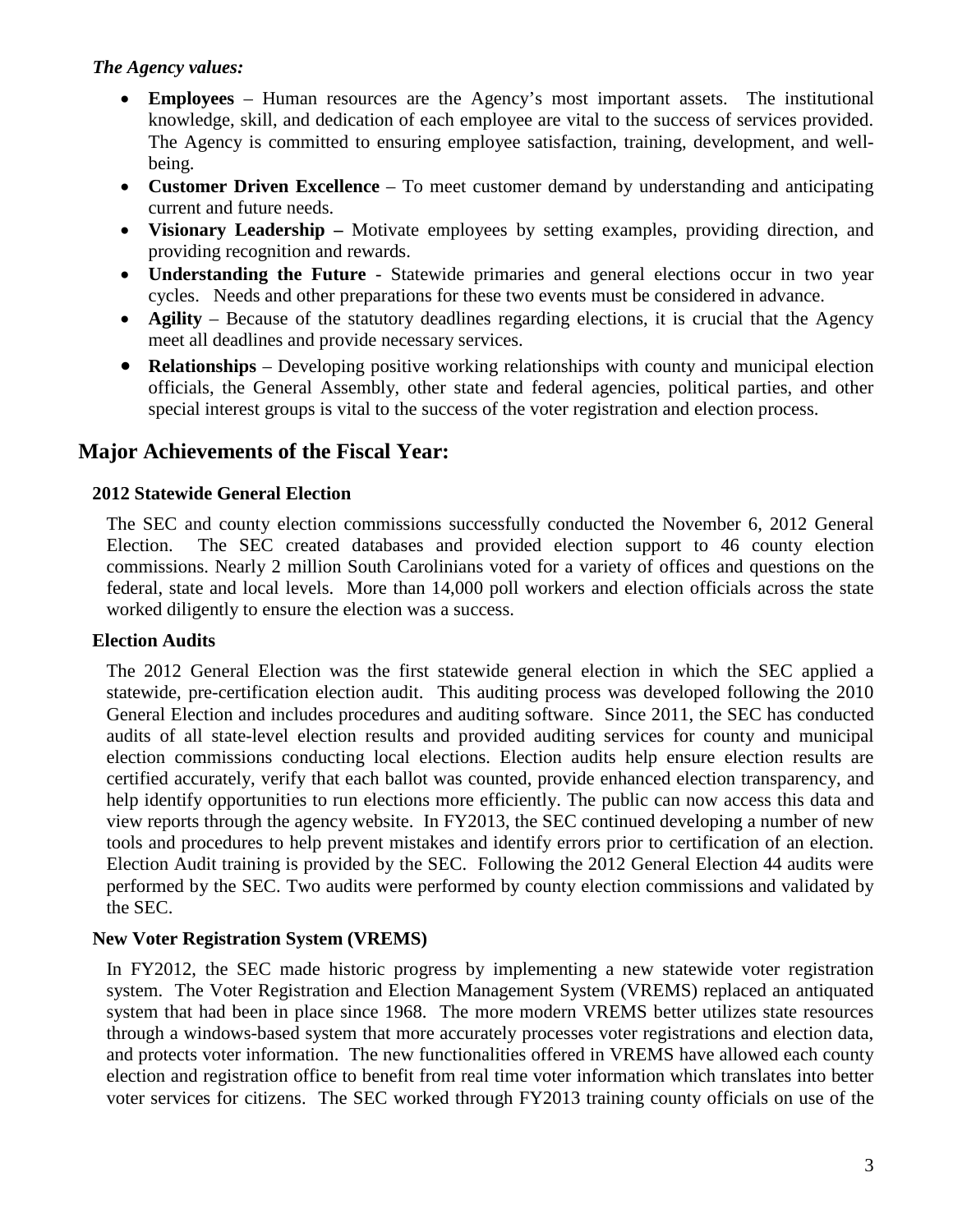new system and identifying needed system changes. The 2012 General Election was the first statewide general election conducted using the new system.

#### **Online Voter Registration (OVR)**

On June 18, 2012, the Governor signed into law Act 265, allowing the SEC to create a system for voters to register to vote online. OVR allows voters with Driver's Licenses and ID cards issued by the Department of Motor Vehicles (DMV) to complete and submit a voter registration application through the SEC's website. South Carolina is now one of only 13 states in the nation to have true online voter registration. Each voter's identity is verified electronically by cross-checking information on the application with DMV records. Early in the day on October 2, 2012, just four days prior to the voter registration deadline for the 2012 General Election, the SEC received preclearance for OVR from the U.S. Department of Justice. By 2:00 p.m., OVR was made available to the public. Within 24 hours of its implementation, more than 3,000 citizens had taken advantage of this new application, and more than 25,000 citizens accessed the system during those four days leading up to the deadline. OVR is a major step forward in providing citizens with increased opportunities to register to vote.

#### **Photo Identification Legislation**

Legislation requiring voters to present photo ID when voting was signed into law during FY2011. At the time, the Voting Rights Act required changes to state election law to be approved by the U.S. Department of Justice (DOJ) before taking effect. The S.C. Office of the Attorney General (SCAG) submitted the preclearance request in June 2011. In December 2011, DOJ formally objected to the core components of the legislation, blocking its implementation. In February 2012, SCAG filed suit in the U.S. District Court for the District of Columbia seeking preclearance from the Court.

On October 3, 2012, the U.S. District Court of the District of Columbia granted preclearance to the Photo ID law, ordering new requirements for showing Photo ID at the polls to take effect on January 1, 2013. The controversial nature of the legislation and confusion surrounding the preclearance process presented significant voter education and public perception challenges for the SEC. The SEC worked to ensure all voters were aware that the new Photo ID requirements were not in effect for the 2012 General Election. In the meantime, the SEC worked to ensure requirements were met leading up to the effective date. The first election held under the new requirements was a special election held in the Town of Branchville, in Orangeburg County, on January 8, 2013. Approximately 100 elections were held under the new requirements in FY2013. Some of the major events and accomplishments in implementation include:

- Identification of approximately 200,000 registered voters who likely did not possess a S.C. Drivers License or Identification Card and a direct mailing to those individuals informing them of the new Photo ID requirements
- Development and implementation of a system to produce Voter Registration Cards with Photographs with nearly 4,000 cards produced from January 1 to June 30
- Coordination and planning of Photo ID seminars conducting by county election officials throughout the state with more than 120 seminars conducted statewide.
- Creation, printing, and distribution of voter education materials
- Planning and execution of more than 100 Photo ID voter education events held by the State and county election commissions throughout the state, including remote picture taking events
- Development of processes and procedures for applying new Photo ID requirements at the SEC, county voter registration and election offices, and polling places
- Development and preparing training materials for county election officials and poll managers
- Conduct of training events for county election officials and poll managers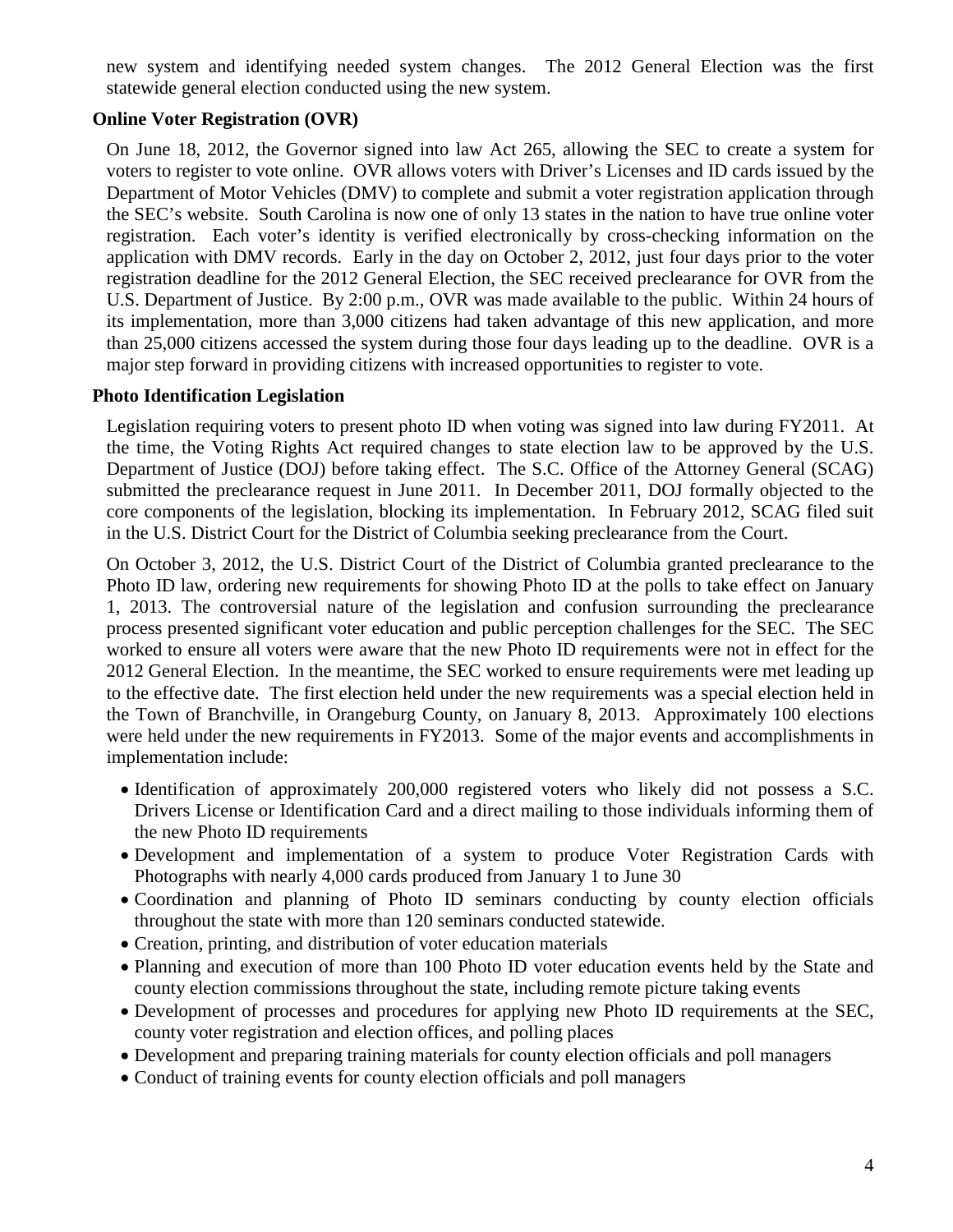#### **Electronic Voting Accessibility Tool (EVAT)**

In April 2012 the SEC was awarded \$1,744,410 in Defense Human Resources Activity (DHRA) grant funds to design, develop, and implement an online absentee voting application. In September 2012, the SEC successfully implemented the Electronic Voting Accessibility Tool (EVAT). This new application was designed to allow UOCAVA voters the ability to access and return their ballot for elections containing federal offices, and receive confirmation that their ballot was received in a matter of minutes. The objective of this system is to increase the successful rate of returned ballots from our military and overseas voters while also reducing traditional mailing costs.

#### **Legislative Audit Council Report**

The former President Pro Tempore of the S.C. Senate requested the Legislative Audit Council (LAC) conduct a review of the state's voting machines. He was concerned about the reliability of the machines and the lack of a voter-verified paper audit trail (VVPAT). The LAC set out to evaluate the voting system, identify issues and concerns, determine if training provided to election officials was sufficient, and to look at alternative voting methods. The March 2013 LAC Report "A Review of Voting Machines in South Carolina" found that:

- Retrofitting the state's voting system with VVPAT would cost more than \$17 million
- The statutory requirement that the state's voting system be approved by an EAC-accredited laboratory hinders the state's ability to modify or replace the current voting system
- Providing voters a way to report problems with the voting system on election day and have the issues addressed quickly
- State law should be amended to require that post-election tabulation audits be conducted for all elections before the votes are certified
- Training & Certification program classes should be offered online, on weekends, and at various locations around the state
- The options for voting systems include keeping the current system as is, retrofitting the system with VVPAT, procuring a new system, or approving multiple systems for counties to purchase

#### **Election Asset Management System**

In FY2013, the SEC implemented the electronic Asset Management Module of the Voter Registration and Election Management System (VREMS). Managing assets during an election involves several steps that begin with defining what elections are upcoming that require asset deployments through assembling packages, checking assets out to send to election locations, and checking in assets from election locations. Asset management is a key component to well-run elections. Many county election commissions were lacking reliable election management systems or were using more cumbersome and limited paper-based systems.

#### **Training & Certification Program Enhancements**

State law requires the SEC to train and certify county and municipal election officials. The SEC Training & Certification Program consists of numerous classes ranging from election-specific topics to professional development electives. The Program features four separate certification types: county election directors, county commission and board members, county election staff, and municipal election officials. FY2013 enhancements to the program include:

- Increasing the number of classes required for certification of directors and staff
- Implementing knowledge assessments for core classes with a requirement for directors to obtain a passing grade to receive credit for the course
- Requiring directors to retake all core classes prior to December 31, 2014
- Scheduling classes on weekends and at regional locations throughout the state
- Creating new classes and updating core classes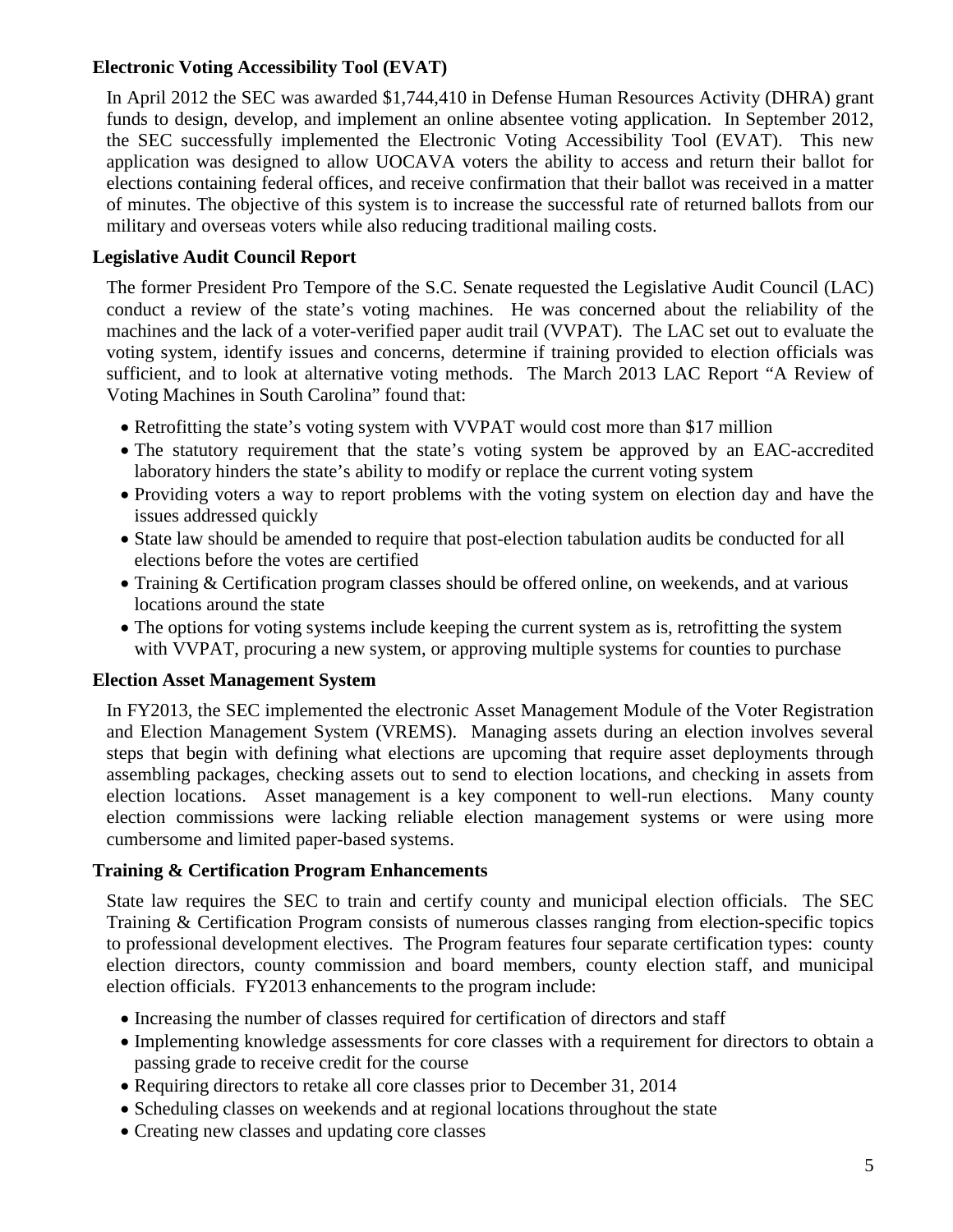#### **Online Training**

The SEC continues to expand use of the agency Learning Management System (LMS). In FY2013, SEC staff worked to update the Online Poll Manager Training program including revisions related to new Photo ID requirements. Development continued the Duties of the Municipal Election Commission class with implementation planned for early FY2014. The LMS is revolutionizing state election training by bringing programs into the digital age. The system is web-based and provides for the creation of an unlimited number of classes, all developed and administered by SEC staff. As a result, poll managers and election officials throughout the state can access this training at any time. While the system is not designed to totally replace in-person training, it adds great flexibility of access for trainees and helps administrators hold users accountable for results.

#### **Local Election Support**

In an effort to ensure success of the statewide voting system, the SEC provided voting system support to county election commissions for approximately 200 local elections; including county, special, and municipal elections. The SEC provided the county commission with training, media relations, and voting system support for all elections. Counties realize significant cost savings by taking advantage of voting system services provided by SEC staff, rather than contracting services with the system vendor. The SEC supported the county election commission in conducting special elections and associated primaries in the following state-level special elections:

- U.S. House of Representatives District 1
- State Senate District 41
- State House of Representatives District 17
- State House of Representatives District 68

#### **Voter Education and Outreach**

The SEC continued to reach out and educate voters on all aspects of voter registration and elections through the Agency's *SC Votes* voter education initiative. The focus of the initiative is ensuring voters are informed about the requirements, processes, procedures, and deadlines associated with voter registration and voting in South Carolina. The SEC continued efforts in FY2013 to educate voters about all general aspects of voter registration and elections. However, efforts shifted in FY2013 to educating voters on the particular requirements of new Photo ID legislation. The initiative includes: educational brochures, posters, videos, outreach at public events, a voter education website (scVOTES.org), social media messaging, and a statewide mass media campaign.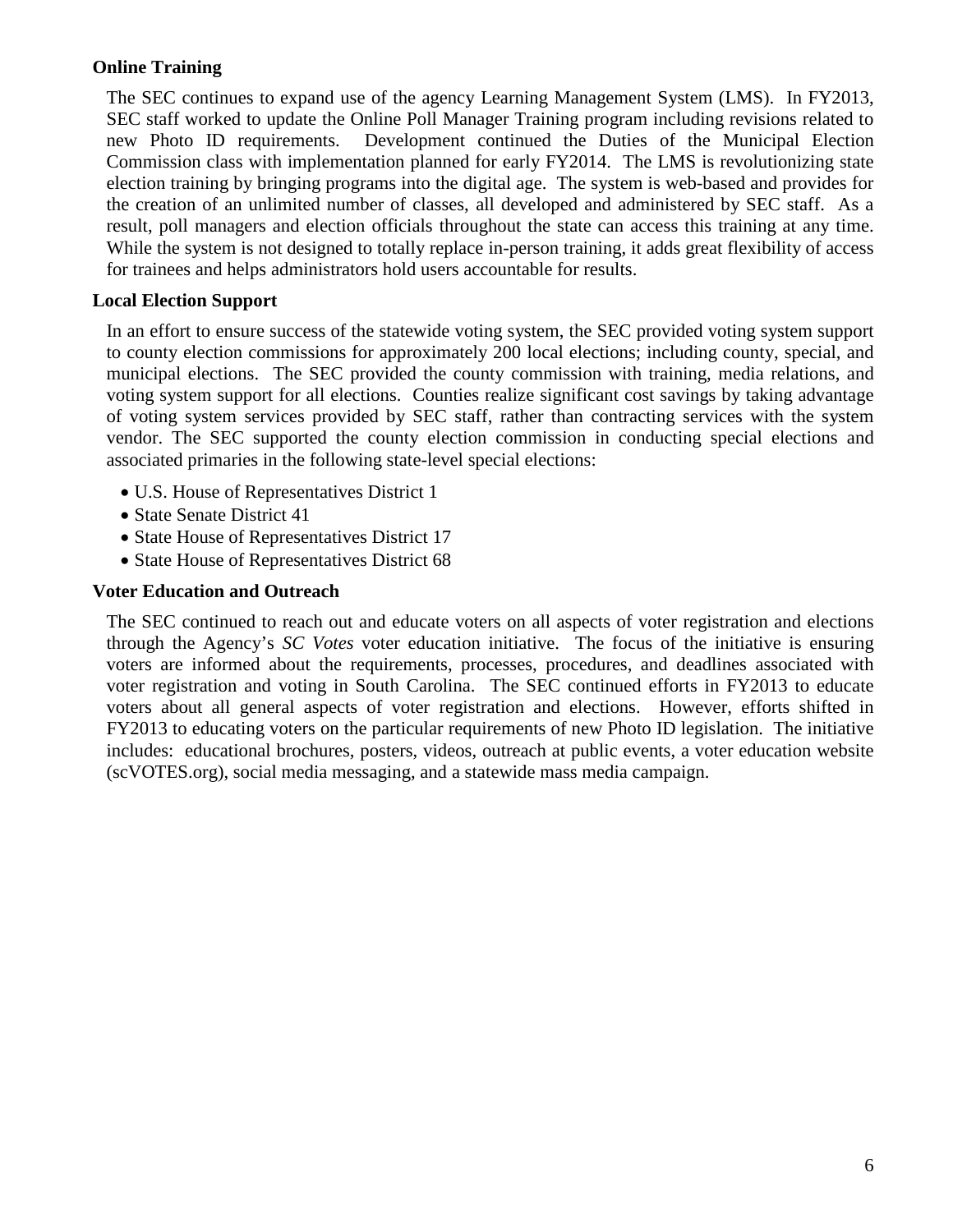# **Key Strategic Goals**

As part of the overall goal of improving the State's election process and maintaining its integrity, the following specific goals are priorities of the SEC:

| <b>Agency Goals</b>  | <b>Status and Plans</b>                                                                                                                                                                              |
|----------------------|------------------------------------------------------------------------------------------------------------------------------------------------------------------------------------------------------|
| Conduct fair         | Every other agency goal relates directly to this primary agency goal, and every agency program                                                                                                       |
| and impartial        | serves as a means to accomplish it. During FY2013, the SEC successfully conducted the 2012                                                                                                           |
| statewide            | General Election and several state-level special elections. Preparations were underway for the 2014                                                                                                  |
| primaries and        | election year.                                                                                                                                                                                       |
| general              |                                                                                                                                                                                                      |
| elections            |                                                                                                                                                                                                      |
| Maintain             | The Voter Registration and Election Management System (VREMS) was implemented for statewide                                                                                                          |
| statewide            | use in December 2011. VREMS replaced a 44-year-old legacy system used in SC since 1968.                                                                                                              |
| voter                | VREMS is a Windows-based system used by all county boards of voter registration offices to                                                                                                           |
| registration         | register voters, track absentee applications and ballots, and assign poll managers to precincts. The                                                                                                 |
| system               | system facilitates placement of voters in the proper election districts and tracks voter participation in                                                                                            |
|                      | The SEC continually works to train county election officials on its use, identify<br>elections.                                                                                                      |
|                      | improvements, and develop new functionalities.                                                                                                                                                       |
| Support the          | The SEC continues to provide Election Support to county election commissions by providing                                                                                                            |
| statewide            | election definitions and training in the proper use of the system. Experienced SEC staff uses                                                                                                        |
| voting system        | specialized software and frequent on-site visits to provide counties assistance with election                                                                                                        |
|                      | preparation and Election Day support. The Agency continues to improve training and provide tools                                                                                                     |
|                      | to ensure county election officials follow proper election procedures. The SEC provides election                                                                                                     |
|                      | audit tools and services that enable county election officials to ensure election results are accurate                                                                                               |
|                      | and identify areas of improvement.                                                                                                                                                                   |
| Expand use of        | EVRL reduces the amount of time it takes to process voters and allows voter participation to be                                                                                                      |
| Electronic           | processed more quickly and accurately. The SEC provides EVRL software to counties at no charge.                                                                                                      |
| Voter                | This service saves counties thousands of dollars over similar, commercially available software.                                                                                                      |
| Registration         | Implementation of the system requires laptops and barcode readers. The SEC continues to                                                                                                              |
| Lists (EVRL)         | encourage expanded use of EVRL throughout the state and looks for ways to help facilitate this                                                                                                       |
|                      | expansion. Use of the system continues to increase. The goal is to implement EVRL statewide.                                                                                                         |
|                      | The SEC can aid in this expansion by providing laptops to county election commissions as funding                                                                                                     |
|                      | allows.                                                                                                                                                                                              |
| Expand use of        | The LMS is a Web-based e-learning training program administered by the SEC. The LMS can                                                                                                              |
| the Learning         | encompass an unlimited number of classes, all developed and maintained by SEC staff.                                                                                                                 |
| Management           | The LMS is currently used to provide online poll manager training, and the SEC is working to                                                                                                         |
| System               | increase participation in the program. In FY2013, SEC staff continued development of an online                                                                                                       |
| (LMS)                | municipal election commission training class – part of a new certification program for municipal                                                                                                     |
|                      | election officials that is now required by law. The SEC plans to use the LMS to develop and offer                                                                                                    |
|                      | more online training classes in the future.                                                                                                                                                          |
| Increase             | This program is mandated by state law to train county voter registration board and election                                                                                                          |
| participation        | commission members and their staffs. 544 election officials participated in 18 classes held quarterly                                                                                                |
| in the               | in FY2013. Classes are held in Columbia, Myrtle Beach, and other regional locations when                                                                                                             |
| Training and         | possible. The Agency works to increase participation in the program, as required by state law. The<br>LMS will eventually be used to offer some program classes online.                              |
| Certification        |                                                                                                                                                                                                      |
| Program<br>Conduct   |                                                                                                                                                                                                      |
| Voter                | Continue highly successful voter education and outreach efforts designed to familiarize South<br>Carolina voters with the State's voter registration and election processes. Voter education efforts |
| <b>Education</b> and | are intensified in the months leading up to statewide elections. The SEC focuses on making sure                                                                                                      |
| Outreach             | voters have the opportunity to register to vote and the assurance that their vote will count. In                                                                                                     |
| Program              | FY2013 education efforts shifted focus to ensuring voters are aware of new changes to Photo ID                                                                                                       |
|                      | requirements.                                                                                                                                                                                        |
| Improve              | The SEC works to make voting in South Carolina more accessible to all voters. The audio feature                                                                                                      |
| accessibility        | and portability of the State's new voting terminals provide disabled voters unprecedented access.                                                                                                    |
|                      |                                                                                                                                                                                                      |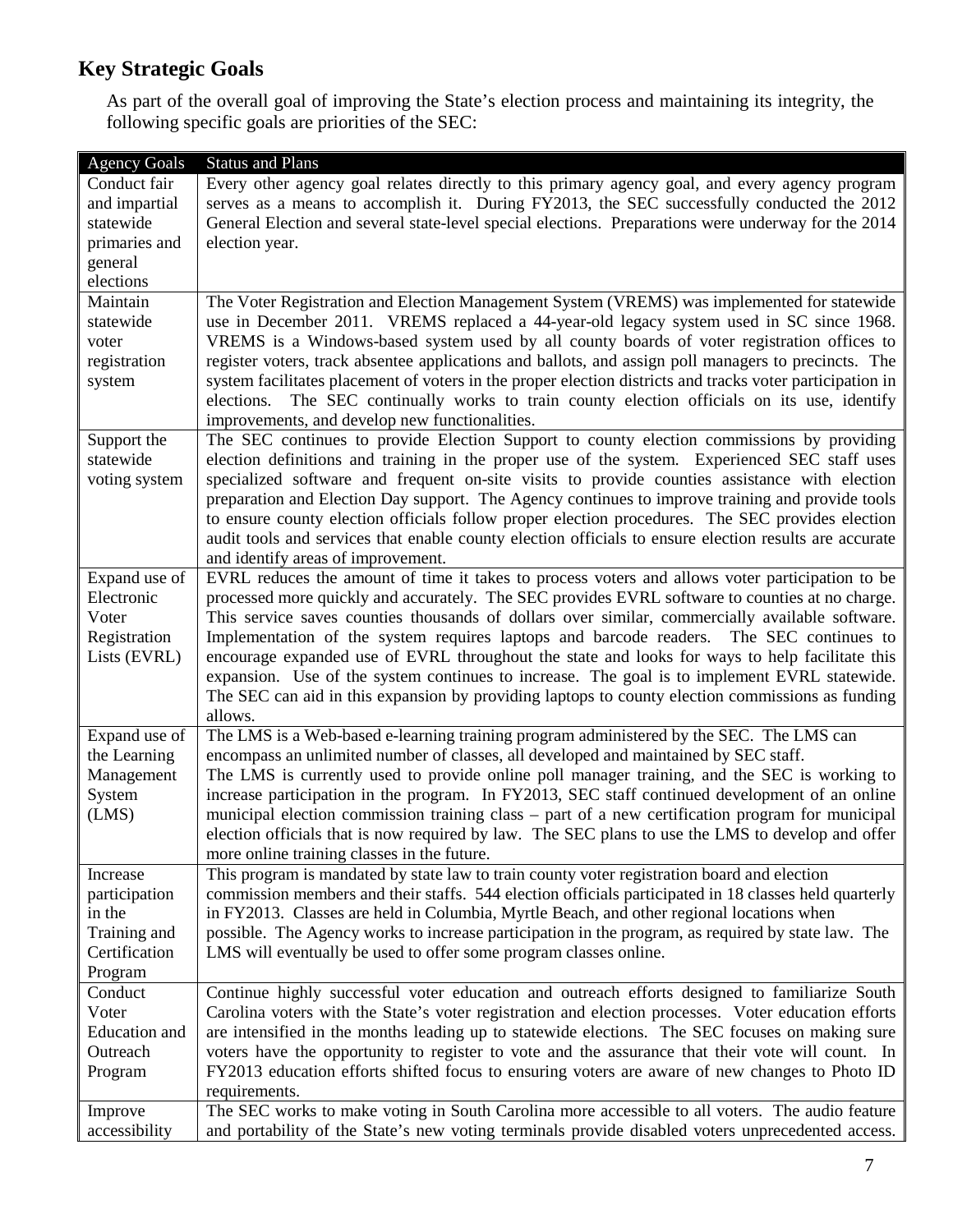| <b>Agency Goals</b> | <b>Status and Plans</b>                                                                             |
|---------------------|-----------------------------------------------------------------------------------------------------|
| for voters with     | The Agency continues to work with disability advocates to educate the disabled community on the     |
| disabilities        | availability and use of these features. The SEC produces informational materials in various formats |
|                     | designed to meet the needs of voters' specific disabilities. Agency staff surveys county election   |
|                     | commissions to measure the level of progress in improving polling place accessibility and to        |
|                     | identify areas for improvement.                                                                     |
| Assist              | The SEC provides information to members of the South Carolina Association of Registration and       |
| <b>SCARE</b> with   | Election Officials (SCARE) on the potential impact of proposed legislation. The SEC works with      |
| legislative         | SCARE membership to draft legislation designed to improve the election process and to request that  |
| priorities          | legislation be introduced.                                                                          |

# **Key Opportunities and Challenges**

#### **Opportunities**

#### **Statewide Voter Registration System**

The SEC implemented a new statewide voter registration system in FY2012. The Voter Registration and Election Management System (VREMS) meets critical needs long recognized by state and county voter registration officials. This web-based, user-friendly system makes processing voters far more efficient and provides numerous additional functionalities. This upgrade from a mainframe-based system to a web-based system marks a new age in the administration of voter registration in South Carolina. Opportunities exist to continue training county officials on the system's new functionalities and to identify additional improvements going forward.

#### **Online Voter Registration (OVR)**

OVR allows citizens who have a valid S.C. Driver's License or a S.C. Identification Card issued by the S.C. Department of Motor Vehicles (DMV) to register to vote or update their registration through the agency website. South Carolina is one of only 13 states to have online voter registration. OVR statistics from January 1, 2013 through June 30, 2013 show online voter registrations now outnumber county in-office registrations. Opportunities exist to promote use of OVR over other traditional voter registration applications further reducing processing time and increasing cost savings for counties.

#### **Electronic Voter Registration List (EVRL)**

EVRL was designed to improve the process by which poll workers process voters on election day. The use of EVRL along with the new Voter Registration and Election Management System (VREMS) allows for more prompt processing of voter history compared to using the paper voter registration list still in use across the state. Additionally, expanded implementation of EVRL will shorten lines at the polls on Election Day plus be a more efficient use of poll workers time. Voters are provided better service at the polls resulting from features within this system to more readily assist them and to address registration matters with less delay. Opportunities exist to expand EVRL usage to all polling places throughout the state and to enhance existing EVRL software.

#### **Learning Management System (LMS)**

The LMS is a web-based tool used to conduct online training classes. They system allows users to access training 24 hours per day, seven days per week. The system enables county election officials to track a poll manager's progress and evaluate the poll manager's knowledge of the process. The first class developed for the system was poll manager training, designed to supplement in-person training on the county level. This class was in the process of being updated in FY2013 to include new Photo ID requirements. Development of a second LMS course, Duties of the Municipal Election Commission, continued in FY2013 with implementation planned for early FY2014. Opportunities exist to expand the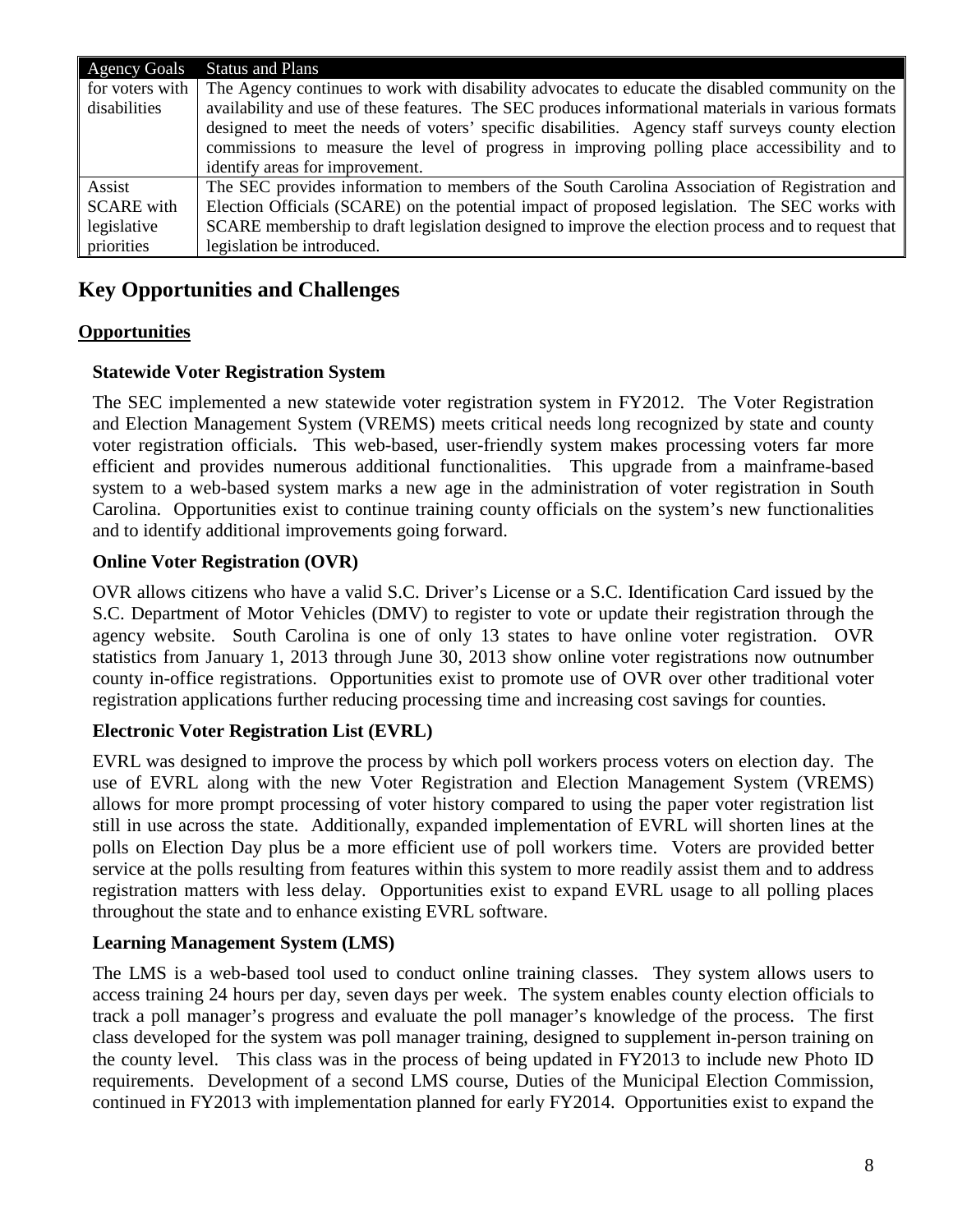use of online poll manager training among county users and to expand the number of courses offered through the system.

#### **Poll Worker Recruitment**

State law allows for sixteen and seventeen-year-olds to serve as assistant poll managers. Numbers of these young poll managers are on the rise throughout the state. The assistant poll manager program has proven beneficial at a time when retention of experienced workers is continually decreasing. The enthusiasm and ability of these young adults to perform this civic duty has been a great benefit to elections in South Carolina. An opportunity exists to recruit even more of these young poll managers to help ensure the preservation of good elections in the State for posterity.

#### **Election Legislation**

Each year the SEC, in cooperation with the South Carolina Association of Registration and Election Officials (SCARE), works with the General Assembly to enact legislation to improve the election and voter registration process in South Carolina. The Agency advocates legislative changes that would:

- Fine tune new candidate filing requirements
- Pass regulations to require post-election audits
- Allow for early voting (no excuse absentee voting)
- Delete the requirement for witness signature on mail-in absentee ballots
- Remove the statutory requirement that the state's voting system be approved by an EACaccredited laboratory as recommended by the Legislative Audit Council
- Define filing and certification requirements for Lieutenant Governor beginning in 2018 when candidates will appear jointly with Gubernatorial candidates for the first time
- Reduce requirements for publishing costly legal notices in newspapers
- Set uniform municipal election dates
- Set uniform special election dates
- Bring certification deadline for President in line with certification deadline for other candidates
- Allow the SEC to institute a pilot project to gauge the feasibility of vote centers
- Combine voter registration boards and election commissions in counties where they are separate
- Remove obsolete language from Title 7

#### **Challenges**

#### **Agency Funding**

Every SEC program is directly related to three core Agency functions, all mandated by state law:

- Maintaining the statewide voter registration system
- Supporting the statewide voting system
- Conducting the Training and Certification Program

Budget reductions taken in prior years have left the agency severely underfunded in recurring personal services and operating funds resulting in a potential for serious, detrimental effects in providing mandated core services. The Agency included a request for recurring personal services and operating funds in the FY2014 budget request. Funding was not provided in the current budget and the Agency continues to struggle to meet the state required mandates for voter registrations and conducting elections. While funds received by the SEC are used to support all elections held throughout the state, restoration of general personal services and operating funds would eliminate the need for the SEC to rely on funds appropriated for statewide primaries and general elections to pay for daily operations of the agency and would thereby reduce the risk of a deficit in statewide primary and general election funds.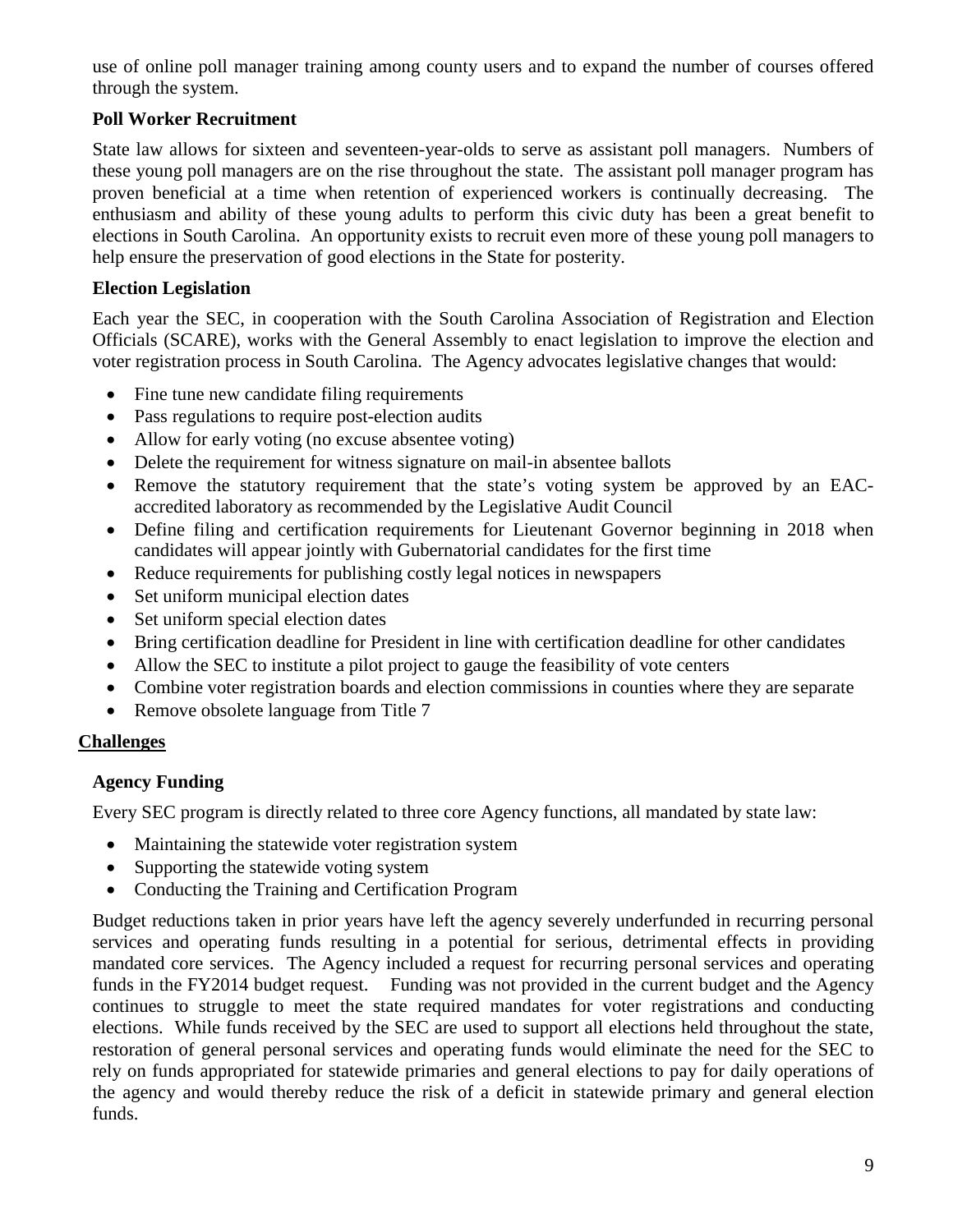In an effort to reduce operating costs, the SEC has taken the following actions:

- Of 19.5 authorized positions, two full-time and one part-time position have been left vacant
- Greatly reduced travel
- Reduced out of office staff training opportunities
- Negotiated lower rates from service providers
- Eliminated agency cell phones

The current base funding is having a negative effect on these core functions in a variety of ways:

- Voter Registration System Maintenance Budget reductions could lead to the inability to pay the Department of State Information Technology (DSIT) to maintain, protect, and enhance the Voter Registration and Election System (VREMS) used statewide. This could lead to potential discontinuation of service. Without proper maintenance, voter registration records would be in jeopardy of not being current, potentially disenfranchising qualified voters and opening the door to voter fraud. Proper funding would allow the agency to conduct a confirmation card mailing which corrects inaccurate addresses and preserves the voting rights of people who may have moved but did not update their address.
- Voting System Support As a result of staff shortages, the remaining support staff has experienced a tremendous increase in workload. Increased workload results in two major liabilities: 1) an increase in potential for ballot preparation errors, and 2) an increase in compensatory leave time ("comp time"). Ballot preparation errors can lead to protests, overturned elections, and the cost of new elections. Exorbitant comp time can have a negative effect on employee morale. Oftentimes, employees do not have the opportunity to take advantage of this leave time. Furthermore, comp time can be (and has been) taken away if not used in a timely manner. Low employee morale has lead to a high turnover rate in these key positions.
- Training & Certification Program Currently, there are no general operating funds for this program as a result of budget reductions taken several years ago. Funding is required to efficiently run the program. The largest expense is for staff charged with administration of the program. Other program costs include outside instructors, travel, course supplies, and training venues. Some of these costs are defrayed by course fees received from participants. Recent changes to state law have resulted in the added responsibility of providing training to municipal election officials throughout the state. Additional cuts would have a severe impact on the ability of the SEC to provide an adequate number of certification classes to county election officials. Officials conducting voter registration and elections without proper training and information can lead to poor voter service, violations of state election law, and overturned elections.

#### **Replacing the Statewide Voting System**

The statewide voting system was implemented in November 2004 at a cost of approximately \$34 million, funded mostly through a federal grant. The system includes more than 12,000 touch screen voting machines, more than 2,000 touch screen voting machines with audio ballot capabilities for the visually impaired, optical ballot scanners for absentee by mail ballots, and other peripheral equipment. The life expectancy of the system is 15 years. However, signs in the marketplace point to the availability of replacement parts potentially reducing the actual lifespan. The State faces two challenges in replacing the system: one is legislative and the other is budgetary.

S.C. Code of Laws §7-13-1620 requires a voting system be approved by the SEC and certified by a testing laboratory accredited by the federal Election Assistance Commission (EAC). Currently, Congress is debating the future of the EAC, and commissioners who have left the agency have not been replaced. The lack of commissioners has crippled the agency and prevented the approval of the next iteration of voting system standards. Election system vendors are waiting on new standards before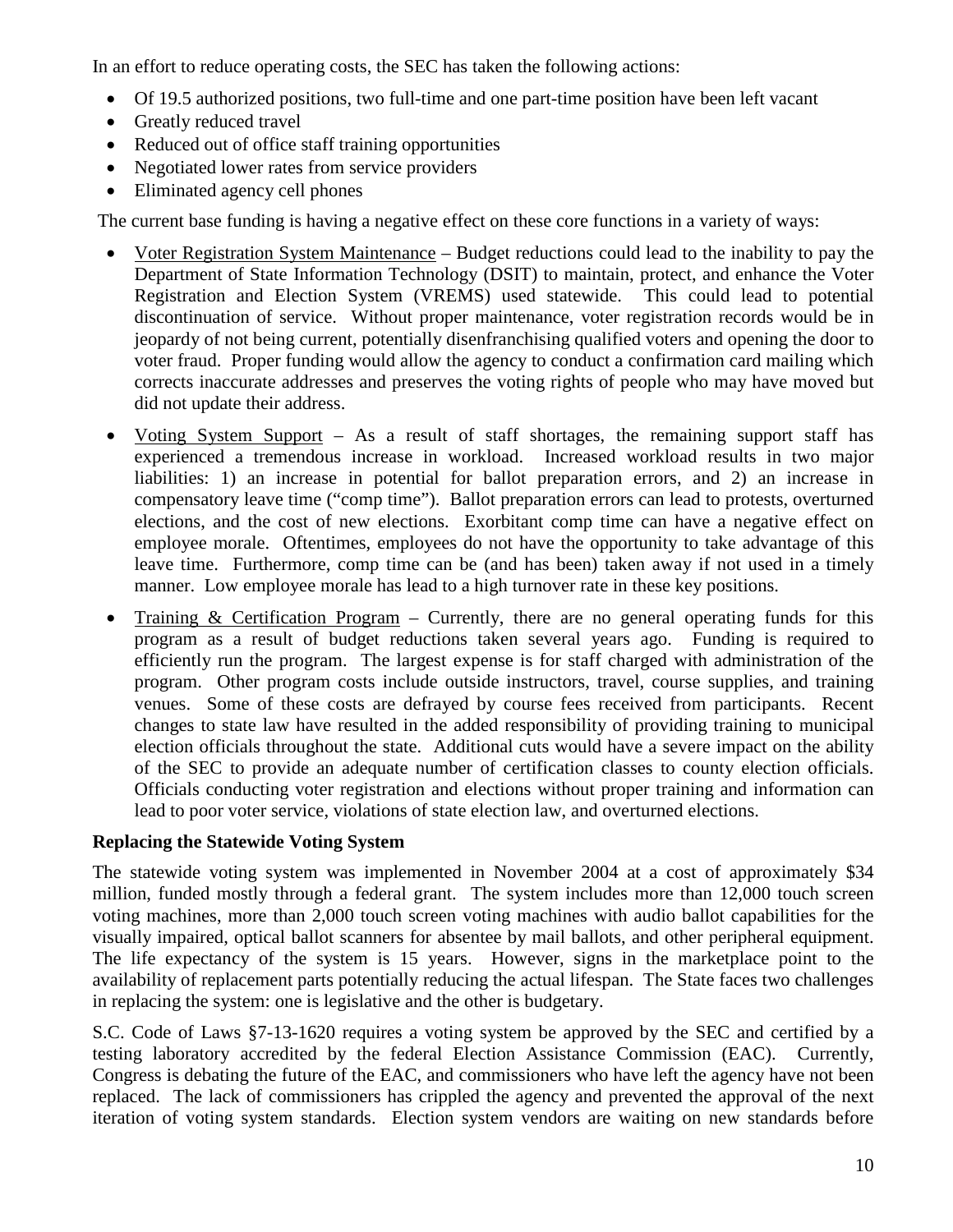manufacturing new voting systems. In March 2013, the Legislative Audit Council (LAC) reported that the statutory requirement for the state's voting system to be approved by an EAC-accredited laboratory hinders the State's ability to modify or replace the current voting system. Amending state law to allow the SEC to follow its own certification process without EAC involvement would free the State from the current bureaucratic gridlock.

Despite the uncertainty in the marketplace, the SEC has begun planning for the eventual purchase of a new voting system. Over the past two fiscal years, the Agency made budget requests to establish a fund to purchase a voting system once new standards have been adopted. These initial requests were for \$5 million. Both requests were denied. The actual cost of a new voting system will not be known until new voting system standards are adopted and new systems are developed.

#### **Statewide Voter Registration System**

The SEC successfully implemented the new Voter Registration and Elections Management System (VREMS) in FY2012 as a replacement to the previous legacy system. Overall security of a computerbased voter registration system and an election management system including personally identifiable information is a great concern. Providing increased security enhancements will require increased funding for hardware, software, ongoing security monitoring, and staff training. These unanticipated enhancements were recently identified in a security audit by Deloitte and Touche. These enhancements will require recurring resources, to include full-time information technology security positions.

#### **Rising Cost of Confirmation Mailings**

To maintain an accurate list of active registered voters, the SEC works to identify inactive voter records in the statewide voter registration database. The agency also participates in a program wherein it compares its voter registration list with lists of a number of other states to determine if voters on the S.C. list are also registered in other states. While this program has no cost, other more-sophisticated matching programs exist that would allow comparisons with an even greater number of states. However, those programs are funded by member states. To archive voters identified through these programs, the Agency must send a confirmation mailing to each voter for verification. These efforts are costly due to the federal requirement for this to be a first class mailing with a postage-paid reply card, but the mailing is necessary in order to maintain the integrity of the voter registration rolls.

#### **Participation in the Training and Certification Program**

More than 500 county election officials in the State are required by law to gain certification through the SEC's Training and Certification Program. Participants include voter registration board members, election commission members, and their staffs. One hundred sixteen officials are not certified. Certification ensures election officials have the necessary knowledge to properly conduct elections. While the Agency has oversight responsibility for the program, it has no authority to compel compliance. Legislation was passed in FY2007 that requires the Governor to remove members who do not gain certification within the statutory timeframe, but this applies only to those members who were appointed after June 18, 2007. The SEC notifies the Governor and legislative delegations of noncompliant board members. As a result, participation has improved but is still inadequate. As a result of Act 191 of 2010, each Municipal Election Commission (MEC) member and their staffs are also required to complete a training and certification program administered by the SEC. The SEC is working to increase certification of MEC members.

#### **Certification Deadline for Presidential Candidates**

Current law sets the deadline for certification of Presidential candidates 25 days after the deadline for all other candidates. This deadline provides an inadequate amount of time for the SEC and county election commission to prepare ballots and voting machine databases and to meet the federal 45-day deadline to mail absentee ballots to military and overseas citizens.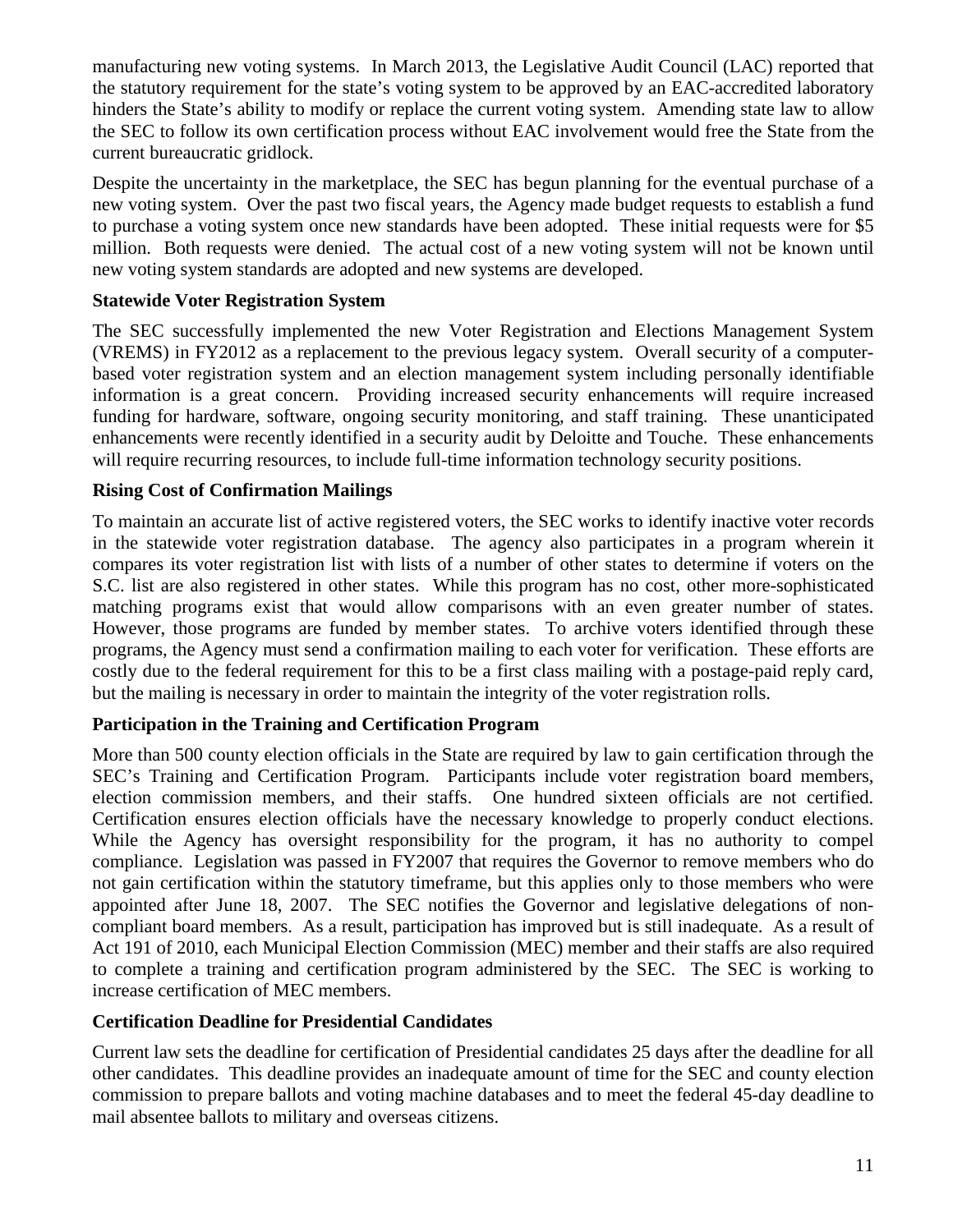# **Use of Accountability Report to Improve Organizational Performance**

Throughout the year, the SEC prepares and gathers information to present in the accountability report. By preparing this yearly report, the Agency is able to compare and address any changes that have been made. By performing this self-critique, agency leaders are able to determine where improvements are needed to better meet the needs of agency customers. It also helps determine what improvements should be made. The Agency uses each yearly report to take a methodical, holistic view of the services provided to customers in order to identify, develop, and implement process improvements to increase the quality and efficiency of those services.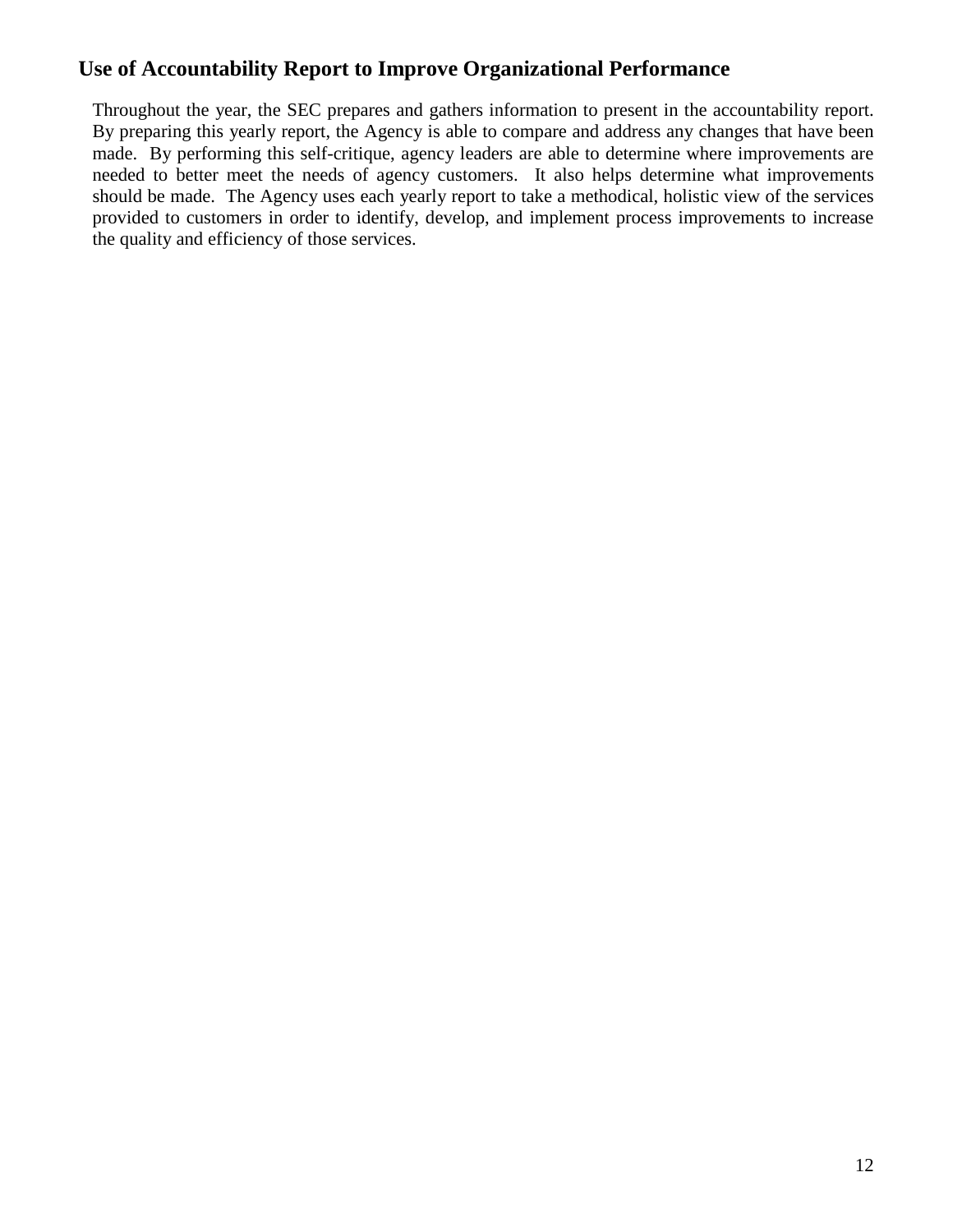# **SECTION II – ORGANIZATIONAL PROFILE**

## **Major products and services of the State Election Commission**

#### **Statewide Voter Registration System**

- Maintain and support South Carolina's statewide voter registration system including additions and changes to the master file as provided by each county's board of voter registration.
- Provide training and assistance on the statewide voter registration system to county voter registration staff through training classes, on-site visits, the Web, phone, and written documentation.
- Produce up-to-date lists of registered voters on a statewide, countywide, or specific election district basis upon customer's request and payment of fees. Lists of registered voters are also available by voter demographics. In addition to current registered voters, historical lists are available of voters who participated in past elections.
- On a yearly basis, combine the voter registration file with the drivers license file and provide a list to be used by clerks of court and chief magistrates for the selection of jurors.

#### **Conduct of the Primary and General Elections**

- Oversee and assist with the conduct of primaries, general elections, and special elections; and if necessary, any subsequent protests or appeals.
- Insure the quality of the election process and the faith and trust the voting public has in the integrity of elections in South Carolina.
- Provide election supplies and forms to county and municipal election officials.

#### **Election Support Services Program**

- Provide counties with election support services and technical assistance related to the statewide voting system.
- Provide databases and ballot layout assistance to county and municipal election commissions.
- Provide election security oversight and guidance to counties.
- Act as a liaison between counties and the voting system vendor.

#### **Training and Certification Program for Election Officials**

• Administer a mandatory, statewide training and certification program for county voter registration and election officials and their staffs. Program components are designed to provide information about registration and election laws and procedures, as well as to sharpen management skills and other professional practices.

#### **Educational Services**

- Provide specialized training in the conduct of elections and state election law to poll workers, county election officials, and municipal election commissions.
- Provide county and municipal election officials assistance with ballot layout and proofing.

#### **Voter Education and Outreach**

• Conduct a continuing voter education initiative to ensure South Carolina voters are knowledgeable about the voting process. This effort covers the entire voter registration and election process with a particular emphasis placed on the proper use of the new electronic voting machines.

#### **Public Information**

- Provide results and statistics on elections held within the State.
- Provide information on current election law and policies.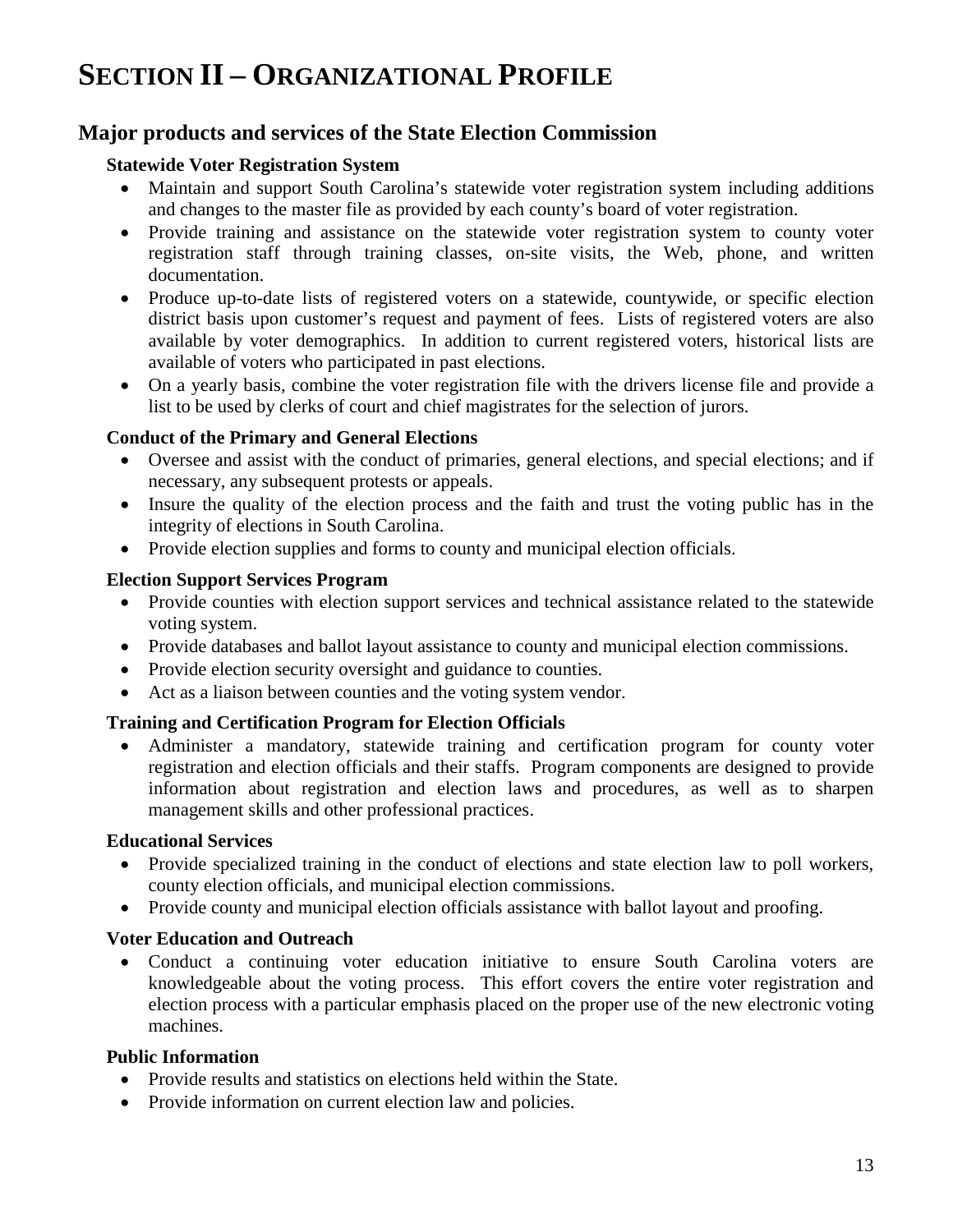• Respond to inquiries and requests from the public, media, candidates, political parties, elected officials, and other governmental agencies.

#### **Program Management of the HAVA State Plan**

- Maintain the requirements of the HAVA State Plan as required by federal legislation
- Track the progress of various projects with HAVA.
- Manage program vendors and program financials.

# **Key Customers and Stakeholders**

| <b>Customer/Stakeholder</b>          | <b>Requirements/Expectations</b>                                    |
|--------------------------------------|---------------------------------------------------------------------|
| <b>Citizens of South Carolina</b>    | To have the opportunity to register to vote, participate in fair    |
|                                      | and impartial elections, and have the assurance that their vote     |
|                                      | will count.                                                         |
| County boards of voter registration  | To provide necessary training and support to carry out their        |
| and election commissions             | missions.                                                           |
| S.C. General Assembly                | To follow state law regarding conduct of elections and provide      |
|                                      | input for recommended legislative changes.                          |
| Municipal election commissions       | To provide necessary training and support to carry out their        |
|                                      | missions.                                                           |
| <b>Political Parties</b>             | To provide information and guidance regarding the election          |
|                                      | process, to hold fair and impartial elections, and to ensure        |
|                                      | everyone's votes are counted.                                       |
| Candidates/ Elected officials        | To provide information and guidance regarding the election          |
|                                      | process, to hold fair and impartial elections, and to ensure        |
|                                      | everyone's votes are counted.                                       |
| Other state agencies                 | To work with other agencies to provide citizens the opportunity     |
|                                      | to register to vote and to process information received when a      |
|                                      | voter is no longer eligible to vote.                                |
| Federal agencies such as the         | To follow federal laws and guidelines and provide military and      |
| Department of Justice, Department    | overseas citizens the opportunity to register and vote.             |
| of Defense, U.S. Election Assistance |                                                                     |
| Commission, and Federal Election     |                                                                     |
| Commission.                          |                                                                     |
| Those who purchase lists of          | To provide accurate voter registration lists at a fair price within |
| registered voters                    | a reasonable time period of the request.                            |
| News media                           | To provide accurate information relative to the election process    |
|                                      | in a clear, concise, and timely manner.                             |
| Special interest and advocacy groups | To provide access to voter registration and voting to their         |
|                                      | constituents.                                                       |

# **Key Suppliers and Partners**

Key suppliers to the SEC include county voter registration and election offices, the State Budget  $\&$ Control Board, the Division of State Information Technology, Office of Research and Statistics, Office of Human Resources, Office of State Budget, technology consultants, Election Systems and Software, voters and citizens, office supply companies, and printers.

# **Number of Employees and Locations**

The SEC, when fully staffed, consists of 19 full-time employees and one part-time employee. One position is unclassified and 18.5 positions are classified. Two and one-half positions were left unfilled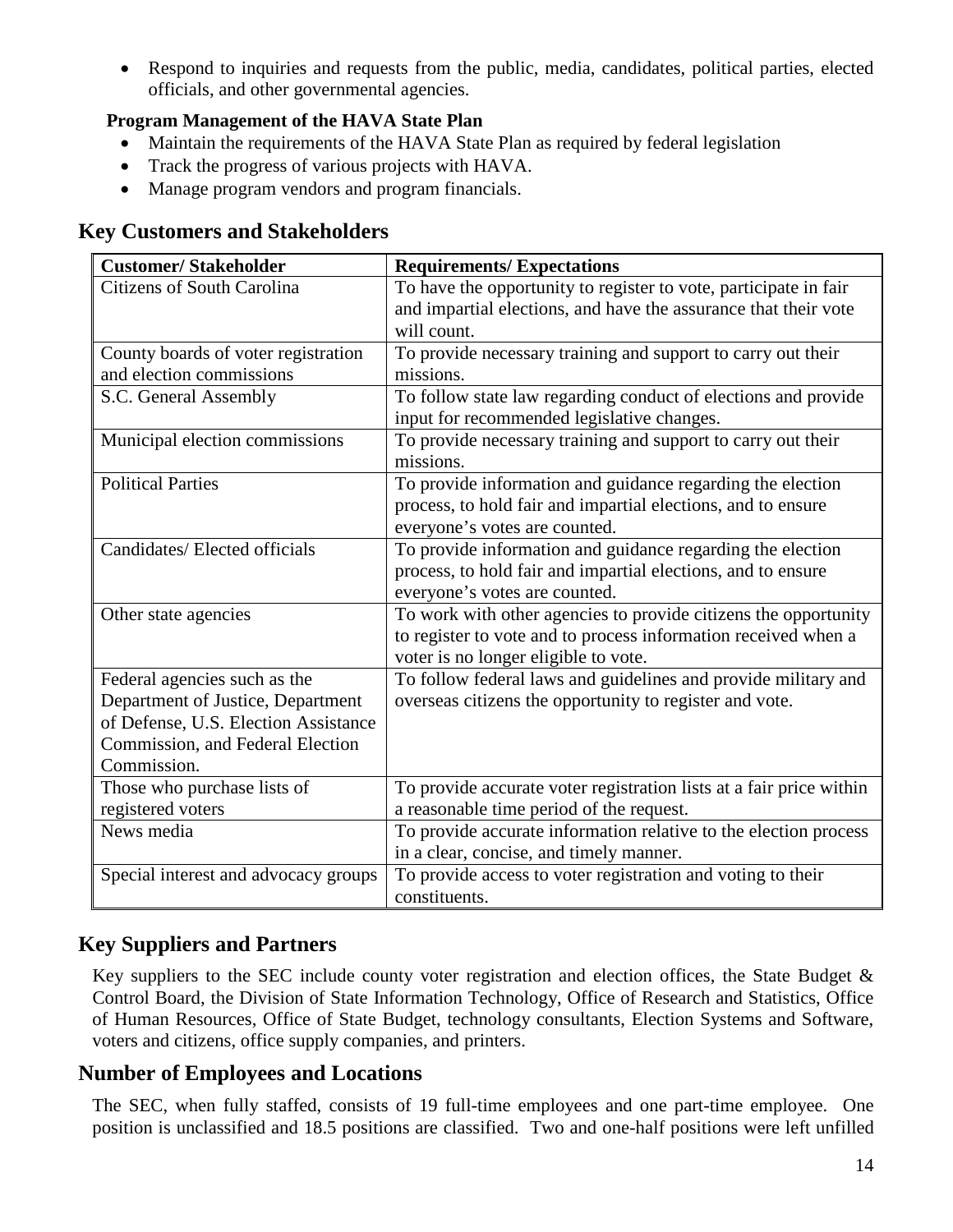during FY2013 due to lack of funding. The Agency utilizes temporary employees and contract workers to meet daily operational demands and responsibilities in critical areas. The Executive Director is the only position in the Agency that is exempt from grievance rights. The Agency has one operating location at 2221 Devine Street in Columbia, SC.

# **Regulatory Environment**

Agency leaders maintain regulatory accountability by strictly following state and federal law. The Agency operates in accordance with the South Carolina Code of Laws, the Voting Rights Act of 1965, the Voter Registration Act of 1993, the Help America Vote Act of 2002, and the Uniformed and Overseas Citizen Absentee Voting Act. The voting system used in South Carolina meets requirements of the S.C. Code of Laws and the U.S. Election Assistance Commission's Voluntary Voting System Guidelines (VVSG). The Agency adheres to Occupational Safety and Health Administration (OSHA) guidelines on employee safety and well-being and state and federal guidelines on the Equal Employment Opportunity Act. State audits are conducted, and the Agency follows accounting procedures as outlined and audited by the State Auditor's Office. HAVA established the Election Assistance Commission (EAC) to oversee funds distributed to the states to update voting technology, provide voter education, and accessibility to polling places. The SEC follows recommendations set forth by the EAC in order to receive federal funding. Federal audits are conducted in order to assure proper distribution of federal funds. The SEC strictly adheres to their policies and procedures on properly handling and distributing federal funds.

# **Key Strategic Challenges**

- Educating voters so that they have an understanding of the voter registration and election processes, including how to register to vote and how to vote using the electronic voting machines. Through voter education, the Agency works to build and maintain confidence in the State's voter registration and elections processes.
- Developing consistent procedures and setting standards for county election officials.
- Educating county election officials on state laws and established procedures and encouraging them to adhere to these rules.
- Securing funding necessary to complete our goals. Adequate funding is necessary to obtain the human resources necessary for full operational capacity and to update outdated technologies.
- Adapting our policies and practices to conform to ever changing state and federal mandates.

# **Performance Improvement System**

Senior leaders regularly review the following performance measures and set policy or take steps to ensure improvement:

- Error rate and efficiency of election databases and ballots provided by the Voter Services department
- Election day problems and phone calls incurred versus amount and content of training provided prior to election day
- Examination of voting system audit data to identify trends and areas of improvement
- Evaluations from training and certification program classes
- Processing of pay vouchers is reviewed weekly to ensure proper coding and reimbursement amount
- Accurate charges for sales of lists of voters
- When new personnel are hired in county offices, SEC employees make contact with them on-site and determine their level of knowledge of voter registration and election procedures and laws. Based on that determination, training is encouraged in areas to increase their knowledge.
- Voter registration status reports produced weekly, quarterly, and yearly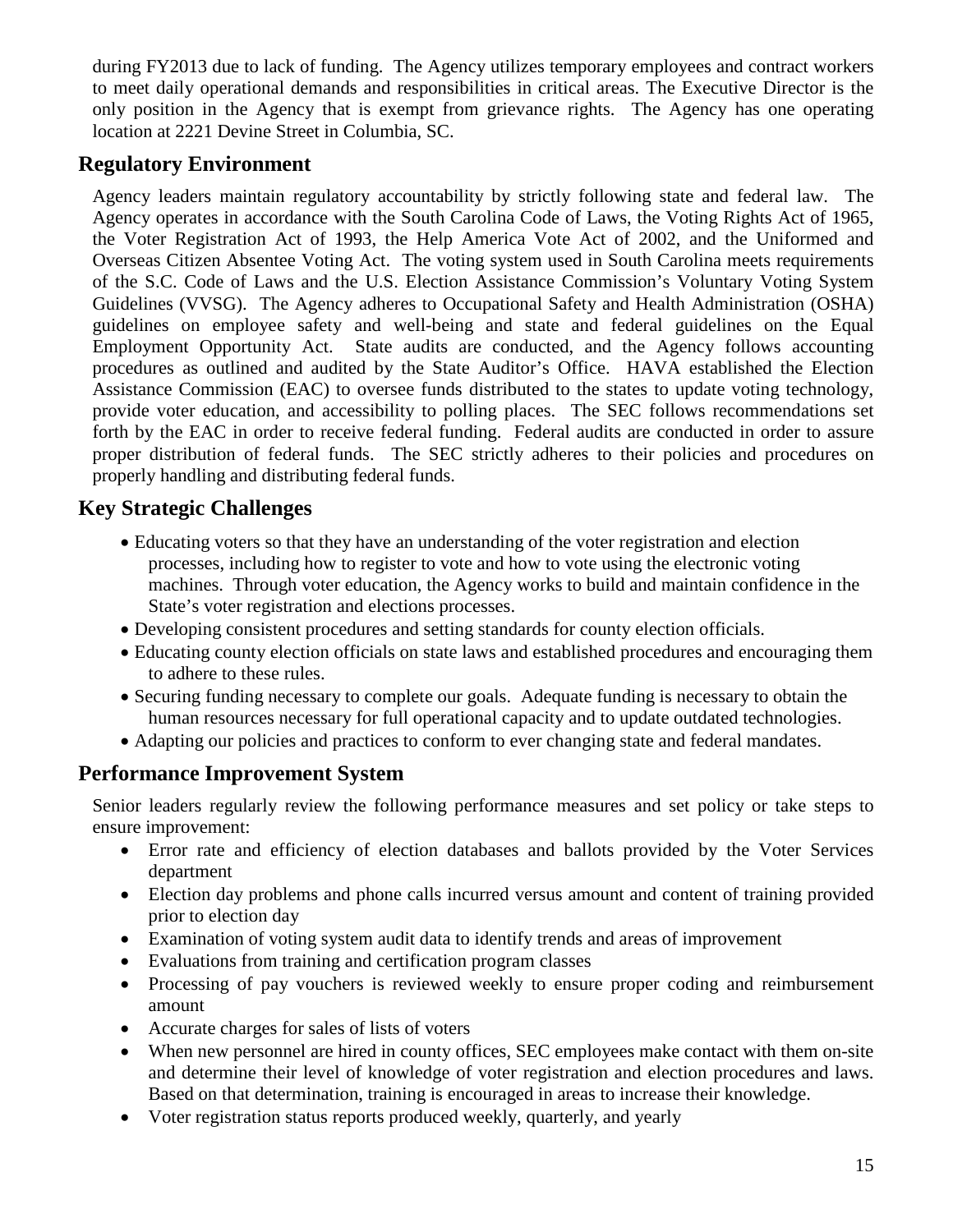# **State Election Commission – Organizational Chart – June 30, 2013**



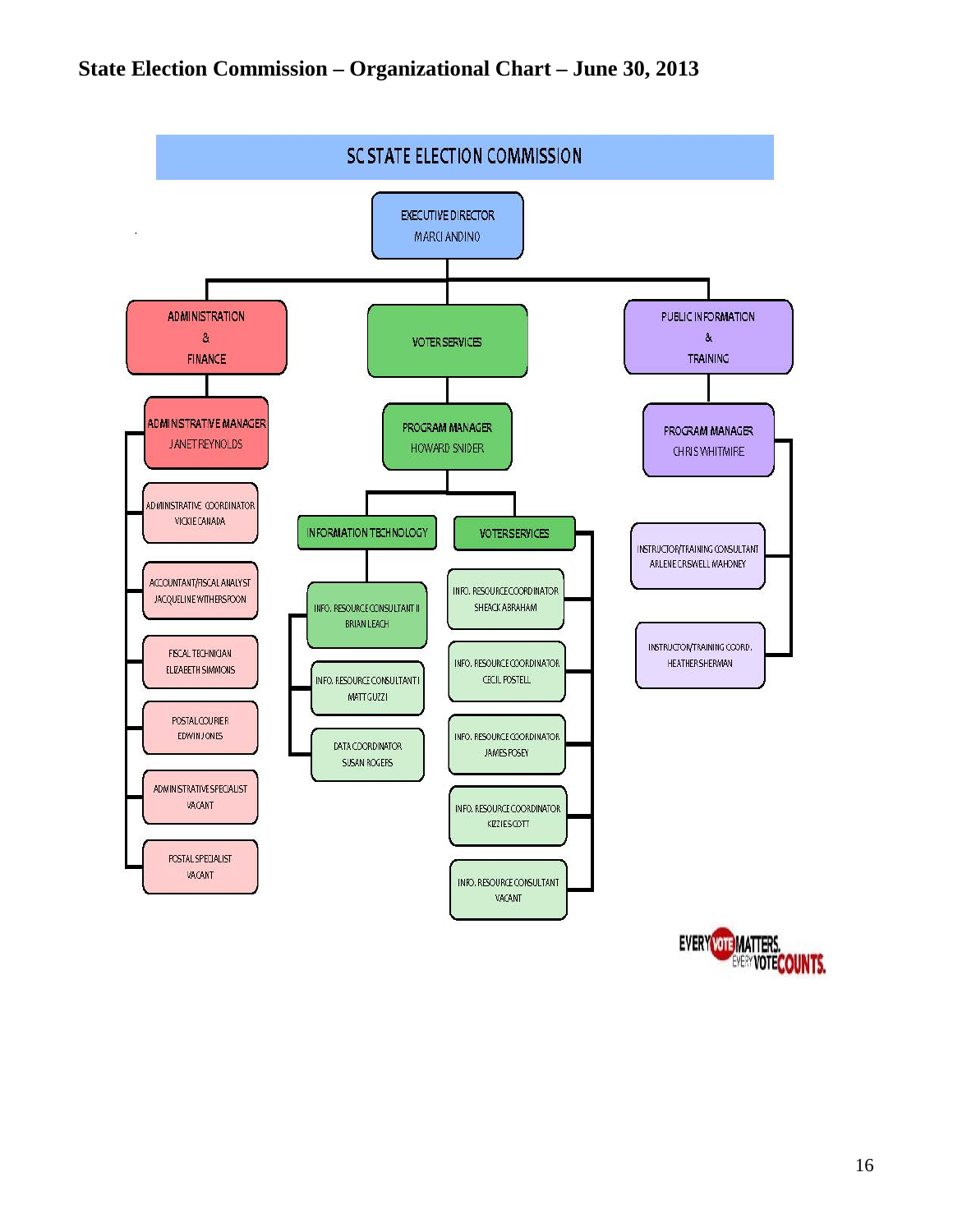# **Appropriations/ Expenditures Chart**

|                                  |                                | FY 11-12 Actual Expenditures<br>FY 12-13 Actual Expenditures<br>FY 13-14 Appropriations Act |                                |                                |                                |                 |  |
|----------------------------------|--------------------------------|---------------------------------------------------------------------------------------------|--------------------------------|--------------------------------|--------------------------------|-----------------|--|
| <b>Major Budget</b>              | <b>Total Funds</b>             | General                                                                                     | <b>Total Funds</b>             | General                        | <b>Total Funds</b>             | General         |  |
| <b>Categories</b>                |                                | <b>Funds</b>                                                                                |                                | <b>Funds</b>                   |                                | <b>Funds</b>    |  |
| <b>Personal Services</b>         | \$649,569                      | \$585,008                                                                                   | \$<br>760,619                  | \$695,796<br>\$                | \$<br>454,727                  | \$<br>390,930   |  |
| Other Operating                  | \$105,619                      | \$<br>90,929                                                                                | \$<br>250,477                  | \$<br>246,646                  |                                | \$<br>420,117   |  |
| Special Items                    | \$<br>73,112                   | \$<br>$\overline{a}$                                                                        | \$4,055,603                    | \$2,981,719                    |                                | \$<br>3,000,000 |  |
| Permanent<br>Improvements        | \$<br>$\overline{\phantom{a}}$ | \$<br>$\overline{\phantom{a}}$                                                              | \$<br>$\overline{\phantom{0}}$ | \$<br>$\overline{\phantom{a}}$ | \$                             | \$              |  |
| Case Services                    | \$<br>$\overline{\phantom{a}}$ | \$<br>$\overline{\phantom{0}}$                                                              | \$<br>$\overline{\phantom{0}}$ | \$<br>$\overline{\phantom{0}}$ | \$<br>$\overline{\phantom{a}}$ | \$              |  |
| Distributions to<br>Subdivisions | \$<br>415,983                  | \$<br>415,983                                                                               | 386,109<br>\$                  | \$<br>386,109                  | \$<br>533,000                  | \$<br>533,000   |  |
| Fringe Benefits                  | \$<br>195,623                  | \$<br>171,642                                                                               | \$<br>243,763                  | 217,934<br>\$                  | \$<br>246,806                  | \$<br>220,806   |  |
| Non-recurring                    | \$3,143,585                    | \$<br>76,575                                                                                | \$2,548,113                    | 438,721<br>\$                  | \$                             | \$              |  |
| <b>Total</b>                     | \$4,583,491                    | \$1,340,137                                                                                 | \$8,244,684                    | \$4,966,924                    | \$6,205,553                    | \$<br>4,564,853 |  |

# **Base Budget Expenditures and Appropriations**

# **Other Expenditures**

| Sources of<br><b>Funds</b> | FY 11-12 Actual<br><b>Expenditures</b> | FY 12-13 Actual<br><b>Expenditures</b> |  |  |  |
|----------------------------|----------------------------------------|----------------------------------------|--|--|--|
| Supplemental Bills         | 262,153                                |                                        |  |  |  |
| Capital Reserve Funds      | .019.016                               | ,721,200                               |  |  |  |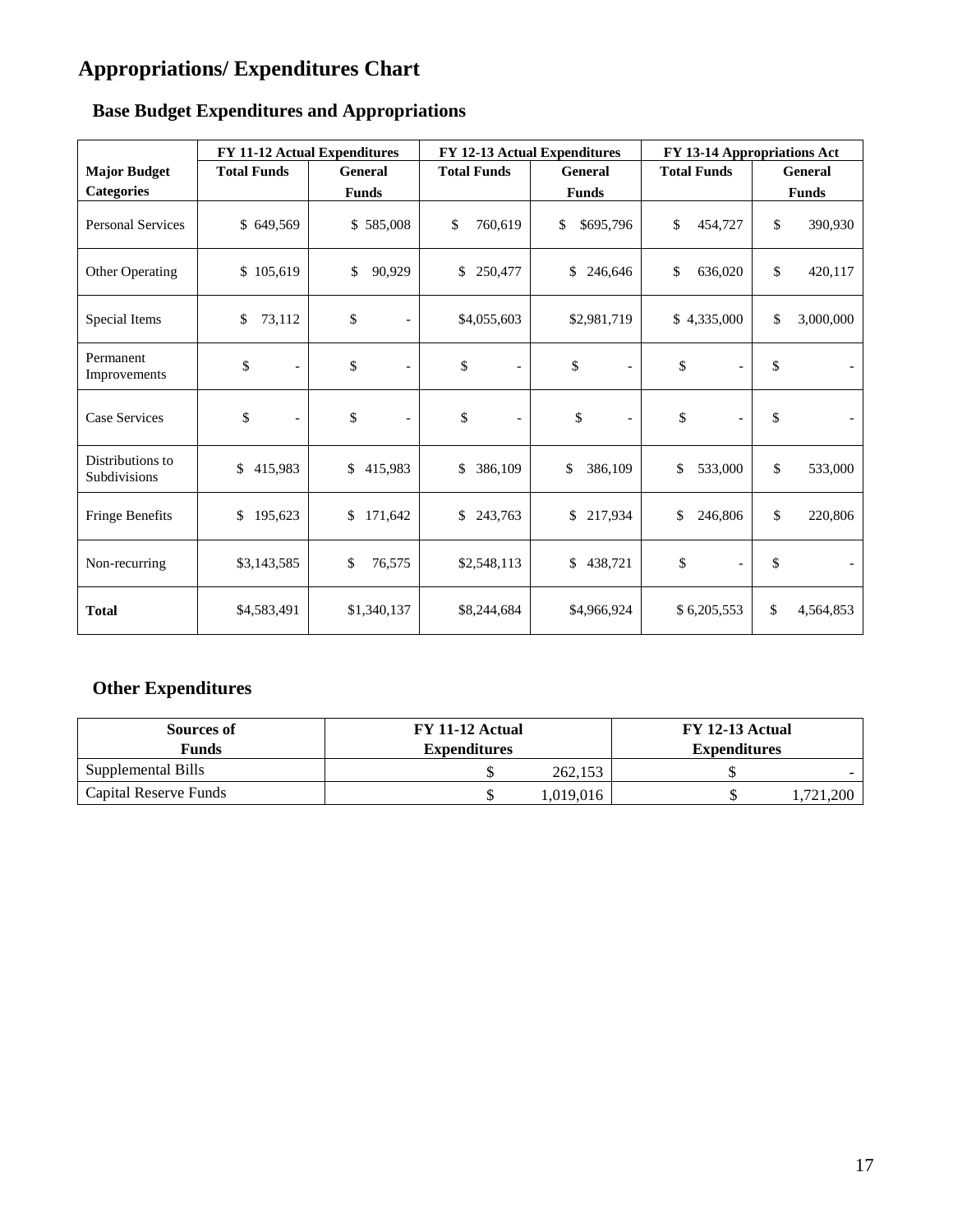# **Major Program Areas**

| Program         | <b>Major Program Area</b>                                                                                                                              | <b>FY 11-12</b>            |                    | FY 12-13 |                            |                        |                       | <b>Key Cross</b> |     |                                     |
|-----------------|--------------------------------------------------------------------------------------------------------------------------------------------------------|----------------------------|--------------------|----------|----------------------------|------------------------|-----------------------|------------------|-----|-------------------------------------|
| <b>Number</b>   | <b>Purpose</b>                                                                                                                                         | <b>Budget Expenditures</b> |                    |          | <b>Budget Expenditures</b> |                        | <b>References for</b> |                  |     |                                     |
| and Title       | (Brief)                                                                                                                                                |                            |                    |          |                            |                        |                       |                  |     | <b>Financial Results*</b>           |
|                 |                                                                                                                                                        | State:                     | $\mathbb{S}$       | 314,012  |                            | State:                 |                       | \$ 274,797       |     |                                     |
| 01010000/       | Oversees the Agency's policies $\&$                                                                                                                    | Federal:                   |                    |          |                            | Federal:               |                       |                  |     |                                     |
| Admin           | procedures, provides leadership,<br>support, financial services, other                                                                                 | Other:                     | -\$                | 79,251   |                            | Other:                 | \$                    | 68,655           |     |                                     |
|                 | related administrative services                                                                                                                        |                            |                    | 393,262  |                            | <b>Total:</b>          | \$                    | 343,452          |     |                                     |
|                 |                                                                                                                                                        | % of Total Budget:         |                    |          | 15%                        | % of Total Budget:     |                       |                  | 17% |                                     |
|                 | Oversees maintenance of the database                                                                                                                   | State:                     | <sup>\$</sup>      | 277,387  |                            | State:                 |                       | \$ 529,093       |     | Figure 7.1                          |
| 20010000/       | of all registered voters in the State,                                                                                                                 | Federal:                   |                    |          |                            | Federal:               |                       |                  |     | Figure 7.2                          |
| Voter           | creates databases for elections, and                                                                                                                   | Other:                     |                    |          |                            | Other:                 |                       |                  |     | Figure 7.3                          |
| Services        | maintenance of agency computer                                                                                                                         | <b>Total:</b>              | $\mathcal{S}$      | 277,387  |                            | <b>Total:</b>          | $\mathbb{S}$          | 529,093          |     |                                     |
|                 | network                                                                                                                                                | % of Total Budget:         |                    |          | 22%                        | % of Total Budget:     |                       |                  | 27% |                                     |
|                 | Oversees training & certification                                                                                                                      | State: \$                  |                    | 84,539   |                            | State:                 | $\mathcal{S}$         | 138,551          |     | Figure 7.4                          |
|                 | program to include a common                                                                                                                            | Federal:                   |                    |          |                            | Federal:               |                       |                  |     | Figure 7.5                          |
| 25000000/       | curriculum to include core courses on<br>the duties of county board members $\&$<br>electives to promote quality service &<br>professional development | Other:                     | -\$                | 24,255   |                            | Other:                 | \$.                   | 11.003           |     | Figure 7.6                          |
| Public Info./   |                                                                                                                                                        | <b>Total:</b>              | -\$                | 108.793  |                            | <b>Total:</b>          | $\mathbb{S}$          | 149,554          |     | Figure 7.7<br>Figure <sub>7.8</sub> |
| Training        |                                                                                                                                                        |                            |                    |          |                            |                        |                       |                  |     | Figure 7.9                          |
|                 |                                                                                                                                                        | % of Total Budget:         |                    |          | 6%                         | % of Total Budget:     |                       |                  | 8%  |                                     |
|                 |                                                                                                                                                        | State: \$                  |                    | 415,983  |                            | State:                 | \$                    | 386,109          |     | Figure 7.10                         |
| 30010000/       | Provides a supplemental to county                                                                                                                      | Federal:                   |                    |          |                            | Federal:               |                       |                  |     |                                     |
| Aid to Sub-     | board members. Also provides aid to                                                                                                                    | Other:                     |                    |          |                            | Other:                 |                       |                  |     |                                     |
| divisions       | county for local registration board                                                                                                                    | <b>Total:</b>              | $\mathbf{\hat{S}}$ | 415,983  |                            | <b>Total:</b>          | $\mathbb{S}$          | 386,109          |     |                                     |
|                 | expense.                                                                                                                                               | % of Total Budget:         |                    |          | 16%                        | % of Total Budget:     |                       |                  | 19% |                                     |
|                 |                                                                                                                                                        | State:                     | $\mathbb{S}$       | 171,642  |                            | State:                 |                       | \$ 217,934       |     |                                     |
|                 |                                                                                                                                                        | Federal:                   |                    |          |                            | Federal:               |                       |                  |     |                                     |
| 95050000/       | <b>Employee Benefits</b>                                                                                                                               | Other:                     | <sup>\$</sup>      | 23,981   |                            | Other:                 | \$                    | 25,828           |     |                                     |
| <b>Benefits</b> |                                                                                                                                                        | Total:                     | $\mathcal{S}$      | 195,623  |                            | <b>Total:</b>          | \$                    | 243,763          |     |                                     |
|                 |                                                                                                                                                        | % of Total Budget:         |                    |          |                            | 10% % of Total Budget: |                       |                  | 12% |                                     |

| <b>Remainder of Expenditures:</b> |                                    |                              |                                    |                             |  |
|-----------------------------------|------------------------------------|------------------------------|------------------------------------|-----------------------------|--|
|                                   | <b>FY11-12 Budget Expenditures</b> |                              | <b>FY12-13 Budget Expenditures</b> |                             |  |
|                                   | State:                             | $\mathbb{S}$<br>338,728      |                                    | <b>State:</b> \$3,420,440   |  |
|                                   |                                    | <b>Federal:</b> $$1,748,396$ |                                    | <b>Federal:</b> \$2,075,819 |  |
|                                   |                                    | <b>Other:</b> \$2,386,487    |                                    | <b>Other:</b> \$2,817,835   |  |
|                                   |                                    | <b>Total:</b> $$4,473,610$   |                                    | <b>Total:</b> \$8,314,093   |  |
|                                   | % of Total Budget:                 |                              | % of Total Budget:                 |                             |  |

## **Fines & Fees Report**

State law requires each state agency to provide and release to the public via their website a report of all aggregate amounts of fines and fees the agency charged and collected in the prior fiscal year.

| <b>SEC Fees Collected - FY2012</b>                            | Amount     | <b>Source</b>                                             | <b>Applicable Statutes</b>                        |
|---------------------------------------------------------------|------------|-----------------------------------------------------------|---------------------------------------------------|
| Training & Certification Program<br>Fees                      | \$7,700    | County/Municipal board<br>members/staff                   | Proviso 79.7                                      |
| Sale of Lists                                                 | \$78,736   | Candidates, political parties,<br>clerks of court, public | 7-3-20, Proviso 79.4                              |
| Sale of Publications                                          | \$55       | Various                                                   | Charge actual cost of<br>printing per publication |
| Filing Fees for Special Elections                             | \$69,424   | Candidates                                                | $7-13-40$                                         |
| <b>Filing Fees for Statewide</b><br>Primaries                 | \$5,936    | Candidates                                                | $7 - 13 - 40$                                     |
| Refunds of Primary Filing Fees to<br><b>Political Parties</b> | \$(14,365) | Candidates                                                | $7 - 13 - 40$                                     |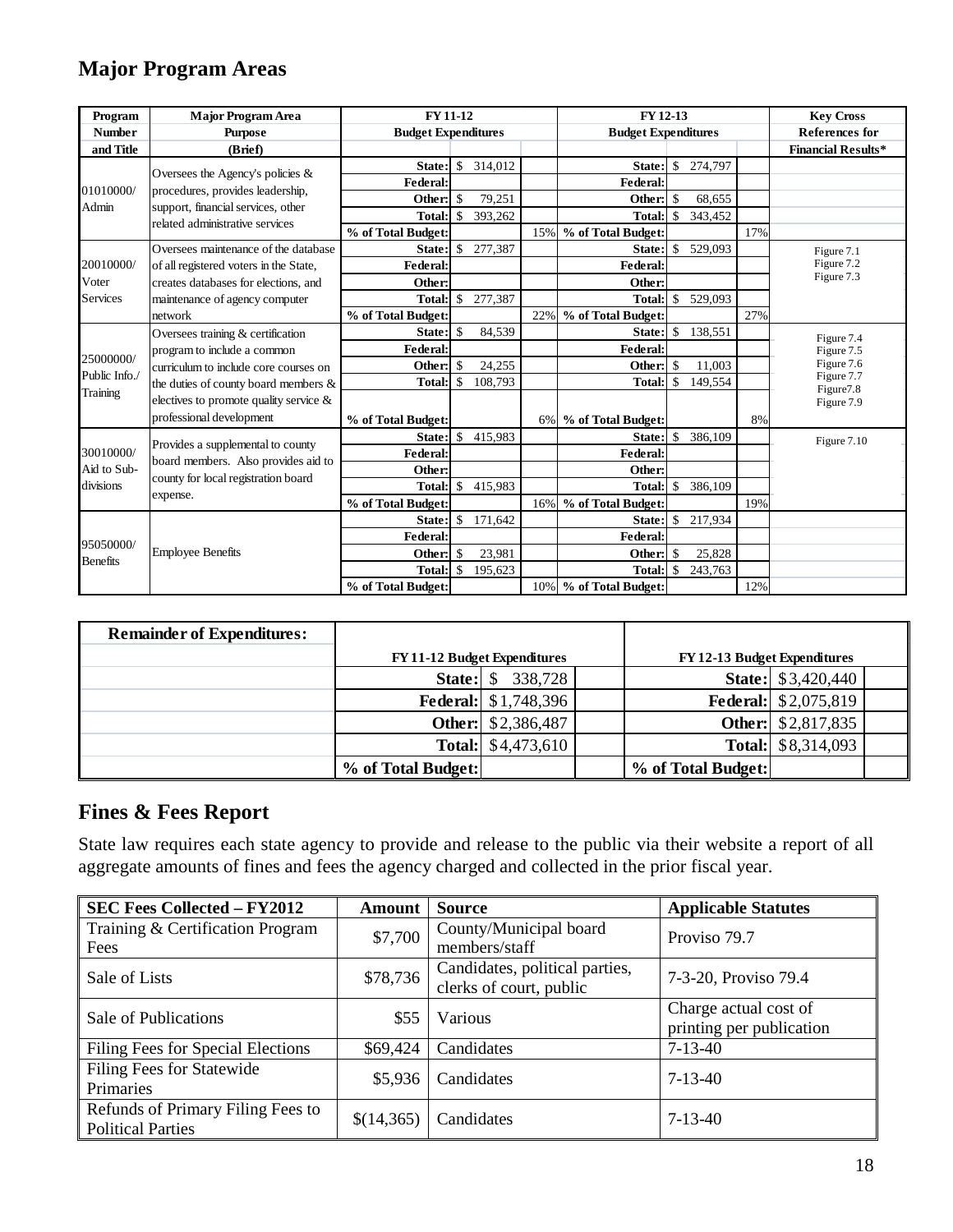# **SECTION III – ELEMENTS OF THE MALCOLM BALDRIGE CRITERIA**

# **Category 1 – Senior Leadership, Governance, and Social Responsibility**

The Agency has five commissioners, who meet monthly and when otherwise necessary to set policy for the Agency based on its mission. The commission sets goals and approves major projects. Additionally, the commissioners are extremely supportive of agency initiatives.

The executive leadership system of the Agency consists of the Executive Director and three division directors. This management team meets weekly, or as often as needed, to share ideas, discuss situations, and conduct strategic planning. The agency mission and election laws of the State guide the team.

The Agency is involved to some degree in approximately 300 elections held each year in the State. Significant planning is required for the statewide primary elections and general elections conducted in even numbered years. Management must adhere to deadlines and anticipate possible problems as well as have a clear vision of information and actions that will be expected of the Agency for each election. Staff are instructed and provided with the necessary tools to complete this task. This is crucial to the successful conduct of elections.

- **1.1a** Short and long-term directions are based on customer needs, election schedules, election law changes, and changes in technology. For short-term direction, if a customer has an immediate need it is evaluated and delegated to the staff member who has the skills to address the need in a timely manner. For long-term direction, department directors and staff gather information, assess needs, develop a plan, and set a time-line for completion of the project. This time-line is stressed to each individual involved in achieving the long-term goal or direction.
- **1.1b/c** Employee performance expectations and organizational values are communicated through employee evaluations and staff meetings. Employees are expected to perform both effectively and efficiently. Employees performing below agency expectations are counseled and provided with the necessary resources, mentoring, and opportunity to improve their job performance.
- **1.1d** Potential employees submit to a State Law Enforcement Division background check before they are hired. All employees are expected to act in an ethical manner that meets established standards for professional and personal behavior. Problems with unethical behavior are immediately addressed as they occur. Written ethical policy provided by the Budget and Control Board is followed by the Agency.
- **1.2** Senior leaders establish and promote a focus on agency customers through a variety of learning and listening methods. Senior staff is also available to speak with customers when requested. An "unwritten" policy is in place for staff to promptly return all phone calls and reply to all letters within one business day, if possible.
- **1.3** The Agency determines the impact of its services through an agency e-mail service, an election community intranet, surveys, verbal/written communication, and focus group meetings. The SEC has an agency e-mail listed on the agency website where the public may submit questions, comments, or concerns/complaints on any voter registration or election related subject. Replies to these e-mails are made within 3-4 working days, depending on the information submitted and requested. Replies to written and oral requests are made within 2 days.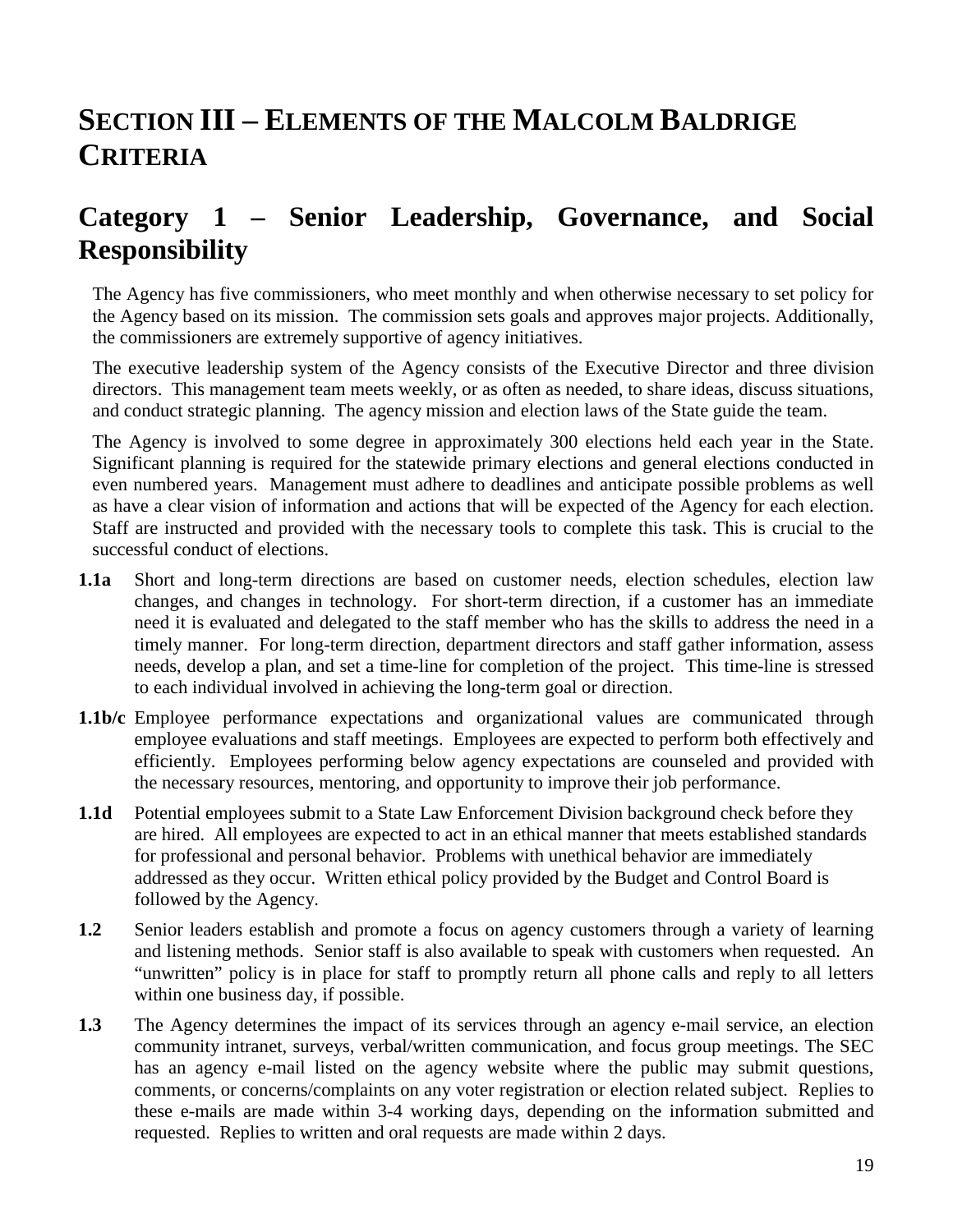The SEC conducts surveys after each training class for feedback on any improvements that need to be made in the content or distribution of information.

**1.4** Senior leaders maintain fiscal accountability by following guidelines outlined by the Comptroller General's office on paying agency bills from the proper fiscal year budget and meeting all deadlines to pay such bills. Every fiscal year, the SEC submits a budget request to the State Budget Office. The Agency then appears before the House Ways and Means Committee and the Senate Finance Committee to justify the request. The Agency also undergoes external audits from the State Auditor's office. Formal internal audits are not conducted; however, informal audits are a part of agency business controls. For example, request for money must be in written form and properly released and authorized from the Finance Director and Executive Director.

Senior leaders maintain legal accountability and protection from lawsuits by closely following state election law. The SEC obtains legal opinions and assistance from the Attorney General's office or, when necessary, private attorneys on information that is not addressed in the laws. While agency leaders understand that any opinions issued from the Attorney General's office are non-binding, they rely on their in-depth knowledge and legal expertise regarding certain legal matters.

Agency leaders maintain regulatory accountability by strictly following state and federal law. The Agency operates in accordance with the South Carolina Code of Laws, the Voting Rights Act of 1965, the Voter Registration Act of 1993, and the Help America Vote Act of 2002. The voting system used in South Carolina meets requirements of the S.C. Code of Laws and the U.S. Election Assistance Commission's Voluntary Voting System Guidelines (VVSG). The Agency adheres to Occupational Safety and Health Administration (OSHA) guidelines on employee safety and wellbeing and state and federal guidelines on the Equal Employment Opportunity Act. State audits are conducted, and the Agency follows accounting procedures as outlined and audited by the State Auditor's Office. HAVA established the U.S. Election Assistance Commission (EAC) to oversee funds distributed to the states to update voting technology, provide voter education, and accessibility to polling places. The SEC follows recommendations set forth by the EAC in order to receive federal funding. Federal audits may be conducted in order to assure proper distribution of federal funds; therefore, the SEC strictly adheres to their policies and procedures on properly handling and distributing federal funds.

- **1.5** Senior leaders regularly review the following performance measures and set policy or take steps to ensure accuracy:
	- Error rate and efficiency of election databases and ballots provided by the Voter Services department
	- Election day problems and phone calls incurred versus amount and content of training provided prior to election day
	- Evaluations from training and certification program classes
	- Processing of pay vouchers is reviewed weekly to ensure proper coding and reimbursement amount
	- Accurate charges for sales of lists of voters
	- When new personnel are hired in county offices, SEC employees make contact with them onsite and determine their level of knowledge of voter registration and election procedures and laws. Based on that determination, training is encouraged in areas to increase their knowledge
	- Voter registration status reports are printed and mailed to counties weekly, quarterly, and yearly. Management reviews completion of these mail outs and ensures their prompt delivery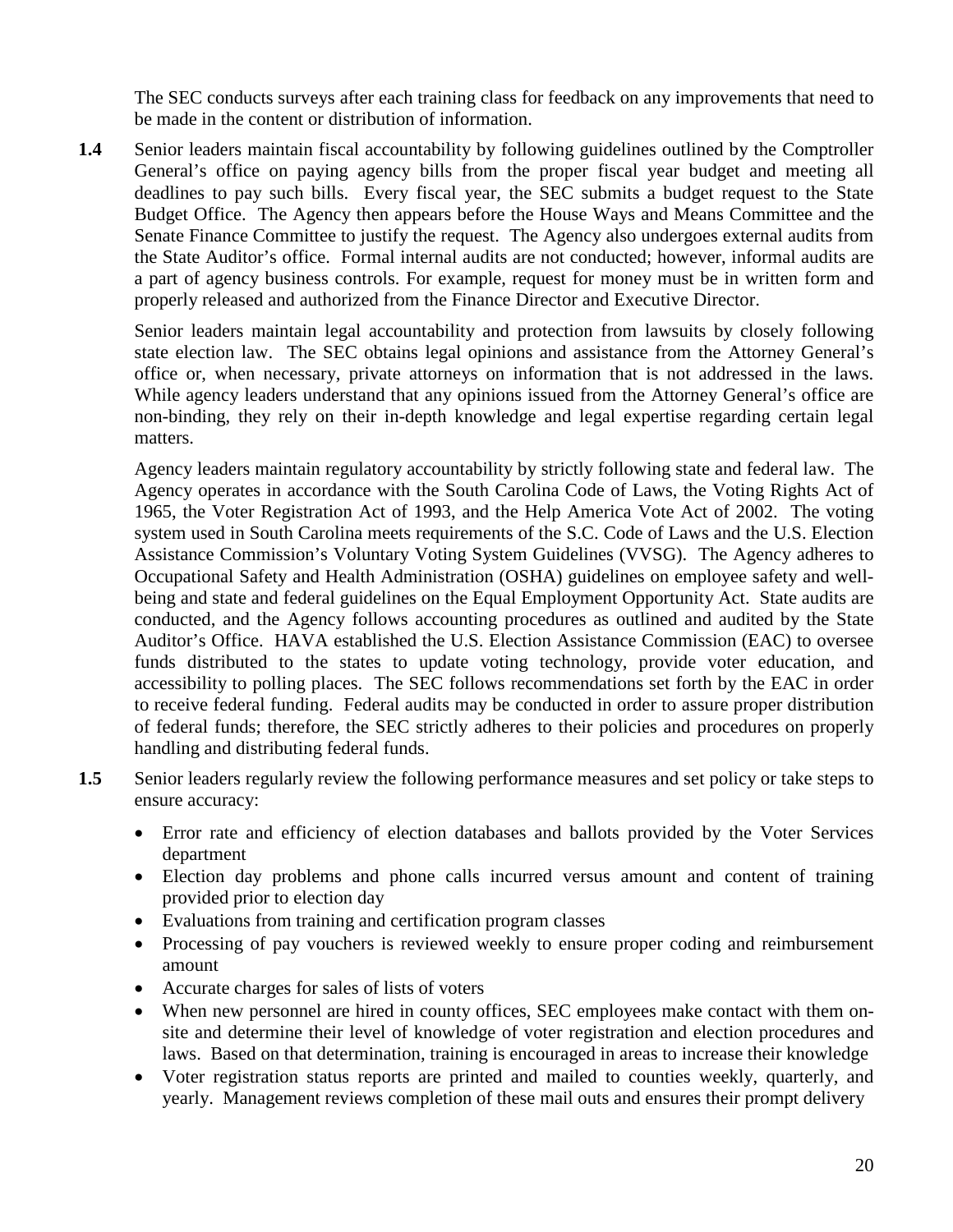- **1.6** Senior Management determines their effectiveness as leaders through feedback from respective employees. This feedback is gained through an open-door policy and regular staff meetings. Quarterly or monthly meetings are held to take suggestions on improving department processes. Verbal communication is encouraged and expected if an employee is dissatisfied or feels that their supervisor can help improve his/her performance.
- **1.7** Agency staff engages in succession planning through coaching, training and development, and promoting from within. Employees are encouraged to go back to school or take classes to gain knowledge and skills that will prove valuable to the Agency in the future. The SEC faces a unique challenge to succession planning due to the size of the Agency. Many departments do not have the depth necessary to train competent successors.
- **1.8** Priorities for improvement are based on immediate needs identified from various situations that arise. For example, due to the federal funding from the 2002 Help America Vote Act, it was identified that SC could afford to replace all voting equipment currently used statewide, much of which was antiquated and not reliable. Agency staff worked with various interests groups to gather input on what types of features were needed on a new voting system (i.e., ear phones for the blind). These features were specified in a request for proposal for election machine vendors and must have been met in order to offer their equipment.
- **1.9** Staff development and training is a crucial part of the Agency's vision for the future. Through workshops, retreats, and employee teams, employees are provided with the tools, resources, and opportunities to develop ways to enhance customer service to the benefit of the Agency. Employees are encouraged to complete levels of higher learning and are offered flextime to accommodate their schedules. Budget restrictions require staff to seek opportunities with no registration fee or out of town travel when possible. Figure 1.1 depicts the level of employee development programs in which agency employees have been involved. No employees are currently enrolled due to a lack of funding.

| <b>EMPLOYEE DEVELOPMENT PROGRAMS</b> |                         |                        |  |  |  |  |  |
|--------------------------------------|-------------------------|------------------------|--|--|--|--|--|
| <b>Courses</b>                       | <b>Number Completed</b> | <b>Number Enrolled</b> |  |  |  |  |  |
| <b>Executive Institute</b>           | 1                       | $\Omega$               |  |  |  |  |  |
| Certified Public Manager             | 1                       | $\overline{2}$         |  |  |  |  |  |
| <b>Associate Public Manager</b>      | 4                       | $\theta$               |  |  |  |  |  |
| <b>Human Resource</b>                | 1                       | $\Omega$               |  |  |  |  |  |
| <b>Professional Development</b>      |                         |                        |  |  |  |  |  |
| Certified Election/                  | 0                       | 4                      |  |  |  |  |  |
| <b>Registration Administrator</b>    |                         |                        |  |  |  |  |  |
| <b>Election Security</b>             | 1                       | 0                      |  |  |  |  |  |
| Leadership Institute                 | 1                       | 0                      |  |  |  |  |  |
| <b>SEC</b> Certification Program     | 5                       | 13                     |  |  |  |  |  |

#### **Figure 1.1**

The South Carolina Executive Institute existed primarily for state government officials with executive levels of responsibility and authority. The Institute was administered by the State Budget and Control Board and offered an annual curriculum tailored for public sector leaders designed to meet evolving needs of governmental leaders in South Carolina.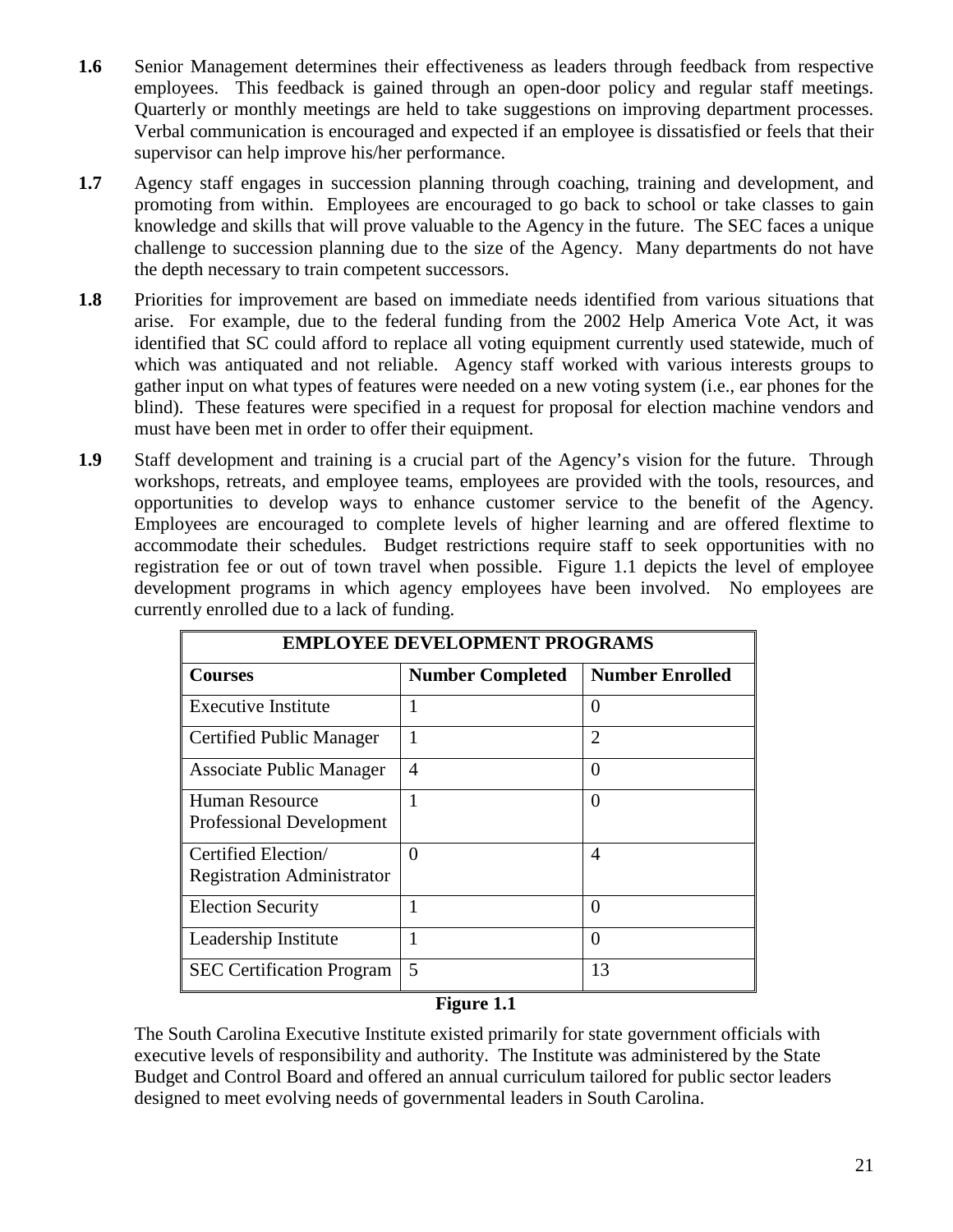The Certified Public Manager<sup>™</sup> (CPM) program is a nationally accredited management development program for public managers. The CPM designation is a professional credential that involves intensive study, practice, application, and testing to prepare public managers for the challenges of today's and tomorrow's workplace. This program, developed by the S.C. Budget and Control Board's Office of Human Resources, was accredited by the National CPM Consortium in 1996.

The Associate Public Manager™ (APM) offers new or experienced supervisors the skills and knowledge to help them stay on top of the latest supervisory techniques and achieve success in today's changing workplace.

The Human Resource Professional Development (HRPD) Program is designed for HR professionals to enhance their skills in continuing education focusing on HR practices and developing skills in specific technical areas.

The Certified Election/ Registration Administrator (CERA) program is continuing professional education specializing in voter registration and elections administration conducted by the Election Center and Auburn University. It is intended for those who want to demonstrate their dedication to excellence through a career-long commitment to improving their skills and staying at the top of this profession.

The Public Professional Development (PPD) Program was developed for professional/technical staff to enhance their ability to work with teams, gain presentation skills, and manage priorities.

The Leadership Institute at Columbia College prepares women to assume leadership within their professions and communities, to lead innovation and change throughout their lives, and to be effective in a global society.

- **1.10** Managers properly train and empower employees to make decisions and take actions within the boundaries of their job duties that satisfy customers and produce better business results. Employee innovation is encouraged in an effort to improve agency services to customers. Recognition is given to employees whose ideas increase agency productivity or reduce agency expenditures.
- **1.11** Through encouragement and example, senior leaders participate in professional, election, and various charitable organizations through monetary donations and volunteer opportunities. In FY2012, SEC staff members contributed to the United Way during the organization's State Employees Campaign raising approximately \$500 to help improve their community. Employees are encouraged to be active in industry organizations such as the South Carolina Association of Registration and Election Officials (SCARE).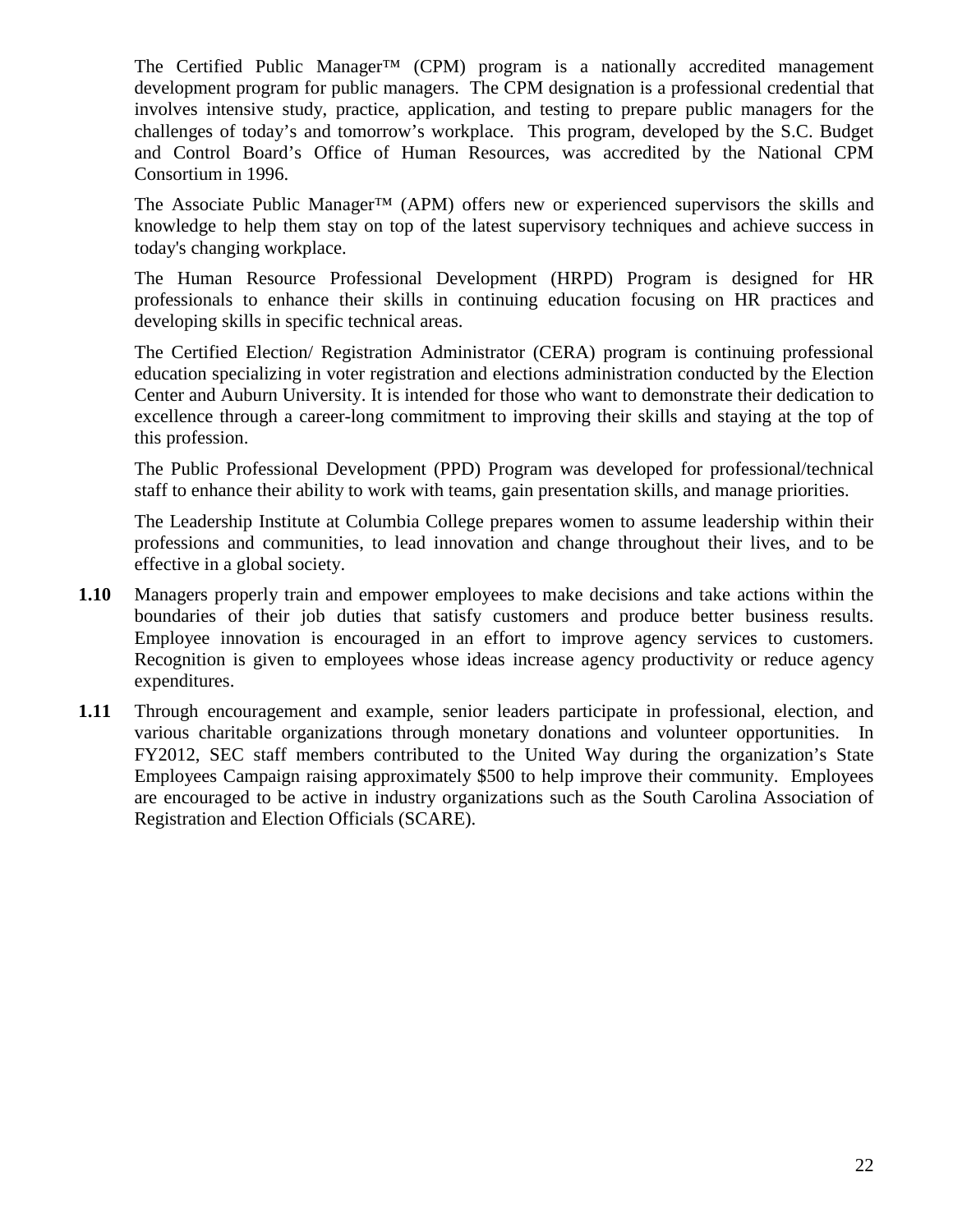| Program<br><b>Number</b><br>and Title           | <b>Supported Agency</b><br><b>Strategic Planning</b><br>Goal/Objective                                                                                                           | <b>Related FY2013</b><br><b>Key Action Plan/Initiative(s)</b>                                                                                                                                            | <b>Key Cross</b><br><b>Reference for</b><br><b>Performance</b><br><b>Measures</b>               |
|-------------------------------------------------|----------------------------------------------------------------------------------------------------------------------------------------------------------------------------------|----------------------------------------------------------------------------------------------------------------------------------------------------------------------------------------------------------|-------------------------------------------------------------------------------------------------|
|                                                 | <b>Support Statewide Voting</b><br>System-Provide system<br>support during local and<br>statewide elections.                                                                     | Provide voting system training<br>and assistance to county election<br>officials by preparing election-<br>specific databases.                                                                           | III. p.50-52                                                                                    |
| 20010000/<br>Voter<br><b>Services</b>           | <b>Statewide Voter Registration</b><br>System-Maintain and<br>support the State's voter<br>registration system.                                                                  | Provide maintenance and<br>security of statewide voter<br>registration system. Manage<br>performance and enhancements<br>to the system, ensuring<br>conformity to new and existing<br>laws and policies. | I. p.40-42<br>Figures $7.1 - 7.3$                                                               |
|                                                 | <b>Conduct of Elections-</b><br>Oversee and assist with<br>conduct of primaries and<br>elections and ensure the<br>quality of the election process                               | Provide oversight, consultative<br>feedback, and training to county<br>election commissions on election<br>process and election law.                                                                     | I. p. 40-42<br>II. p. 42-50<br>III. p. 50-52<br>IV. p. 52-53<br>V. p. 53-55<br>Figures 7.1-7.11 |
| 25000000/<br>Public<br>Information/<br>Training | <b>Training and Certification-</b><br>Administer program consisting<br>of components designed to<br>provide information about<br>registration and election law<br>and procedures | Provide training to county<br>election and voter registration<br>offices, staff, and commissioners<br>on conduct of voter registration<br>and election processes.                                        | II. p. 42-50<br>Figure 7.8-7.9                                                                  |
|                                                 | <b>Implementation and</b><br><b>Enforcement of Help</b><br>America Vote Act-<br>Successfully implement and<br>ensure compliance.<br>$\mathbf{r}$                                 | Develop and execute a plan to<br>track the progress of various<br>projects to ensure compliance<br>with federal guidelines and<br>deadlines.<br>$\sim$ $\sim$                                            | II. p. 42-50<br>III. p. 50-52<br>IV. p. 52-53<br>Figure 7.4-7.9                                 |

**Figure 2.1**

- **2.1** Our strategic planning process is guided by the Agency Director based on the goals of the Agency. Goals are based on the agency mission and statutory requirements. The Director includes ideas and input from departmental heads and other employees in pertinent areas. Being a small agency makes it easier to assemble key players and develop a plan, taking into consideration all risks, strengths, weaknesses, opportunities and threats.
- **2.2-2.4** Action plans are developed and tracked using an agency project management site (PMO). The Agency PMO is a website that enables users to plan projects by organizing each task associated with the project. Each task is assigned an owner and a percentage value related to its importance in completing the project. As each task is completed, the program produces a percentage complete number for the project. The PMO also features a messaging system allowing users to communicate and collaborate on projects. It also features a calendar module for planning purposes. The PMO enables the Agency Director and departmental directors to track the status of projects and action items through the PMO.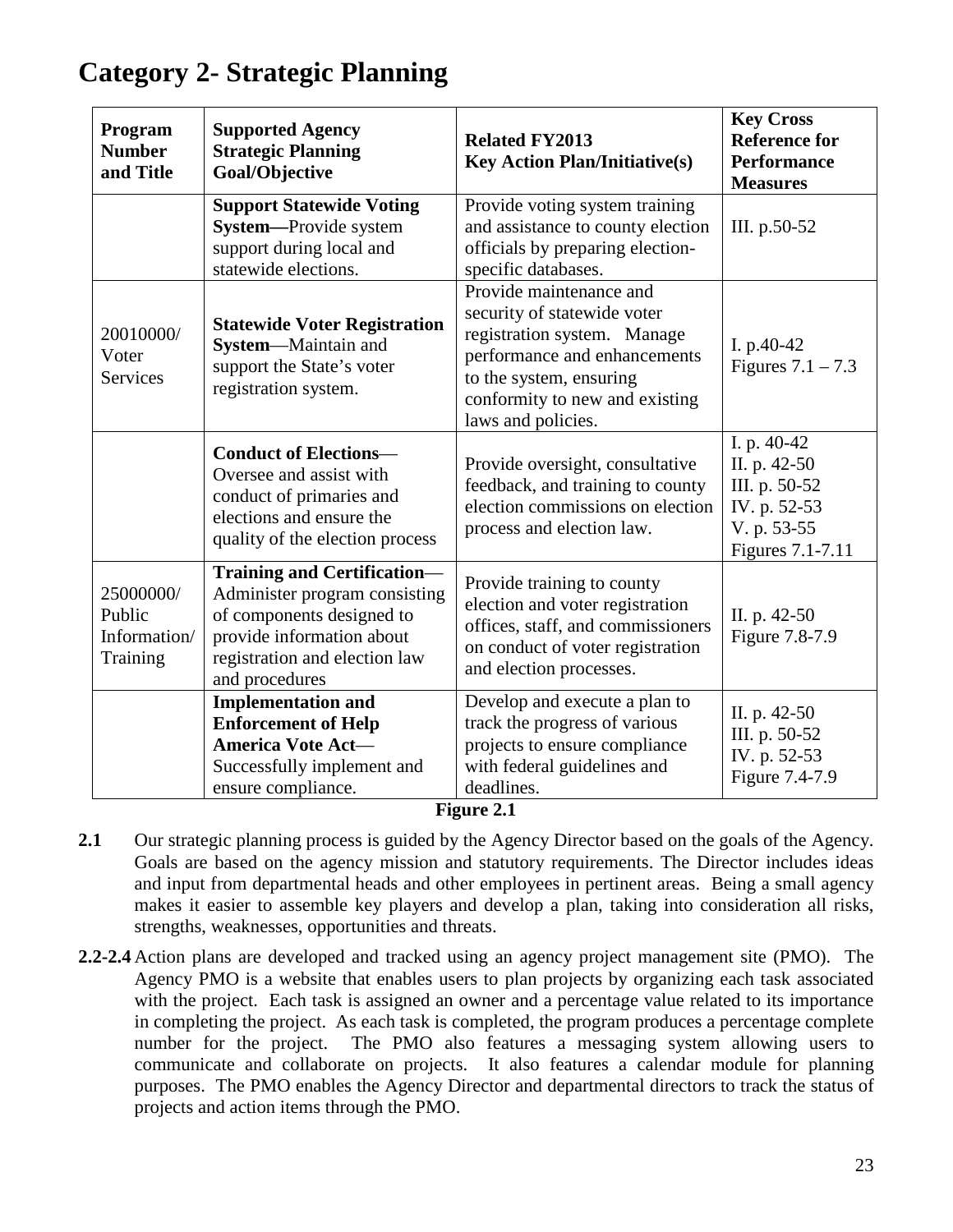- **2.5** The objective of enforcing the provisions of the Help America Vote Act allows us to address the strategic challenge of educating voters by funding a comprehensive voter education campaign. The training and certification objective addresses the challenge of developing consistent procedures and educating county election officials. The challenge of funding for employees with an elevated technical skill level is addressed as part of the objective of supporting the statewide voting system.
- 2.6 Our strategic planning process is evaluated on its effectiveness in developing a plan that is carried out in a way that adequately addresses our strategic goals. Our strategic planning process is constantly evaluated and updated to conform to changing needs.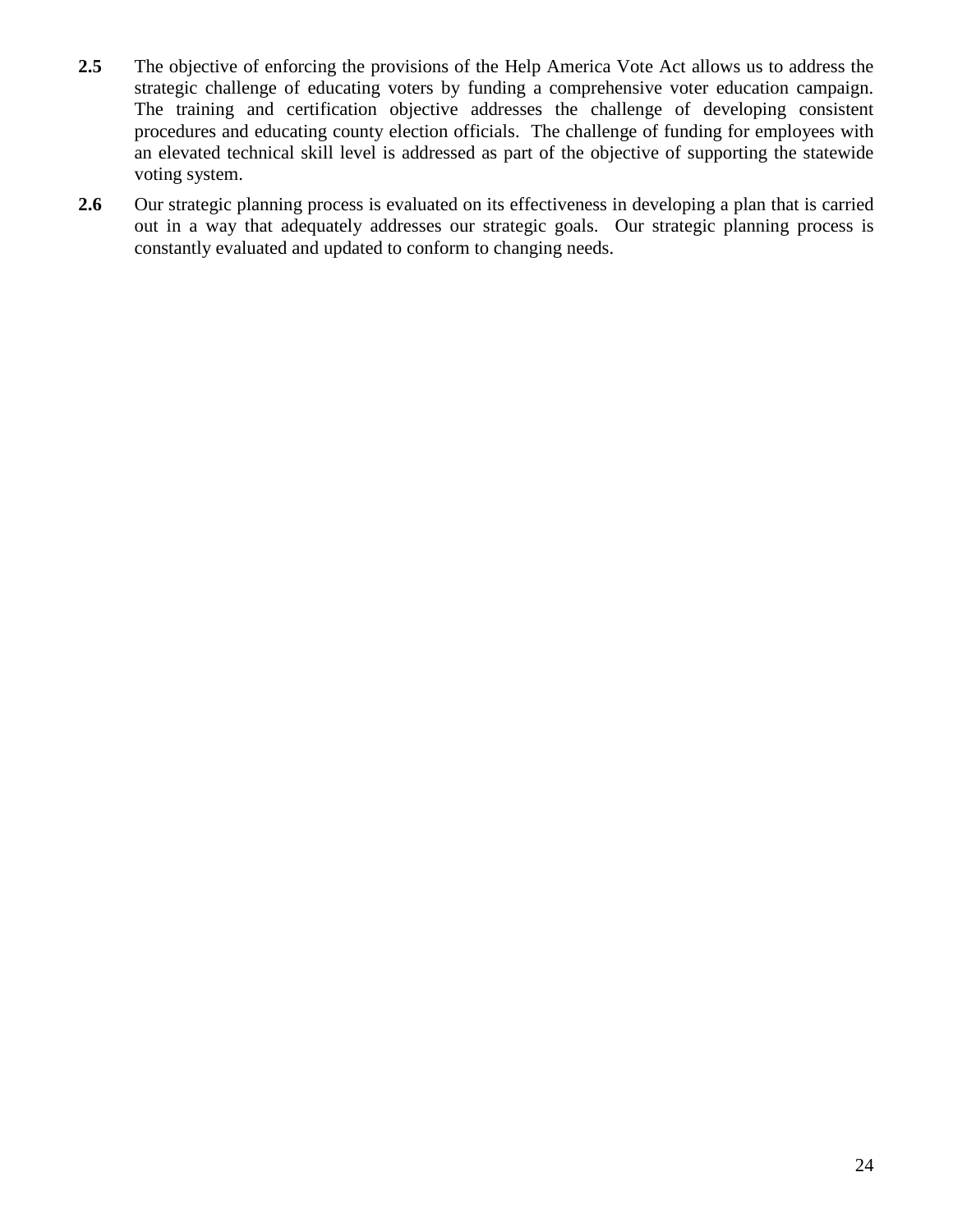# **Category 3 - Customer and Market Focus**

**3.1** The SEC identifies key customers based on statutory requirements and observation of the groups and individuals requesting specific election related information or services. Key customers of the SEC include the citizens of South Carolina, county boards of voter registration and election commissions, elected officials, federal election agencies, municipal election commissions, political parties, candidates, those who purchase lists of registered voters, special interest and advocacy groups, and the media.

Customers are determined by recognizing those who request information and services from the Agency and whether the Agency can fulfill the request. For example, the Executive Director and management team meet regularly with election officials from all over the State. This committee serves as a liaison between all county election commissions and voter registration boards in the State and the SEC. By taking this approach, the management team is able to speak directly with one of the Agency's biggest customers and then lead and train agency employees to meet the customer's needs. They have also been extremely valuable in establishing needs for statutory changes and fine-tuning programmatic focus.

**3.2-3.4** The SEC uses traditional and technological methods to listen to customers and learn what adaptations are necessary to meet their changing expectations. One way this is done is through the Agency's intranet site, ElectionNET. This is a growing, searchable electronic repository of a vast array of information including agency policies, processes, reference materials, tools, and historical documentation. This repository is the primary mechanism for one of our largest customer groups, county election officials, to seek information, conduct business, and make complaints. The SEC's public website, scVOTES.org, is the primary source for information for the general public. It also provides the public with a mechanism to make complaints by providing contact information for the SEC and county voter registration and election offices.

The management team also communicates with political parties, advocacy groups, and members of the legislature to discuss issues affecting the operation of the Agency. The SEC is interested in customer input on agency performance so that it may implement procedures, if needed, to improve customer service. The SEC assesses needs and determines how to best meet them in a cost effective and timely manner. Methods of determining levels of customer satisfaction include:

- Voter feedback through various communications
- Evaluations from training programs
- On-site visits with county offices
- Voting system users group meetings
- Advisory committee meetings with customers
- **3.5** Information from customers and stakeholders is used to improve services and programs by evaluating customer feedback and assessing the need for change in services or addition of new services. Many times, this requires a cross-functional team of agency staff, outside advisors, and county election and voter registration personnel.
- **3.6** The SEC is dedicated to continuous improvement of the voter registration and elections processes. By using the avenues outlined above, the goal is to provide the best possible service to customers of the Agency. Positive relationships with customers are built by providing accurate and timely information with excellent customer service.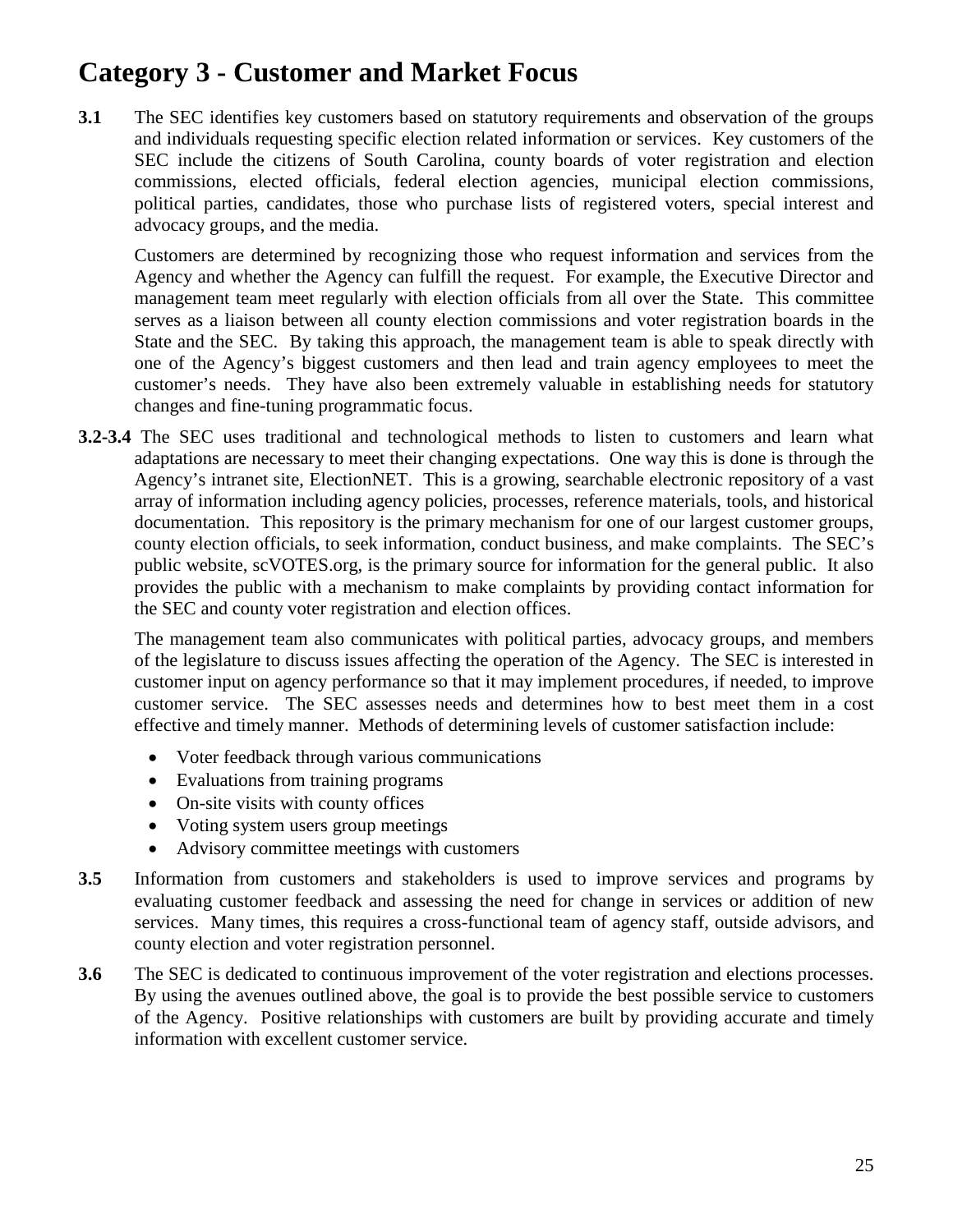# **Category 4 - Measurement, Analysis and Knowledge Management**

- **4.1** The Agency decides which systems to measure based on the agency mission and key products and services. These measurements show trends for future planning and display areas of strength and opportunities for improvement.
- **4.2-3** A review of voter registration lists used in all elections is concluded within ten days of receipt. The review checks for discrepancies and errors made at the precinct level on Election Day. If errors are found, the proper county election officials are notified immediately so that they can correct improper procedures or identify areas to reinforce through training.

Federal law requires the SEC to work with agencies providing voter registration assistance to their clients. The SEC reviews reports for inconsistencies in the number of voters assisted and contacts agencies when discrepancies are discovered.

Other divisions use various tables and recording notebooks to track efficiency and effectiveness methods. For example, the Voter Services Division keeps a manual log of when sample ballots are mailed to a county election commission, when they are returned, and the number of errors contained in the information. If errors are found on the agency end of the transmission, steps are taken to reduce those errors in the future.

- **4.4** Technology is used as much as possible to ensure data integrity, timeliness, accuracy, security, and availability for decision-making. When problems arise or trends change requiring a shift in procedure, correct data is essential to make the right decisions. All voter registration data is tracked using the Agency's statewide voter registration system and reports from that system can be accessed at any time. Reports available to the public include the voter registration totals broken down by race, sex, and age. Other reports are produced to determine proper ballot content and number of ballots necessary for an election.
- **4.5** Data analysis and election audit tools are used to determine the validity of a process and supports decision making by capturing the pertinent data over a period of time and then evaluating all data and options to improve the process. County offices were surveyed to determine existing gaps in services and future needs.
- **4.6** If a system, process or procedure is found to be inadequate or deficient; the problem is addressed immediately to lessen any impact in the short term. The issue is also addressed through the strategic planning process so that it can be improved or corrected in a more permanent way through changes in the particular system, process or procedure.
- **4.7** Employees with the greatest longevity within an organization usually possess the most technical and institutional knowledge. When an employee leaves their position, it is important to retain as much of their accumulated knowledge as possible. Significant time, money, and resources can be expended to fill the knowledge void through training new personnel or retraining existing personnel. The SEC is addressing the management of employee organizational and institutional knowledge management within the Agency by leveraging technology available through its new intranet (ElectionNET). This is a growing, searchable electronic repository of agency policies, processes, reference materials, employee desk procedures, tools, and historical documentation that is available to all agency employees.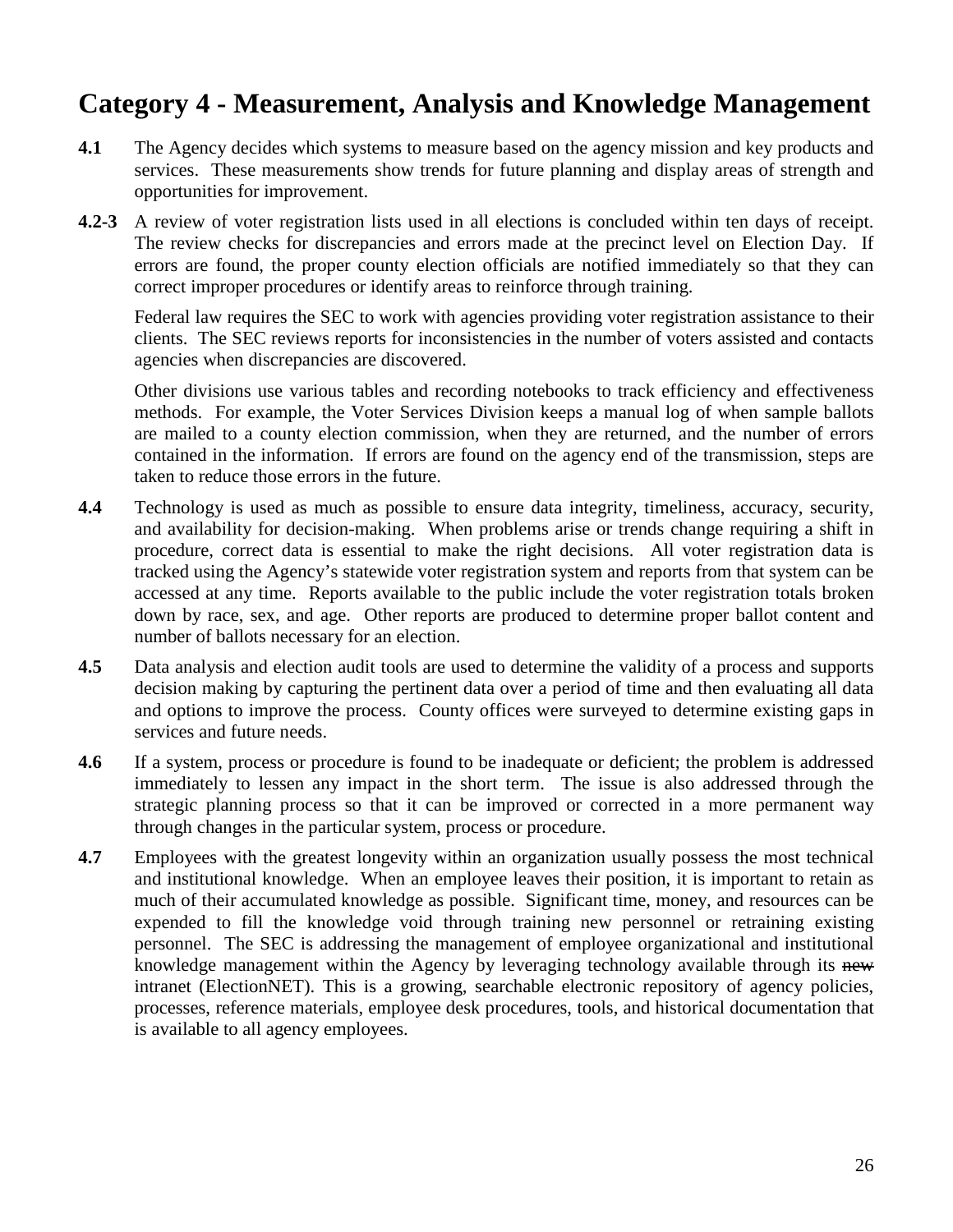# **Category 5 - Workforce Focus**

- **5.1** Agency work is organized and managed on a departmental basis. Each department manager distributes work based on employee skills. During the past several years, the Agency has transitioned from heavily clerical work to work that requires more technical skills. Employees are hired and trained based on these current needs.
- **5.2** The SEC is a small agency with 17 employees (19.5 allowable) dedicated to the mission of the Agency. Cross training and cross functioning are essential to achieve the mission of the Agency. In some instances, the size of the Agency hinders cross training because many positions require a skill set that is not readily available.
- **5.3** When a vacancy occurs, employees inside the Agency are encouraged to apply. Management uses the South Carolina E-Recruitment System to find potential employees with necessary skill sets. In the past, staff performed primarily administrative and data entry functions. We now require a much more technical skill set, and position salaries have not been adjusted to reflect this demand. Another barrier is the extreme workload placed on employees during times of peak demand, particularly during statewide election preparation.
- **5.4** There is an advantage in the small number of SEC employees when it comes to evaluation of workforce capability and capacity. Managers work very closely with their employees and are acutely aware of their skills and competencies. Having a small number of employees also makes the agency very sensitive to changes in staffing level demands. Changes in demands cannot always be absorbed by current staff; and many times, it is necessary to hire temporary and contract employees.
- **5.5** SEC employee performance management system gives management an opportunity to acknowledge good performance or provide resources and advice to improve on substandard performance. This process is demonstrated through the annual employee evaluation and by addressing specific situations as they arise.
- **5.6** Being a small agency, the SEC has no internal leadership program, but the Agency takes advantage of external leadership programs such as the Executive Institute, the Leadership Institute, and the certification programs offered through the State Office of Human Resources. See Category I, Figure 1.1.
- **5.7-10** Employee training and development is updated as necessary to allow the Agency to carry out its action plans. Constantly changing demands placed on voter registration and election requires ongoing training and development. Through meetings, workshops, training classes, phone, and inperson conversations with agency customers, needs and expectations of the Agency are determined. Once identified, new processes or programs are created, or existing ones are improved, to ensure customer satisfaction. These developments and improvements are executed using the most modern and economically feasible means available. Many times, development training of employees is needed to accomplish these program improvements. Employees are encouraged to continue their education and to attend any training offered to help them better perform their job duties. Extra training is also encouraged when performance is substandard.
- **5.11** Motivation of employees is done informally through verbal conversations and mentoring. Formal motivation is achieved through practices such as flex time, agency retreats, promotions from within, and providing resources to perform the necessary job duties and monetary increases and bonuses when the agency budget allows. The Agency's compensation system is based on available funding and internal equity. If money is available in the agency budget, employee salary increases are given for performance, additional job duties, or completion of certain training programs. Regular staff meetings, verbal surveys, observation, and feedback during evaluations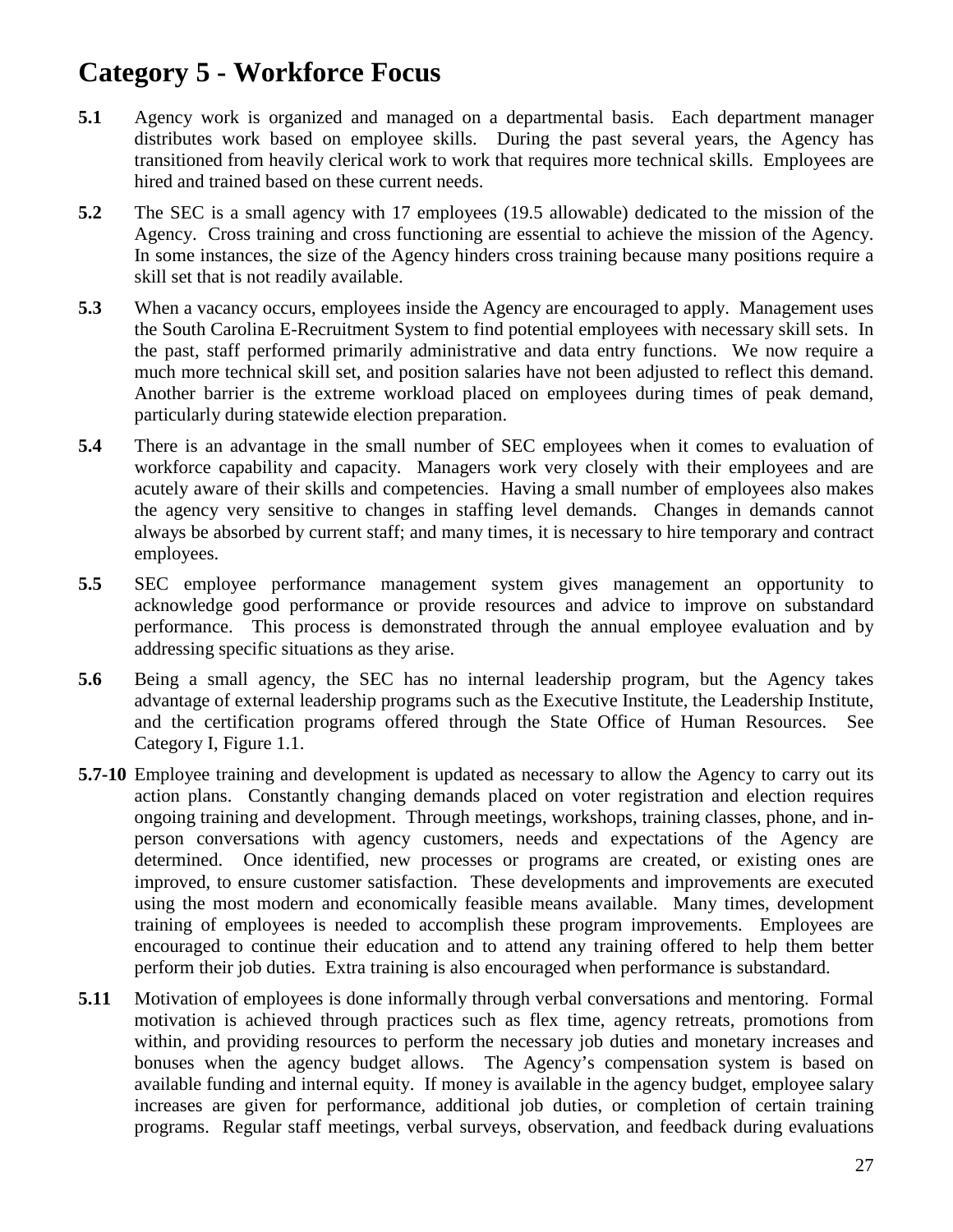are used to determine employee satisfaction and motivation.

The Agency's rewards and recognition program is based on a peer-nominated approach. Employees are nominated quarterly by their peers for outstanding service performed based on the Agency's goals and mission. From those nominees, an employee of the quarter is chosen and recognized at a breakfast or luncheon and awarded a plaque. Each year an employee of the year is chosen from the employee of the quarter recipients and their name is engraved on a larger plaque in the office lobby.

Additionally, the SEC recognizes the outstanding registration/election office, official, and newcomer from the various counties in the State. These peer-nominated awards are presented annually at the South Carolina Association of Registration and Election Officials conference.

Many employees are actively involved in work related activities such as:

- S.C. Association of Registration and Election Officials
- National Association of State Election Directors
- Election Assistance Commission Standards Board
- Election Center
- The Society of Certified Public Managers
- Executive Institute Alumni
- SC State Government Improvement Network
- Government Finance Officers Association
- SC Information Technology Directors Association
- State Agency Training Consortium
- CPM Advisory Board
- International Public Management Association
- Human Resources Advisory Committee
- SC Assistive Technology Advisory Committee

Most employees also participate in the United Way and Good Health Appeal programs. Other volunteer programs by agency staff include Christmas adopt-a-family, blood donations to the Red Cross, Meals on Wheels, Sistercare Christmas assistance, school mentoring, Salvation Army, local soup kitchens, and food drives. Some employees have event used their lunch hour to provide volunteer services for these programs.

**5.12** There is no formal assessment method to measure employee well being, satisfaction and motivation at this time. Informal assessments are conducted through open-door conversations and regular office visits by management staff. The agency encourages a work-life balance.

#### **SEC Employee Wellness Initiatives**

During FY2013 the following practices and activities included**:** Advising employees to stay home if sick until 24 hours after they no longer have symptoms

- Preparing for extended employee absences and for continuation of essential functions
- Educating employees about proper cough and sneeze hygiene
- Providing education regarding hand hygiene and providing hand sanitizers
- Routinely cleaning surfaces that are likely to have frequent hand contact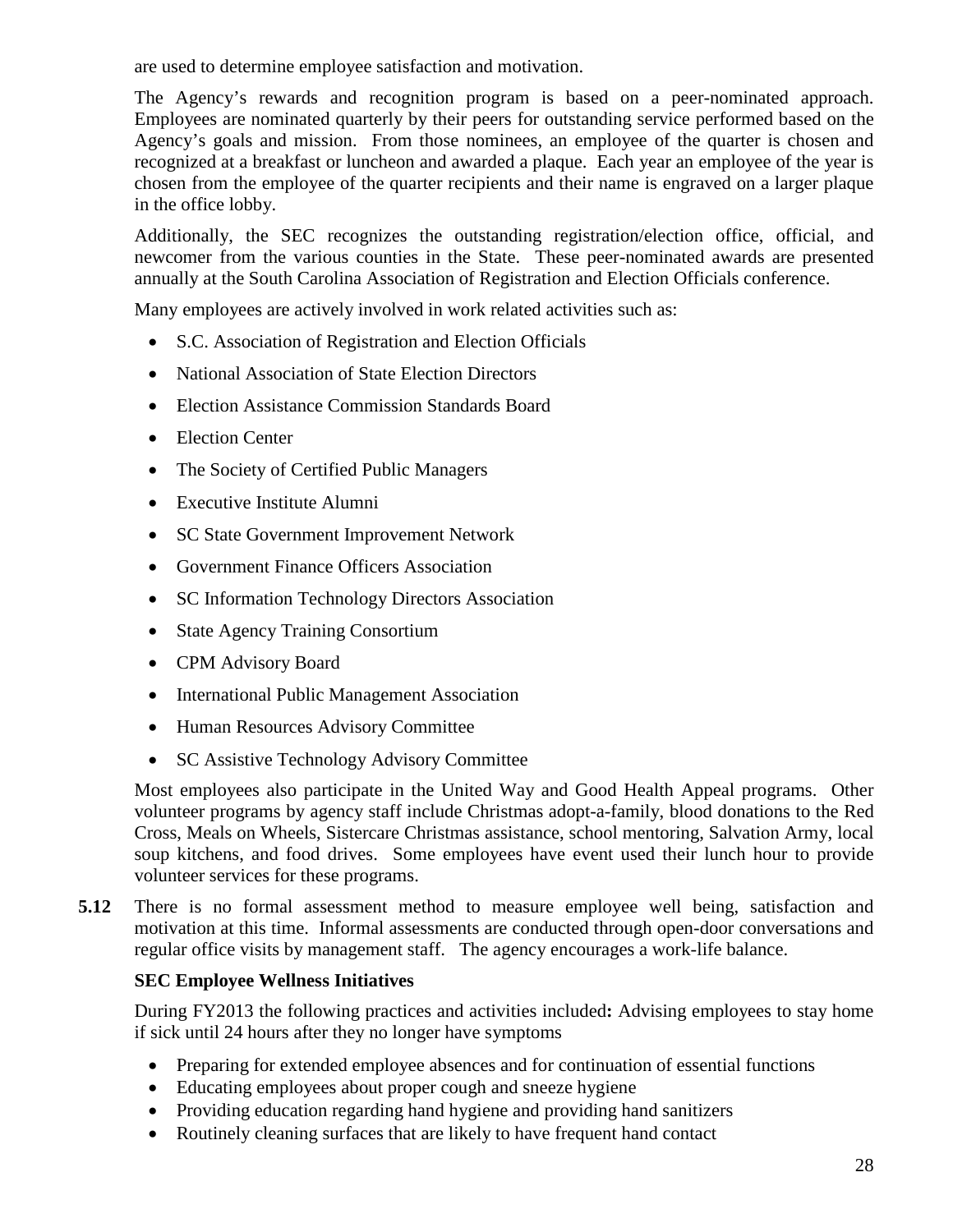- Encouraging sick employees at higher risk of flu complications to seek medical attention
- Encouraging all Agency and county employees to get vaccinated
- Distributing flu prevention posters to county officials for display in offices and polling places
- **5.13** The SEC has attempted to establish career paths to enable employees to advance within the Agency. Cross training of employees is done agency wide. A limited amount of workforce planning has been done, but the size of the Agency and the varied skills sets of its employees, makes a specific, agency wide plan impossible.
- **5.14** A custodial staff provided by the Budget and Control Board Building Services Division maintains the work environment. Employees report any unsanitary conditions to custodial staff and/or other appropriate authorities immediately. The Agency also complies with OSHA and state fire marshal regulations.

The implementation of the electronic voting system has made the workplace safer by eliminating the need for large rolls of paper. Before the new system, SEC employees created ballots using large architectural plotters that require very heavy rolls of paper. Because of the extra weight, back braces were provided for staff to use while lifting the paper. Aprons and latex gloves were also provided for working with the plotter ink cartridges.

Employees using computers on a regular basis are provided with larger monitors containing screen filters, keyboards designed to prevent hand injury, and stands to hold data to be processed.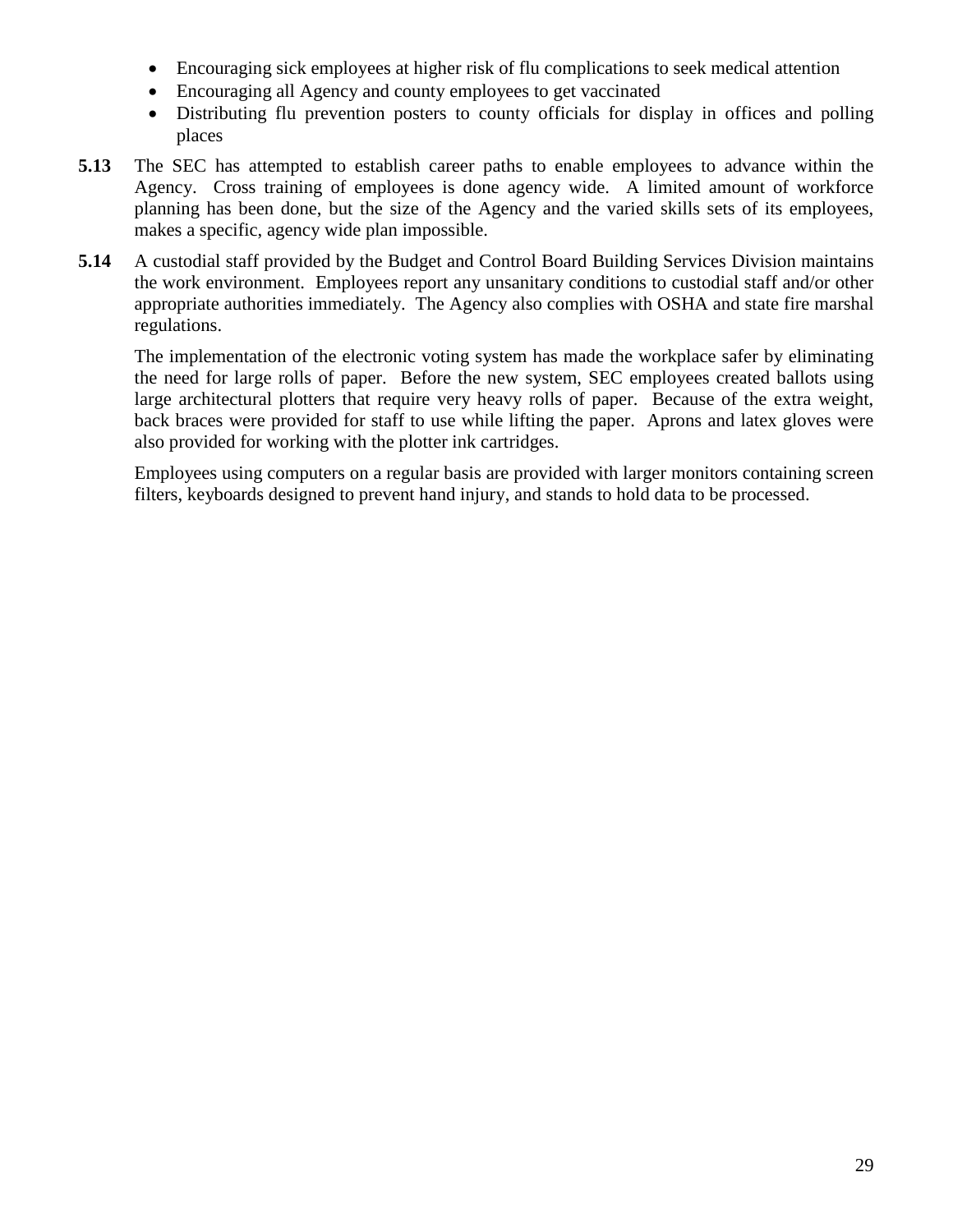# **Category 6 - Process Management**

# **I. Statewide Voter Registration System**

# **New Voter Registration System**

During FY2013, the SEC conducted its first Presidential General Election using the new statewide Voter Registration & Election Management System (VREMS). This system was implemented in December 2011and is an easier-to-use, windows-based system that makes the processing of registered voters and their assignment to proper election districts far more efficient. System security features include encrypted data, multiple levels of user authentication to access the system, and various hardware and software controls. The system is housed at the Department of State Information Technology (DSIT).

# **Photo Voter Registration Cards**

The SEC and county voter registration offices began issuing voter registration cards with photographs in November 2012, as required under the new Photo ID law. To receive a photo voter registration card, registered voters visit their county voter registration office, identify themselves (provide name, date of birth, and last four digits of their Social Security Number), and have their photograph taken. The photo is stored with the voter's record in the statewide voter registration system. The county voter registration office prints a paper voter registration card with a photo and provides it to the voter immediately. The SEC then prints the plastic voter registration card with a photo, mails the card to the county voter registration office, who then distributes the card to voters in the county. Both the paper and plastic cards are permanent and do not expire. The voter registration cards are also portable, so that when a voter moves and registers in another county, the photo voter registration card can continue to be used in that county.

# **Online Voter Registration**

In June 2012, state law was amended allowing the SEC to create a system for voters to register to vote online. OVR allows voters with Driver's Licenses and ID cards issued by the Department of Motor Vehicles (DMV) to complete and submit a voter registration application through the SEC's website. Each voter's identity is verified electronically by cross-checking information on the application with DMV records. Processing voter registration applications through OVR requires far less staff time than traditional paper applications and provides citizens with increased opportunities to register to vote.

# **Security and Maintenance**

The SEC is responsible for maintenance and security of the statewide voter registration database, which currently contains more than 2.9 million active, registered voters. The Agency works with DSIT to provide housing for the database, regulate user access, and provide physical security. The SEC manages performance and enhancements to the system, ensuring conformity to new and existing laws and policies.

Each county voter registration board has online access to the database. On a daily basis, the boards add new registered voters and make changes to existing voter records within their county. The Agency provides the boards with technical support and training in the proper use of the system. The SEC provides the boards with necessary forms and materials to conduct voter registration.

Public access to the database is provided through the Agency's website, an in-office public access computer, county voter registration offices, and statistical reports. Through scVOTES.org, voters can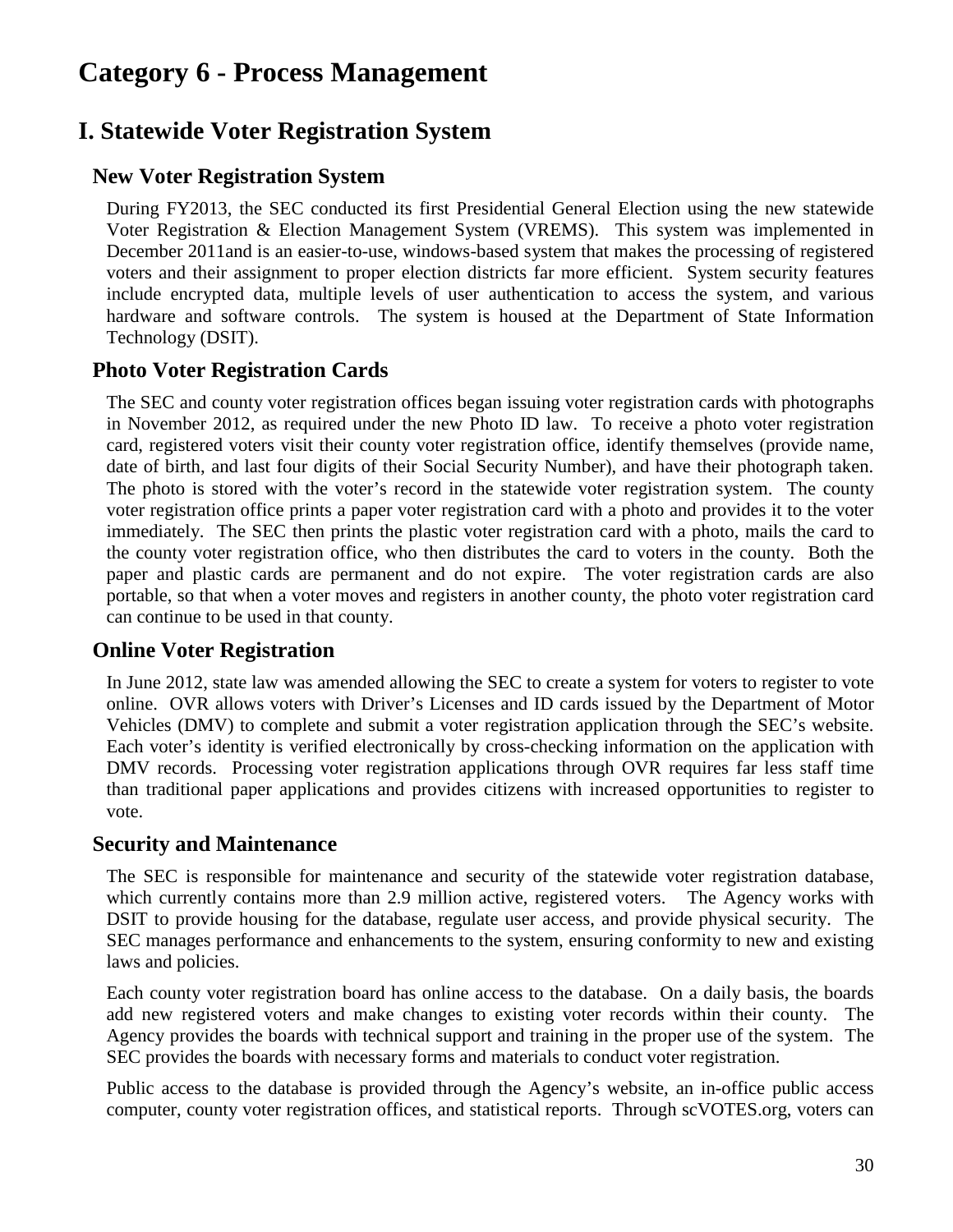access their voter registration record and information regarding the status of their absentee and/or provisional ballots.

The SEC keeps the database current by removing the names of voters who have died, moved, been convicted of felonies or crimes against the election laws, or who have otherwise become ineligible. Records that need to be made inactive are identified in several ways:

- Data from DMV on individuals who have surrendered their SC Driver's License to another state
- Death reports from DHEC's Bureau of Vital Statistics
- Reports of convictions from federal and state courts
- Registration reports from other states
- Database comparisons with other states to detect dual registrations
- Requests directly from voters
- Confirmation card mailings

#### **Confirmation Card Mailings (CCMs)**

CCMs are conducted pursuant to the National Voter Registration Act and are designed to maintain voter registration database records by correcting inaccurate addresses and to preserve the voting rights of people who may have moved but did not update their address. The SEC sends postage paid return addressed post cards to voters who have not participated in at least one election for a specified time period. The post card asks the voter to confirm their address or provide their new address by returning the card. Voters who do not respond are flagged. Flagged voters who do not vote within two general election cycles after being flagged are made inactive.

# **Voter Registration Lists & Statistical Reports**

The SEC is responsible for producing eligible voter registration lists for every election held in the State and providing those lists to the appropriate county boards of voter registration. These lists are used on election day to assist poll managers in determining voter eligibility before a ballot is issued. Lists are provided approximately 10 days prior to any election.

This eligible voter registration list traditionally has been provided in printed and CD format. The SEC also provides an electronic poll book that allows poll workers to use a laptop computer to access the voter registration list at the polling place on Election Day. The Electronic Voter Registration List (EVRL) reduces the amount of time it takes to process voters:

- Poll Managers can search for voters by name or voter registration number
- Poll Managers no longer have to flip the pages of a poll list to find a voter
- Reading bar code on voter registration card decreases processing time and increases accuracy

EVRL helps determine the correct precinct for voters more quickly:

- EVRL will display the voters appropriate ballot style to the poll manager, thereby reducing the chance of giving a voter the wrong ballot
- EVRL will list all voters in all precincts with in a county; therefore, if a voter shows up at the wrong precinct, the poll manager can use the system to direct the voter to the correct precinct

EVRL allows voter participation history to be processed more quickly and accurately:

- EVRL reduces the chance that a poll manager will mark the wrong person as voted
- Voter participation records can be updated in the Voter Registration and Election Management System within days upon receipt compared to weeks with the paper list

The SEC provides training, databases, and some equipment to county voter registration boards and election commissions to facilitate use of EVRL in elections.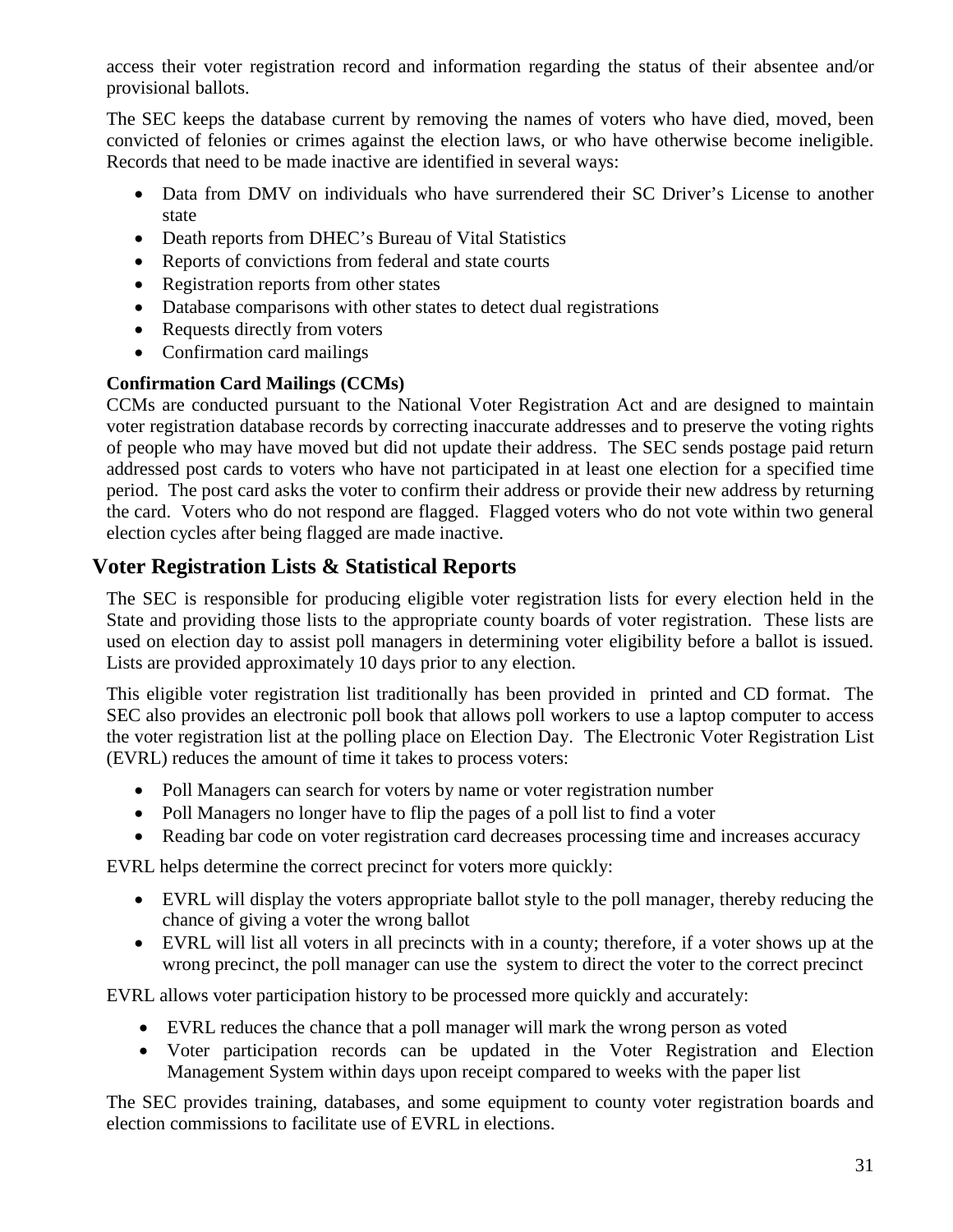The Agency provides customers with various other lists of voters that are also produced from the voter registration database. These are many times referred to as "voter registration lists," but are not to be confused with the official eligible voter registration lists described above. These lists are available broken down by geographical region (statewide, county, precinct, district), by demographic (age, sex, race), and by participation in a particular election or primary.

Various statistical reports on voter registration and voter participation are also made available to agency customers. These reports show numbers of registered voters at a given time or numbers of voters who participated in a particular election. These numbers are also available broken down by geographical region and demographic. Reports are produced at regular intervals (annually, quarterly, and weekly) and special reports are available on request.

The SEC is also responsible for providing jury pool lists to clerks of court, chief magistrates, and municipal courts to be used in jury selection. Jury pool lists are created by combining the names in the voter registration database with those in the drivers license file.

# **Voter Participation Statistics**

After every election and primary held in the state, the SEC conducts a process by which each individual voter that participated in the election or primary is given credit for participating. By giving each voter credit, the Agency is able to make sure voters who are participating in elections are kept on the list of active, registered voters; and identify voters who are not participating in elections for inclusion in confirmation card mailings (see "Security & Maintenance"). This process also allows the SEC to produce voter participation lists and statistical reports (see "Voter Registration Lists & Statistical Reports").

# **II. Public Information and Training**

# **Public Information**

On a daily basis, the public information staff interacts with the general public; local, state and national media; elected officials; candidates; political parties; county voter registration and election offices; the U.S. Department of Justice; and others. The staff completes surveys and responds to requests for information via letter, e-mail, telephone, and personal appearance. The Public Information and Training Division also produces informational publications including the bi-annual Election Report.

#### **Voter Education and Outreach**

The SEC is committed to providing education and outreach to voters. It is imperative for voters to be knowledgeable about voter registration and election processes in the State to ensure that the Agency's mission of conducting successful elections is accomplished. This commitment to voter education is consistent with the Agency's voter education message—"Every Vote Matters. Every Vote Counts." The Agency continues to deliver this message to voters in various ways through its *SC Votes* voter education and outreach initiative.

#### **Election Night Results Reporting**

The SEC uses an online tool called Election Night Results (ENR) to report results for all statewide general elections and primaries. ENR is available to users through scVOTES.org. This tool not only provides public access to results on election night, but serves as an historical repository available throughout the year. ENR provides visitors with a graphical view of in-depth state and county results. Users are presented with a breakdown of votes received for a candidate by contest. Maps illustrate the counties or precincts reporting, voter turnout, and results by county or precinct. A reporting area allows interactive report creation and the ability to download detailed reports. As county election commissions compile precinct-level results, they are electronically transmitted to the SEC. The SEC aggregates and reports each county's state and local results in real time via the ENR Web interface.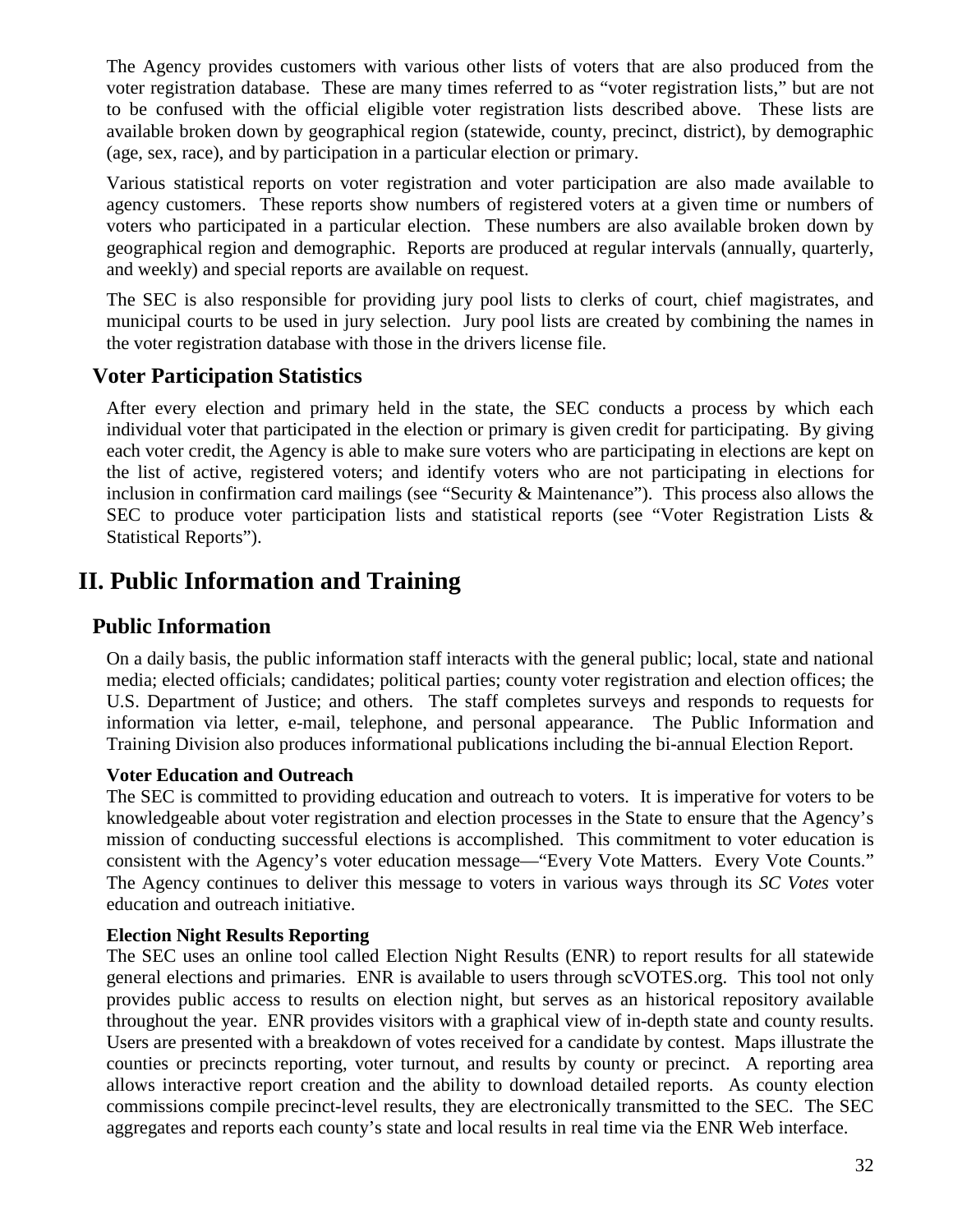#### **scVOTES.org**

The SEC website, [scVOTES.org,](http://www.scvotes.org/) is designed to provide clear, accurate, and timely information to the general public on all aspects of voter registration and elections in the State. The site is maintained in house by SEC staff. Voters, candidates, poll workers, and news media use the site to find valuable information relative to their concerns. This site is reviewed on a weekly basis to determine whether changes are necessary to better serve customers. Site design, features, and functionality are kept upto-date with current Web technologies.

#### **Social Media Messaging**

The SEC uses Facebook and Twitter to rapidly disseminate election information to end users, particularly during times leading up to important dates and deadlines and after important changes to election procedures. While all voters are not social media users, the viral nature of these media make them essential for reaching other influencers who regularly interact with our target audiences. Follow "scvotes" on Facebook and Twitter.

#### **Training**

#### **Training & Certification Program**

County and municipal voter registration and election officials and staff members are required by statute to complete a Training and Certification Program provided by the SEC. SEC staff, county election commission staff, other governmental agency staff, and professional trainers conduct component classes of this program. Classes are offered on a quarterly basis and at the annual conference. Updates to the training classes are made as needed due to election law changes, procedural changes, and information gathered by feedback from participants. Some future classes may be conducted online through the agency Learning Management System.

Once the classes are scheduled, agency staff prepares a calendar of deadlines for class preparation. Registrations for classes are received up until the day of the class. Because of the extended registration procedure, extra materials are produced by the deadlines set on the original class calendar. Supplies for producing these materials are well stocked in advance and re-stocked immediately after depletion.

Performance from suppliers, trainers, and staff preparing materials are monitored in several ways. Materials for classes are monitored by using the deadlines previously determined. If there is a breakdown in production, it is noticed immediately and dealt with as soon as possible. The best way to prevent a breakdown is to prepare in advance by stocking proper materials and not waiting until the deadline to complete a project. Senior leaders encourage this process. Overall evaluation of classes and performance of trainers is obtained from written evaluations completed by class participants. These evaluations are used to identify improvements to future training classes which are paid for, in part, by a minimal registration fee paid by each participant.

#### **Educational Services**

On-site training programs for poll workers, county election commissioners, and municipal election commissioners are performed on an as-needed basis. A county or municipality may request training in any of these areas by phone, e-mail, or written communication. Once the request is made, SEC staff arrange for the time and place of the training based on the customer's schedule. This training is conducted during day and evening hours.

A Learning Management System (LMS) is used to conduct online training classes as a supplement to in-person instruction. This training resource allows user access 24 hours per day, seven days per week. The LMS also enables state and county election officials to manage a user's progress through tracking and testing functions in the system. The first application of the system is the online Poll Manager Training Program. Development of a second application, a municipal elections training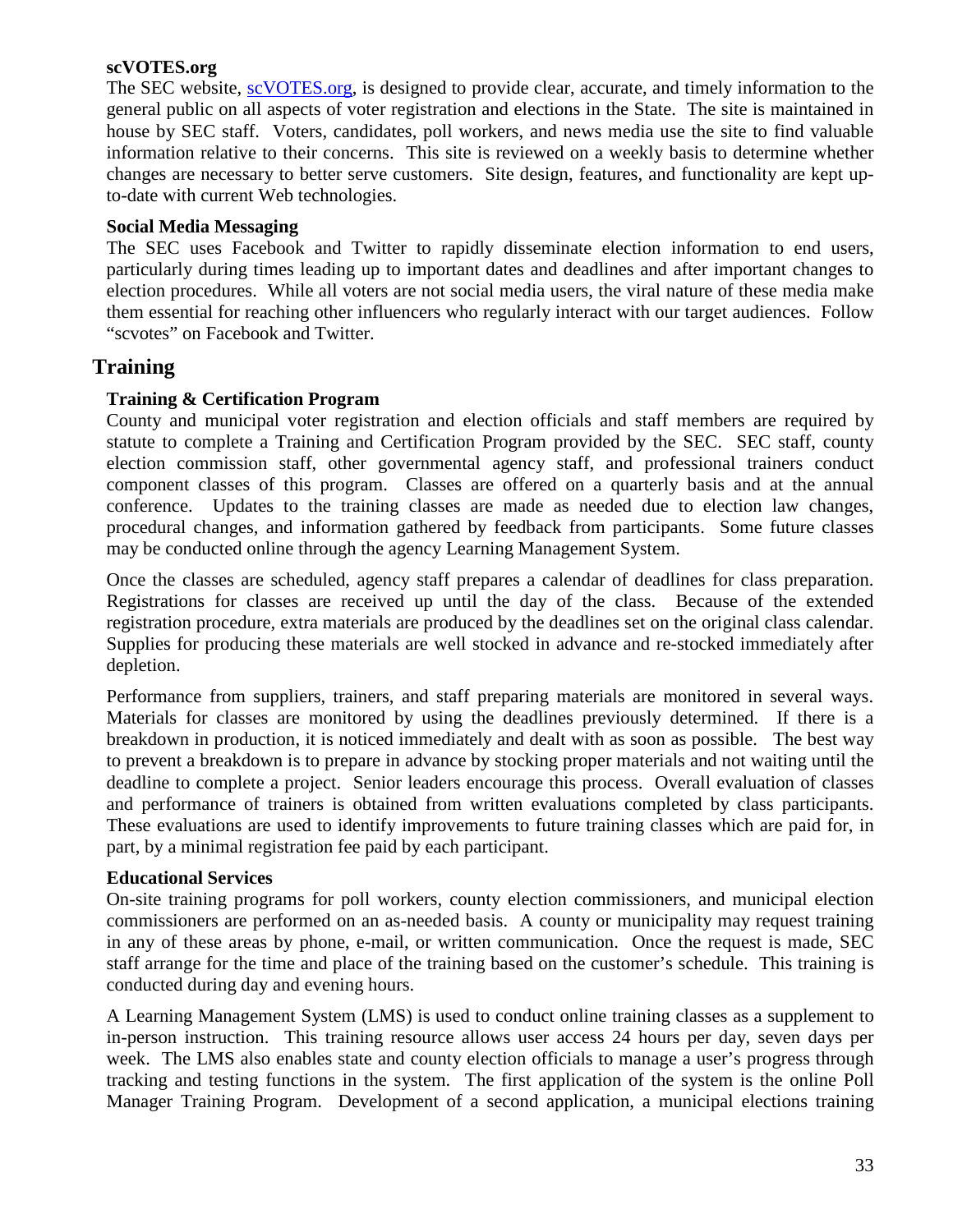course, continued in FY2013. The LMS will be used in the future to conduct additional classes, including training and certification program classes.

Periodic election law changes require changes to materials used in various training programs and on Election Day. These election law changes are tracked and cataloged by staff in the Public Information & Training Division. Prior to every primary and general election, if not needed before, these changes are reviewed and incorporated into various forms and materials supplied by this office including the Poll Managers Handbook, the voter registration and election laws handbook, the Municipal Election Handbook, and the Voter Registration and Election Commission Handbook. Changes needed as a result of a suggestion from office staff or customers are also incorporated at this time. Supplies and printing are secured using state procurement procedures and distributed to county offices via UPS, interagency mail service, and personal delivery.

Agency staff travels regularly to county offices to provide assistance. Onsite visits are also used to obtain feedback and new ideas from customers that would benefit the election process. The SEC also provides support and training in response to staff turnover within county election offices.

# **Ballot Review and Approval**

The SEC serves as the final reviewer for all ballots used in statewide primaries and general elections, as well as special elections for state-level and multi-county offices. The Agency also assists county and municipal election commissions by serving as a final reviewer of ballots for local elections. This review ensures ballots are designed in compliance with state law and ballot standards established by the SEC. The review includes making sure ballots have correct spelling, appropriate ballot headings, and the proper listing of candidates, offices, and questions. Ballot standards are reviewed and revised as necessary by a Ballot Standards Committee made up of SEC staff. The SEC strives for no later than a 48 hour turn-around time for approval. This ballot review and approval process conducted by the Public Information and Training Division is part of the overall election definition process described in the next section.

# **III. Statewide Voting System**

# **Voting System Support**

VSD staff is knowledgeable and available for phone and on-site support to users of the voting system. Division staff also conducts periodic needs and security assessments and provides advice to users in areas where the security can be improved. Software upgrades to the system in all counties are performed by VSD staff, and assistance with firmware upgrades is provided where needed. Division personnel are in contact with suppliers of the software, specialized supplies, and mailing supplies needed. Contact with voting system vendors is made by phone for immediate resolution and through users group meetings for items that need discussion and input from other customers.

VSD staff develops and conducts voting system training classes on an as needed basis. Classes cover topics such as voting system software, voting system preparation, results accumulation, and technical support.

#### **Election Definition**

Election definition is a process by which software is used to build a database containing electionspecific information such as precincts, offices, and candidates. From this database, ballots are produced for voting machines and optical scan paper ballots. The election definition database also allows for integrated reporting of all election results, from voting machines and paper ballots. Staff in the Agency's Voter Services Division (VSD) performs this election definition process for most counties and elections held throughout the state. By providing this service to county and municipal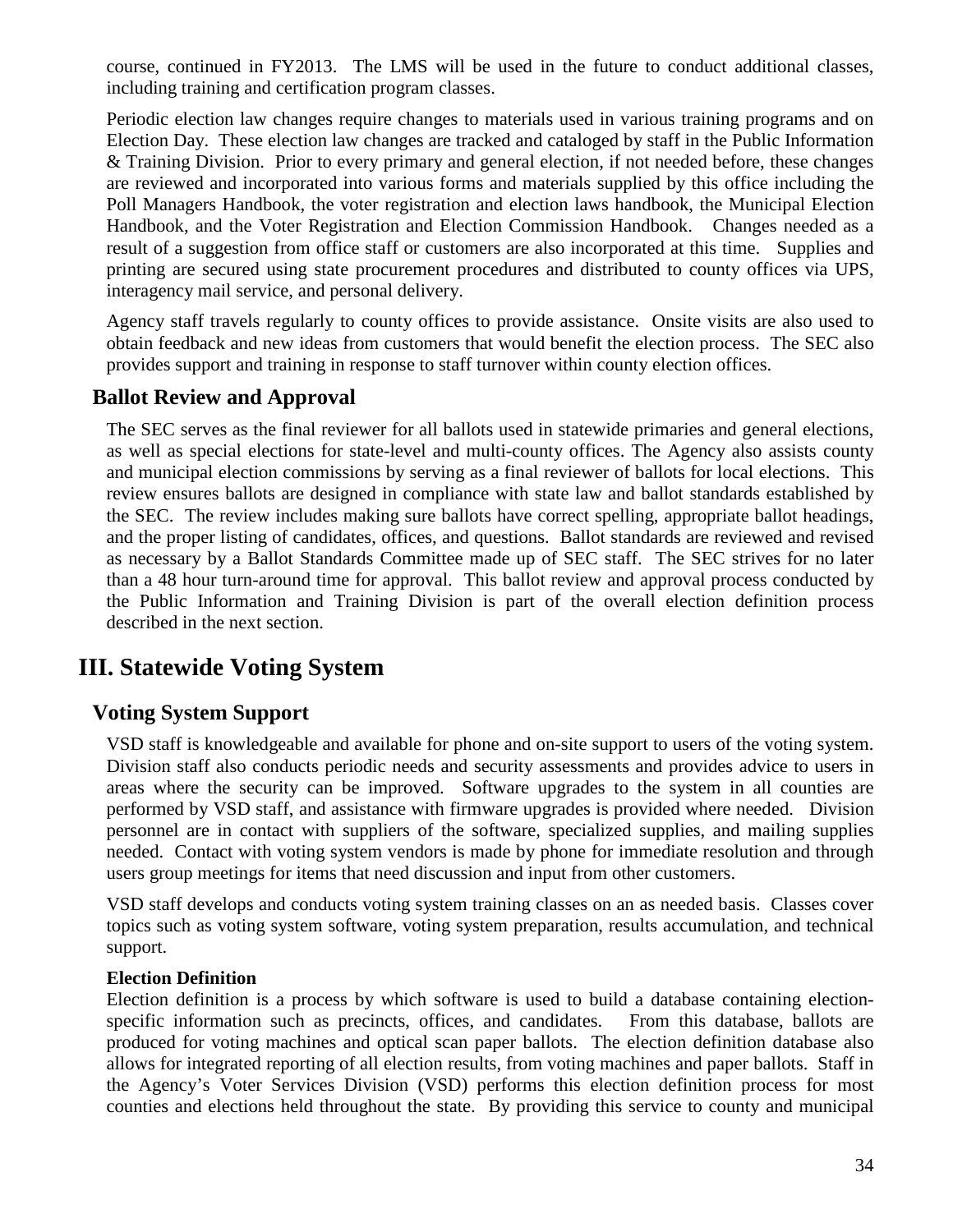election commissions, they are able to significantly reduce election costs. Seven counties define their own databases for most elections.

VSD has a formal policy of delivering all databases and ballots within two weeks after receiving election specific information. With the exception of elections with special circumstances, such as candidate withdrawals and lawsuits, the goals are met by performing preliminary work on databases well in advance of receiving candidate names. This early delivery is accomplished by following strict election definition procedures.

Election Definition procedure summary:

- County election commission (CEC) submits election information.
- SEC builds election database.
	- o Database passes initial Quality Assurance (QA).
	- o Ballots created, proofed, and tested.
	- o SEC performs final database QA.
	- o Ballots sent to CEC for approval.
- CEC reviews ballots, requests changes if necessary, and approves ballots.
- CEC orders printing of absentee, emergency, and failsafe ballots; orders audio files to be produced; and prepares and tests voting system for election.

#### **Election Auditing & Support**

The SEC provides county election commissions with the tools and training necessary to conduct election audits prior to certification of elections:

- Pre-certification audit procedures
- Voting system auditing software
- Voting system auditing training classes
- Asset management system to track all voting system inventory
- Checklists for poll managers and county election officials
- Certification of county voting system technicians
- Training materials
- Validating election audits performed by counties
- Performing election audits if counties elect not to perform them themselves

# **Voting System Certification**

The SEC is responsible for examination and certification of any upgrades to the current voting system. Prior to seeking certification in South Carolina, the voting system vendor must complete national qualification testing at an independent laboratory based on the U.S. Election Assistance Commission's voting system guidelines. Once the federal examination and test are complete, the system can be presented to SEC Commissioners for certification.

Because the State utilizes one system of voting, the SEC no longer tests voting systems from various vendors but maintains a list of hardware, software, and firmware associated with the statewide voting system vendor.

# **IV. Administration of Federal Election Requirements**

# **Help America Vote Act of 2002(HAVA)**

HAVA aims to improve the administration of elections in the United States, primarily through:

• Providing funds to improve the election administration process, technology related to elections, replacement of punch card voting systems, and assistance to disabled voters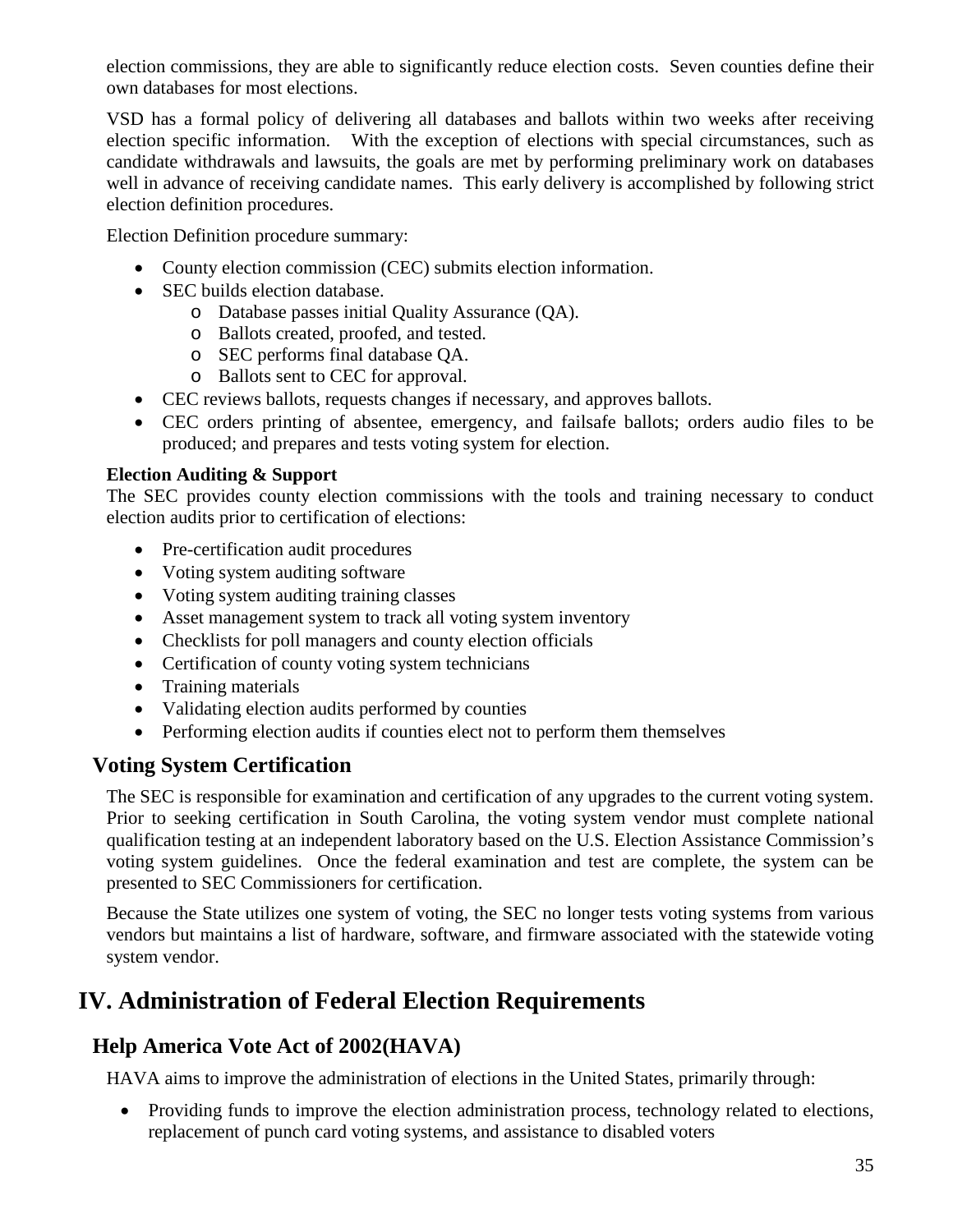- Establishing a federal presence for election assistance
- Providing that every citizen has the opportunity to vote and have their vote counted
- Offer training to voters, poll workers, and election officials on voter registration and the election day process

Each state in the nation was required to submit a State Plan to the federal government outlining steps that would be taken to achieve HAVA compliance. A diverse group of approximately 50 people were appointed to the HAVA State Plan Task Force. The group consisted of members from the Senate and House of Representatives, Office of Research and Statistics, Office of the State Chief Information Officer, Governor's office, both political parties, NAACP, Palmetto Project, League of Women Voters, disability community, county boards of voter registration and election commissions, and staff from the SEC. The plan was delivered to the Federal Election Commission in September of 2003 and has been updated yearly as necessary.

# **Uniformed & Overseas Citizens Absentee Voting Act (UOCAVA)**

The Uniformed and Overseas Citizens Absentee Voting Act (UOCAVA) requires states to provide special procedures to military and overseas citizens to help facilitate voter registration and absentee voting. Persons protected by this Act are:

- members of the United States Uniformed Services and merchant marine;
- their family members; and
- United States citizens residing outside the United States.

Citizens covered under UOCAVA are allowed to:

- register to vote and/or request an absentee ballot by completing a single form
- send and receive voting materials by fax and email
- receive an Instant Runoff Voting (IRV) ballot at the time they receive ballots for a primary
- receive their ballot at least 45 days prior to the date of any election for federal office

IRV was implemented to ensure voters in distant or isolated locations were not disenfranchised by the short two-week period between primaries and runoffs. The IRV ballot allows these voters to rank the candidates for each office in a primary. If a runoff is necessary for a particular office (no candidate receives majority), the IRV ballot rankings are used to determine the voter's choice in the Runoff.

The SEC strives to have all ballots available for printing in time to meet the 45-day deadline. In the event that regular ballots are not available by this deadline, the SEC provides UOCAVA voters with a Special Write-In Absentee Ballot (SWAB). In addition, county voter registration offices are encouraged to send an official ballot containing candidate names to voters who may have received a SWAB. In such an event, whichever ballot the voter returns first is counted.

On April 27, 2012 the SEC was awarded \$1,744,410 in Defense Human Resource Activity (DHRA) grant funds to develop and implement an online user application and ballot delivery system for UOCAVA voters. The Electronic Voting Accessibility Tool (EVAT) was implemented in FY2013.

# **V. Agency Administration**

#### **Accounts Payable**

When an invoice is received, it is reviewed by the Director of Administration and is coded for payment. The Executive Director of the agency reviews the invoice and initials it. The accounts payable clerk processes the payment into the statewide accounting system (the South Carolina Enterprise Information System, SCEIS). This begins the workflow process in the system. The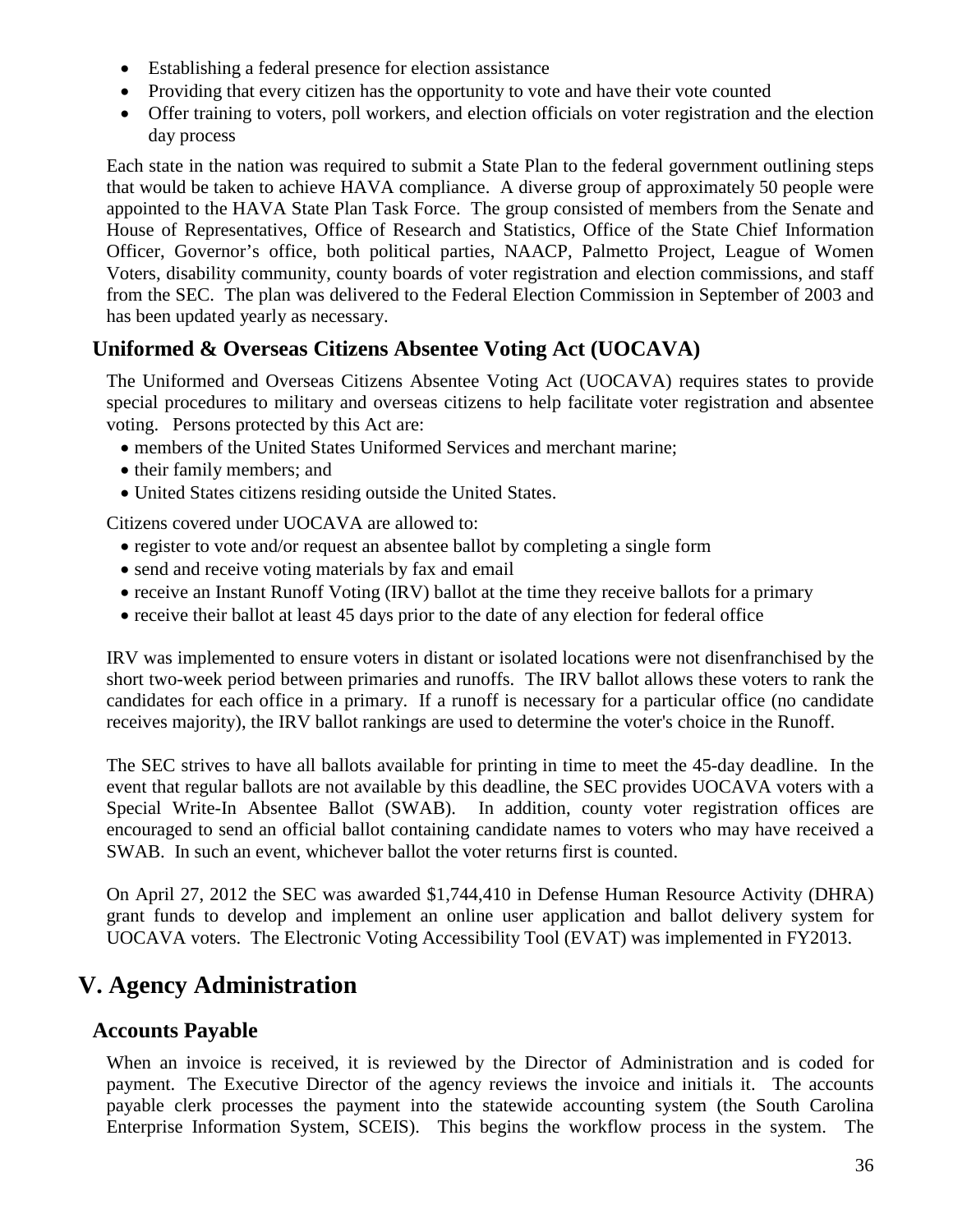payment is then either approved or rejected by the Director of Administration. The Comptroller General's Office audits the payment, and the information is uploaded and forwarded to the State Treasurer's Office (STO). The STO then sends a check to the agency and the accounts payable clerk mails the check to the respective individual or entity.

# **Supplement to County Election Commissions and Registration Boards**

The SEC receives pass-through funds which are sent to each county registration board/election commission member on a quarterly basis, per Proviso 79.1. In many cases, no other additional compensation is received by the board members. While some counties supplement the state stipend, most do not. Also, Proviso 79.7 requires the SEC to withhold the stipend for board members who fail to complete the SEC's Training and Certification Program or for members who have completed the program, but fail to complete at least one elective per year. Many board members perform other tasks such as providing technical support, attending monthly board meetings, and assisting with the day to day operations in the office. Board members play a critical role in helping to ensure elections are run fairly and efficiently.

# **Agency Information Technology Support**

The Voter Services Division is responsible for maintaining the agency's computer network. When problems arise with hardware or software, staff is notified by DSIT or agency staff members to address the issue.

# **Election Protest/Appeal Hearings**

As part of the election process, candidates are allowed to file an election protest if they feel voting irregularities occurred. Protests for countywide and less than countywide offices are filed with the county election commissions. Protests for federal, statewide, Senate, House of Representatives, and multi-county offices are filed with the SEC. After the county election commission hears a protest and renders a decision, a candidate may appeal to the SEC. Appeals following decisions of the SEC are filed with the S.C. Senate, S.C. House of Representatives, or the S.C. Supreme Court.

# **Candidate Filing & Certification**

The SEC works with the State's certified political parties to coordinate the filing process for all partisan candidates for federal, state, and multi-county offices in special and general elections. Candidates file with their respective state or county parties, depending on the office, during the filing period prescribed by law. Parties certify the names of candidates who have filed to the SEC or county election commission (depending on the office) by deadlines prescribed by law. Once candidates are nominated (by primary or convention, depending on party) they are again certified to the SEC or county election commission prior to deadlines prescribed by law. Agency staff provides information to candidates and parties to help ensure candidates file properly and parties meet certification requirements and deadlines.

The SEC is responsible for receiving the filing paperwork of petition candidates for federal, state, and multi-county offices. A candidate's petition must contain a certain number of valid signatures of active, registered South Carolina voters depending on the geographical area the office represents. The SEC facilitates verification of these petitions by distributing pages to the voter registration offices in the corresponding counties of origin. Each county voter registration office reports their total number of valid signatures to the Agency, and a total is calculated. If the petition contains enough valid signatures, and the candidate is otherwise qualified; the SEC certifies the candidate to be on the ballot. The Agency verifies that petition candidates have filed Statement of Economic Interest (SEI) forms with the State Ethics Commission. Candidates are also notified that they may be required to file a Campaign Disclosure form with the State Ethics Commission.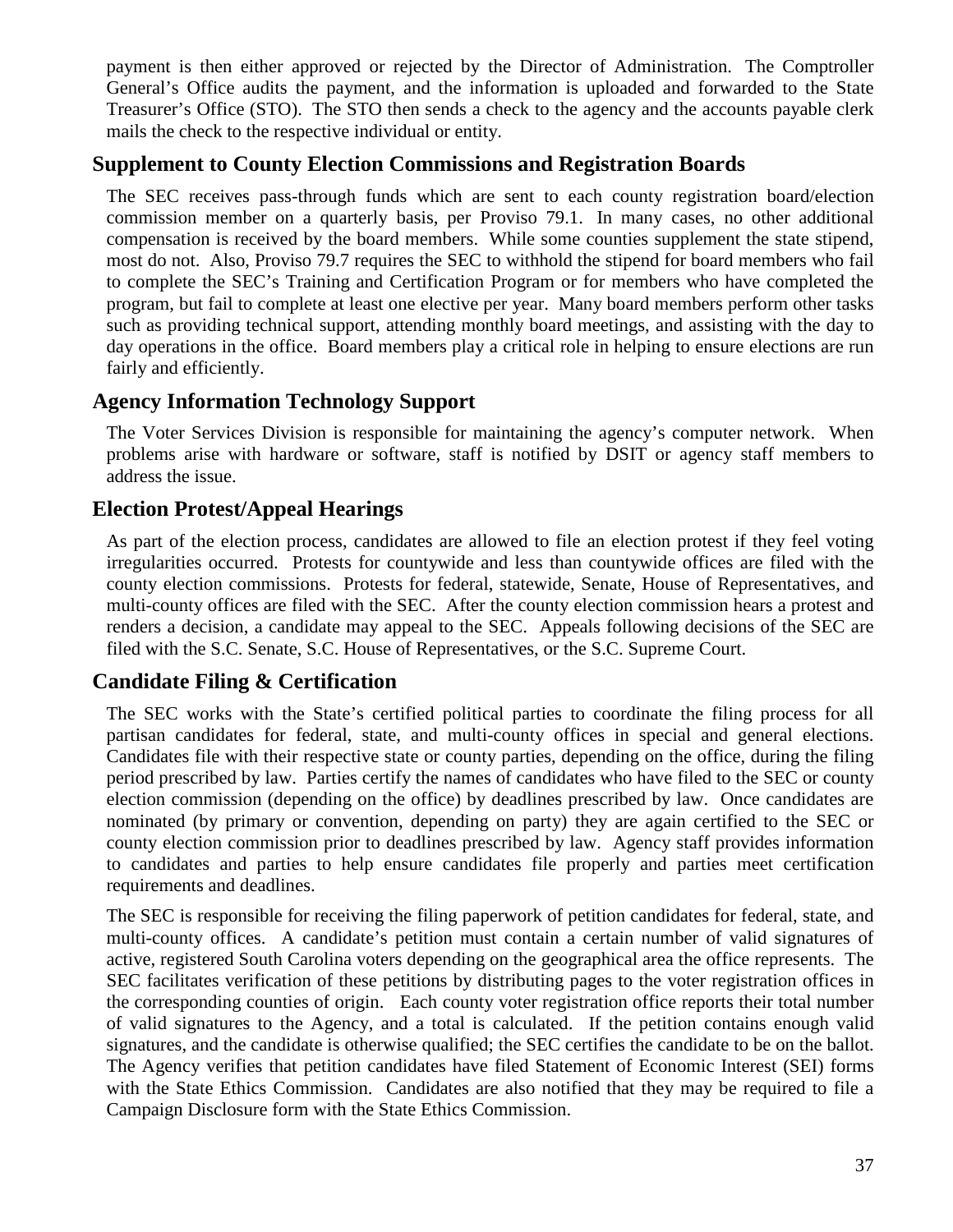The SEC is also responsible for receiving the filing paperwork of candidates for non-partisan multicounty offices, such as some school boards and watershed districts. The SEC collects Statement of Candidacy forms from all candidates who file with the Agency and verifies that SEI forms have been properly filed with the State Ethics Commission. Candidates are also notified that they may be required to file a Campaign Disclosure form with the State Ethics Commission.

# **Certification of Political Parties**

The SEC is charged by law with certifying and decertifying political parties in the State. Political parties seeking certification must submit to the Agency a petition containing the valid signatures of 10,000 active, registered South Carolina voters. The SEC facilitates verification of these petitions by distributing pages to the voter registration offices in the corresponding counties of origin. Each county voter registration office reports their total number of valid signatures to the Agency, and a statewide total is calculated. If the petition contains enough valid signatures, the SEC certifies the party. Certified political parties who do not maintain the requirements outlined in South Carolina Code of Laws Section 7-9-10 must be decertified by the SEC. South Carolina has nine certified political parties: Constitution, Democratic, Green, Independence, Labor, Libertarian, Republican, United Citizens, and Working Families.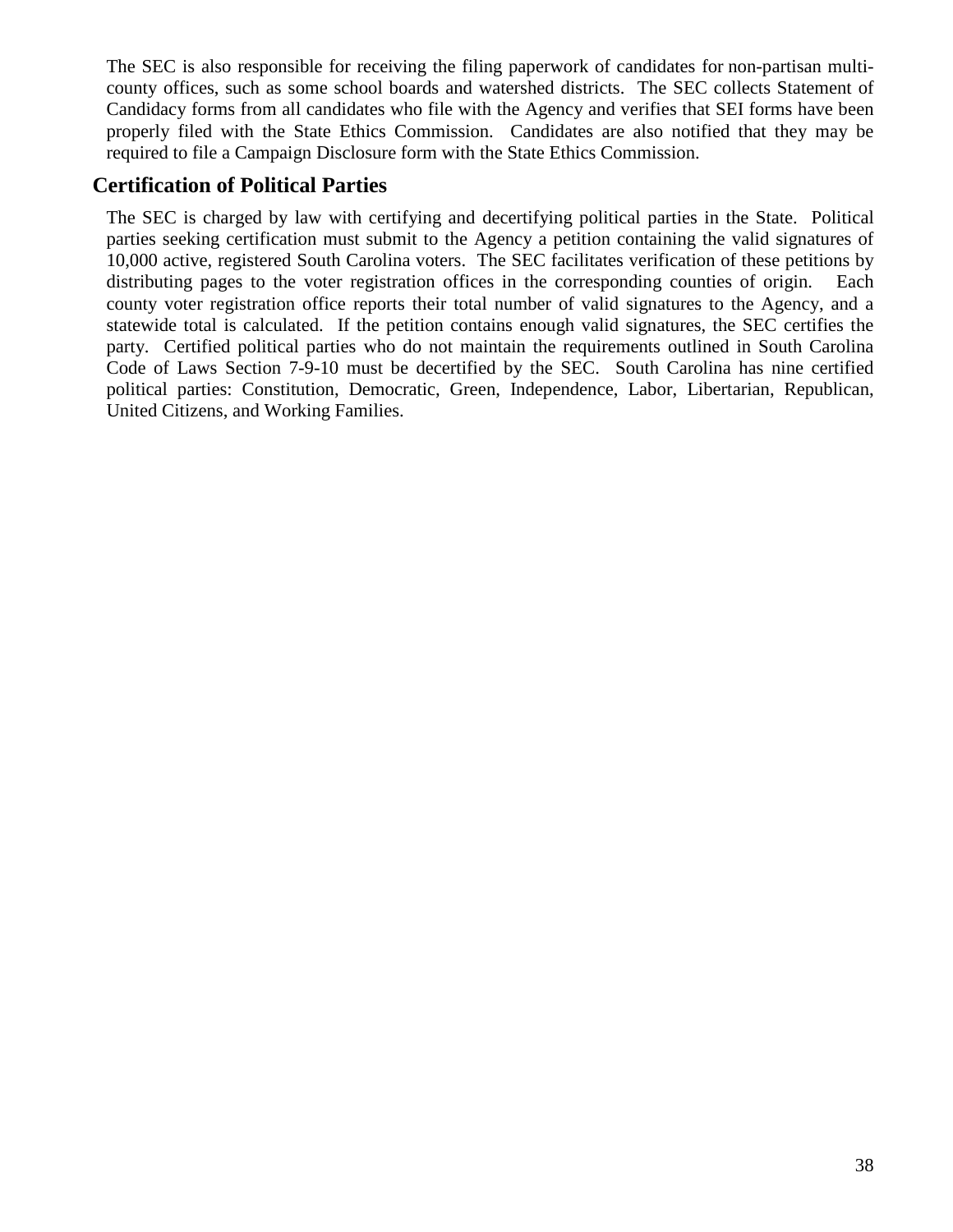# **Category 7 – Results**

# **I. Statewide Voter Registration System**

#### **Security and Maintenance**

- The SEC maintained a database of approximately 2.9 million active, registered voters.
- The Agency worked with the Division of State Information Technology (DSIT) to ensure the database was securely housed and access was granted to only authorized users.
- Approximately 640,000 voter records were added or changed during FY2013. This number includes voters registering for the first time, voters moving from one county to another, voters being reactivated who previously had the status of inactive, removal of voters with felony convictions, deaths, voter requests for removal, and moves out of state.

Figure 7.1 shows the number of active, registered voters in the State over a 10 year period. Decreases in numbers of voters in 2008 and 2010 are directly related to archiving inactive voters after confirmation card mailings.



#### **Figure 7.1**

#### **Confirmation card mailing**

The next confirmation card mailing is scheduled for FY2014.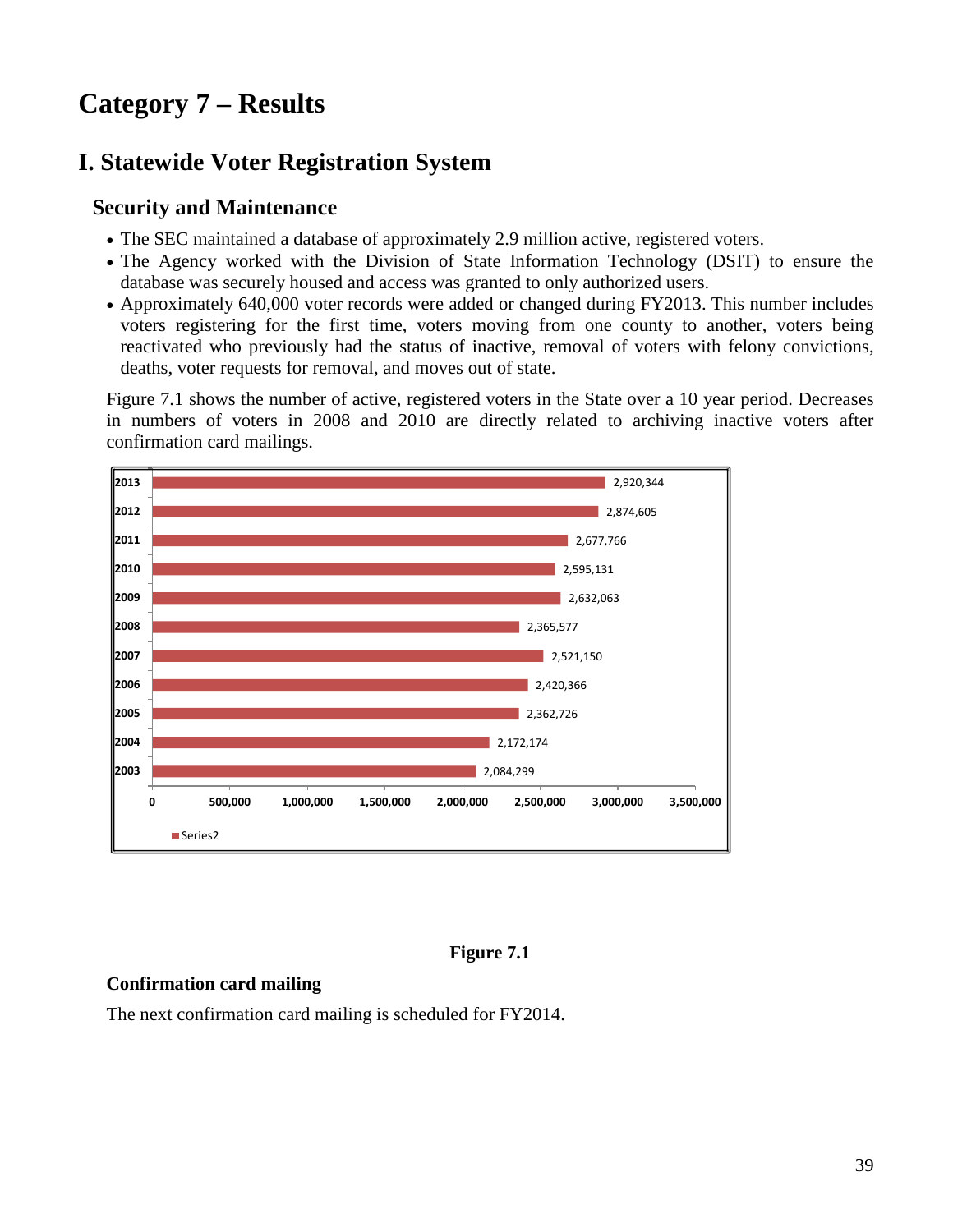# **Photo Voter Registration Cards**

The SEC and county voter registration offices began issuing voter registration cards with photographs in November 2012, as required under the new Photo ID law. 3,829 photo voter registration cards were issued in FY2013. Figure 7.2 shows the number of photo voter registration cards issued in each county from November 2012 through the end of FY2013.

| <b>County</b>                                           | <b>Cards Issued</b> | <b>County</b> | <b>Cards Issued</b> | <b>County</b> | <b>Cards Issued</b> |  |  |  |
|---------------------------------------------------------|---------------------|---------------|---------------------|---------------|---------------------|--|--|--|
| Abbeville                                               | 123                 | Dillon        | 117                 | Lexington     | 42                  |  |  |  |
| Aiken                                                   | 140                 | Dorchester    | 37                  | McCormick     | 6                   |  |  |  |
| Allendale                                               | 27                  | Edgefield     | 19                  | Marion        | 342                 |  |  |  |
| Anderson                                                | 18                  | Fairfield     | 19                  | Marlboro      | 62                  |  |  |  |
| Bamberg                                                 | 11                  | Florence      | 215                 | Newberry      | 7                   |  |  |  |
| <b>Barnwell</b>                                         | 36                  | Georgetown    | 79                  | Oconee        |                     |  |  |  |
| Beaufort                                                | 293                 | Greenville    | 37                  | Orangeburg    | 370                 |  |  |  |
| Berkeley                                                | 39                  | Greenwood     | 29                  | Pickens       | 26                  |  |  |  |
| Calhoun                                                 | 5                   | Hampton       | 69                  | Richland      | 405                 |  |  |  |
| Charleston                                              | 446                 | Horry         | 101                 | Saluda        | 6                   |  |  |  |
| Cherokee                                                | $\overline{2}$      | Jasper        | 78                  | Spartanburg   | 27                  |  |  |  |
| Chester                                                 | 13                  | Kershaw       | 4                   | Sumter        | 122                 |  |  |  |
| Chesterfield                                            | 20                  | Lancaster     | 52                  | Union         | 16                  |  |  |  |
| Clarendon                                               | 57                  | Laurens       | 14                  | Williamsburg  | 28                  |  |  |  |
| Colleton                                                | 32                  | Lee           | 61                  | York          | 40                  |  |  |  |
| Darlington                                              | 136                 |               |                     |               |                     |  |  |  |
| Total Photo VR Cards issued statewide in FY2013 - 3,829 |                     |               |                     |               |                     |  |  |  |



# **Online Voter Registration (OVR)**

OVR allows voters with a Driver's License or DMV ID card to complete and submit a voter registration application through the SEC's website. South Carolina is now one of only 13 states in the nation to have true online voter registration. Early in the day on October 2, 2012, just four days prior to the voter registration deadline for the 2012 General Election, the SEC received preclearance for OVR from the U.S. Department of Justice. By 2:00 p.m., OVR was made available to the public:

- Within 24 hours of implementation: more than 3,000 applications
- First four days (prior deadline for the 2012 General Election): more than 25,000 applications
- October 2012 June 2013: Nearly 40,000 applications

# **Voter Registration Lists & Statistical Reports**

- Approximately 200 voter registration lists were printed for elections held in the State during FY2013. Lists ranged in size from small districts to the statewide general election. All lists were delivered on time. The SEC developed and implemented use of a voter registration checklist designed to quickly detect list errors prior to election day.
- The SEC responded to more than 200 requests for lists of registered voters. The lists ranged from statewide lists to lists of voters from specific geographic areas and demographic groups.
- The SEC produced nearly 200 jury lists for county and municipal courts and magistrates.

#### **Electronic Voter Registration List (EVRL)**

Use of EVRL continues to expand throughout the state as counties train poll workers and receive laptops to implement the system. Five counties used EVRL for the first time in the 2012 General Election. While use of the system continues to increase and 65% of counties now use EVRL to some extent, Figure 7.3 shows only 37% of the counties use EVRL in all polling places. This means the majority of polling places throughout the state are not taking advantage of this technology.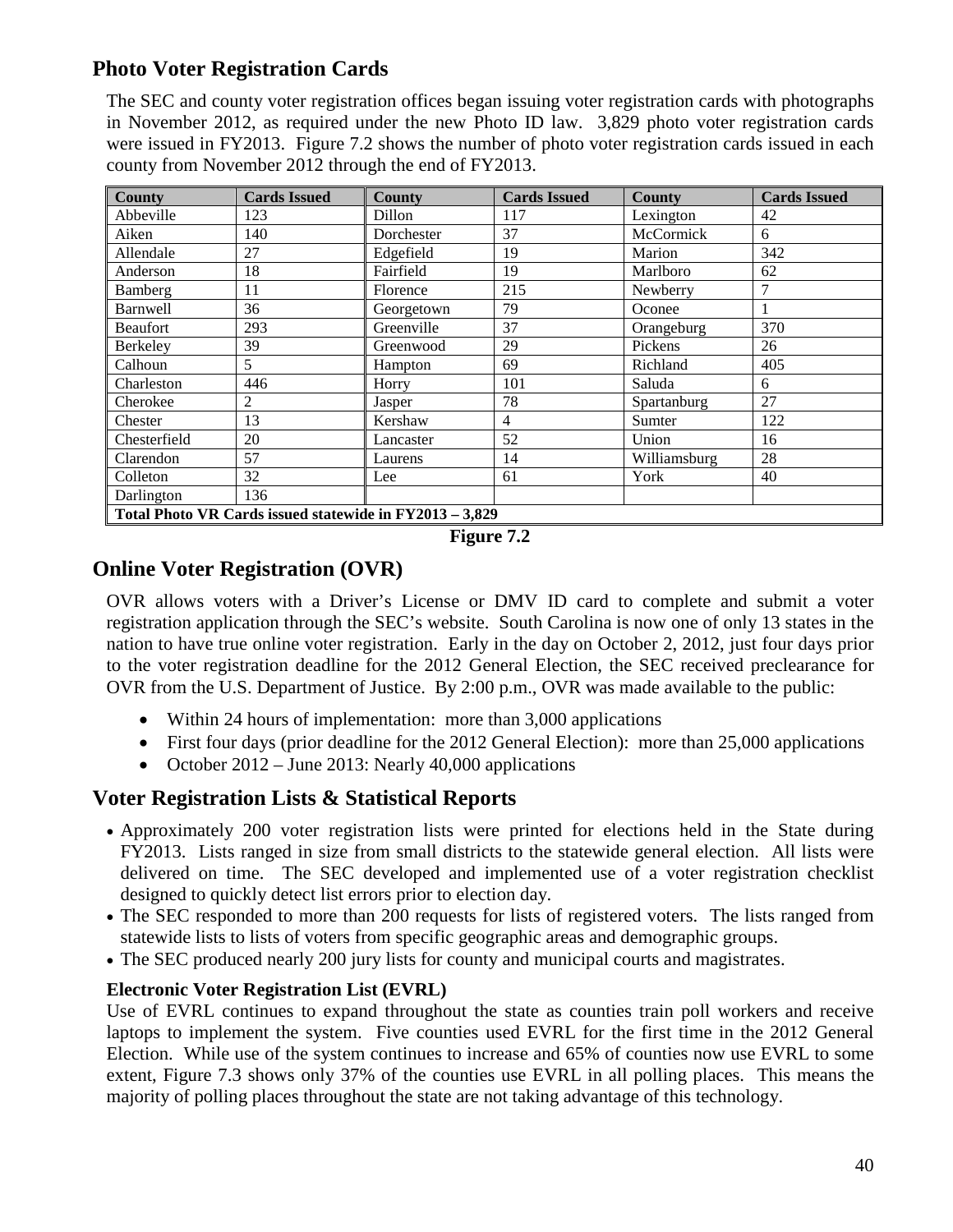# EVRL Usage - 2012 General





#### **Voter Participation Statistics**

After every election and primary held in the state, the SEC conducts a process by which each individual voter that participated in the election is given credit for participating. A high speed scanner was used to capture and record participation information using barcode information beside each voter's name on paper voter registration lists. Participation data from electronic poll books was uploaded to the system. Statistical reports on the age, race, and sex of voter's participating in each election are available for analysis concluding this process.

# **II. Public Information and Training**

#### **Public Information**

During FY2013, the SEC Public Information Office fielded approximately 8,000 telephone calls, emails, letters, and office visits from local and national media, candidates, political parties, county election commissions, county voter registration offices, organizations, and the general public. The Agency actively informed the public through the media and the agency website of news, events, deadlines, statistics, and results relating to all state and multi-county elections. Ten major press releases were issued in FY2013. The Public Information Office responded to approximately 30 requests made under the Freedom of Information Act. All requested records were provided according to state and federal laws.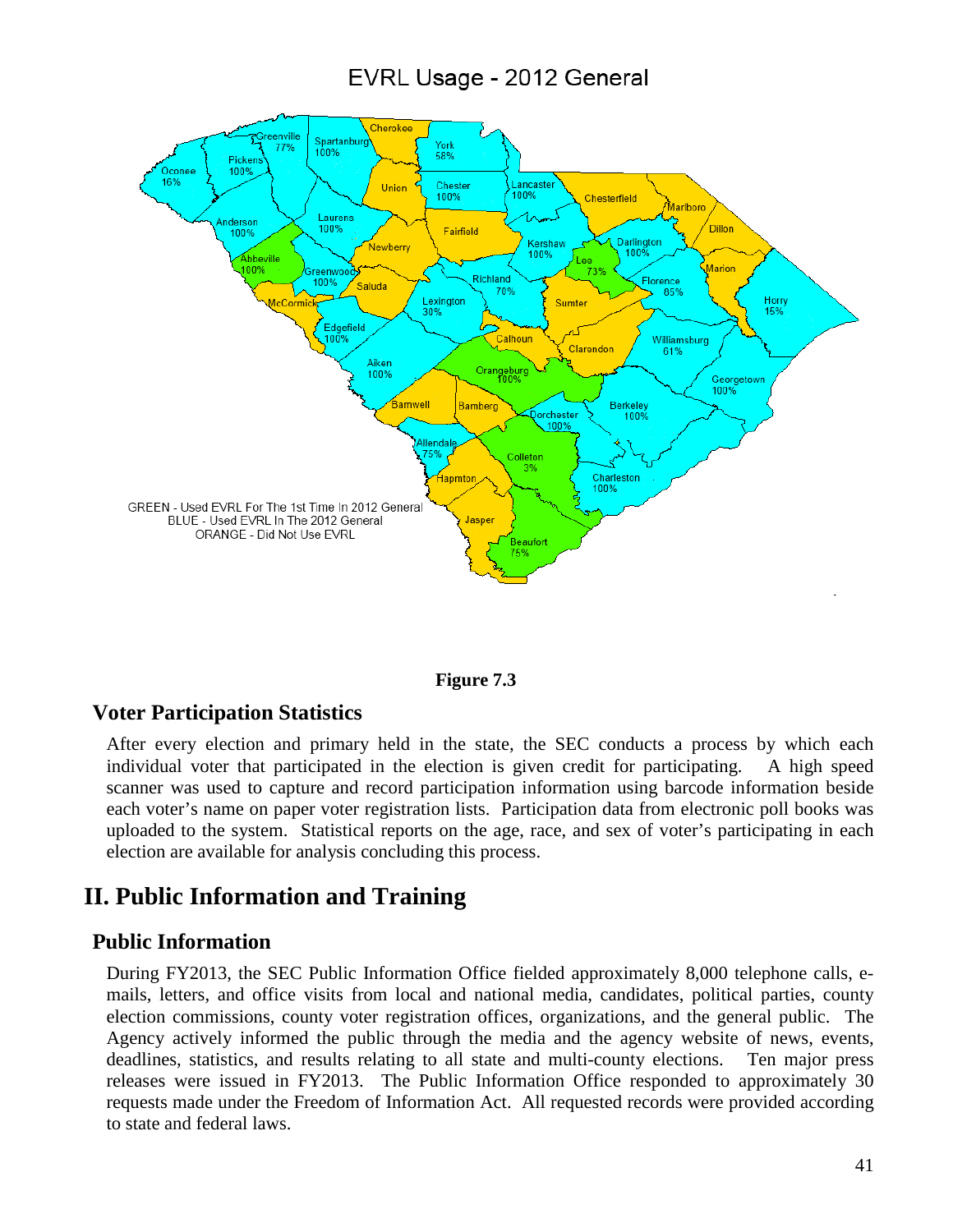#### **Voter Education and Outreach**

The SEC worked during FY2013 to reach out and educate voters on all aspects of voter registration and elections in South Carolina through the Agency's *SC Votes* voter education initiative. The *SC Votes* campaign theme is "Every Vote Matters. Every Vote Counts." The initiative includes: educational brochures, posters, videos, outreach at public events, a voter education website (scVOTES.org), social media messaging, and a statewide mass media campaign. This effort has been ongoing since 2004, commencing with the implementation of the new voting system. From its inception, the initiative was focused primarily on ensuring voters were informed about the use of the State's touch screen voting machines. As the State's voters have become increasingly familiar with the system, focus has shifted to ensuring voters are informed about the laws, procedures, and deadlines associated with the voter registration and voting processes in South Carolina.

In FY2013, the SEC revised all voter education brochures, printed the brochures, and distributed them to all county voter registration and elections offices.

Campaigns leading up to the 2012 General Election were designed to inform voters about:

- the status of pending Photo ID legislation
- the importance of registering to vote and methods of registering to vote
- making sure voters keep their voter registration information up-to-date
- making sure voters were aware of absentee requirements, processes, and deadlines
- encouraging voters to familiarize themselves with the candidates and questions on the ballot

After the 2012 General Election, voter education efforts shifted to informing voters of the requirements of the new Photo ID legislation that became fully effective on January 1, 2013. Efforts aimed to inform voters about:

- The types of Photo IDs required to vote
- How to get a Photo ID
- The "Reasonable Impediment" exception for those who can't get a Photo ID
- What options are available for voters who forget to bring their Photo ID to the polls

Photo ID voter education efforts consisted of

- Conduct of Photo ID seminars conducting by county election officials throughout the state
- Remote Photo ID picture taking events at locations outside of the voter registration office
- Creation, printing, and distribution of voter education materials
- Dissemination of information through the agency website and social media messaging

Figure 7.4 shows a summary of SC Votes campaign onsite visits.

| <b>SC Votes Voter Education Campaign Events - FY2013</b> |                                                         |                |                      |               |  |  |  |
|----------------------------------------------------------|---------------------------------------------------------|----------------|----------------------|---------------|--|--|--|
| County                                                   | <b>Voter Education Event</b>                            | <b>Voting</b>  | <b>Voter</b>         | <b>Photos</b> |  |  |  |
|                                                          |                                                         | <b>Machine</b> | <b>Registrations</b> | <b>Taken</b>  |  |  |  |
|                                                          |                                                         | Touches        |                      |               |  |  |  |
| Statewide/                                               | 2013 S.C. Assistive Technology Expo                     | 27             | 16                   | 10            |  |  |  |
| Lexington                                                |                                                         |                |                      |               |  |  |  |
| Statewide/                                               | Spartanburg School for the Deaf and Blind               | 95             | $\overline{4}$       | $\Omega$      |  |  |  |
| Spartanburg                                              |                                                         |                |                      |               |  |  |  |
| Statewide/                                               | 2012 S.C. Young Leaders Forum, People with Disabilities | 55             | 22                   | $\Omega$      |  |  |  |
| Newberry                                                 |                                                         |                |                      |               |  |  |  |
| Aiken                                                    | H. Odell Weeks Activities Center - Photo ID Event       | 3              | 8                    | 6             |  |  |  |
| Allendale                                                | 2013 Allendale Cooter Festival                          | 26             | 11                   | 4             |  |  |  |
| Allendale                                                | Allendale/Fairfax Leisure Center - Photo ID Event       | 4              | 6                    | 19            |  |  |  |
| Anderson                                                 | 2012 Access Anderson Disabilities Expo                  | 58             | 43                   | $\Omega$      |  |  |  |
| Anderson                                                 | 2012 Anderson Senior Solutions Expo                     | 61             | $\Omega$             | $\Omega$      |  |  |  |
| Bamberg                                                  | Town of Denmark Photo ID Event                          | 9              | 14                   | 6             |  |  |  |
| Bamberg/Cal                                              | 2012 Bamberg/Calhoun/Orangeburg Job Fair                | 31             | 22                   | 4             |  |  |  |
| houn/Orange                                              |                                                         |                |                      |               |  |  |  |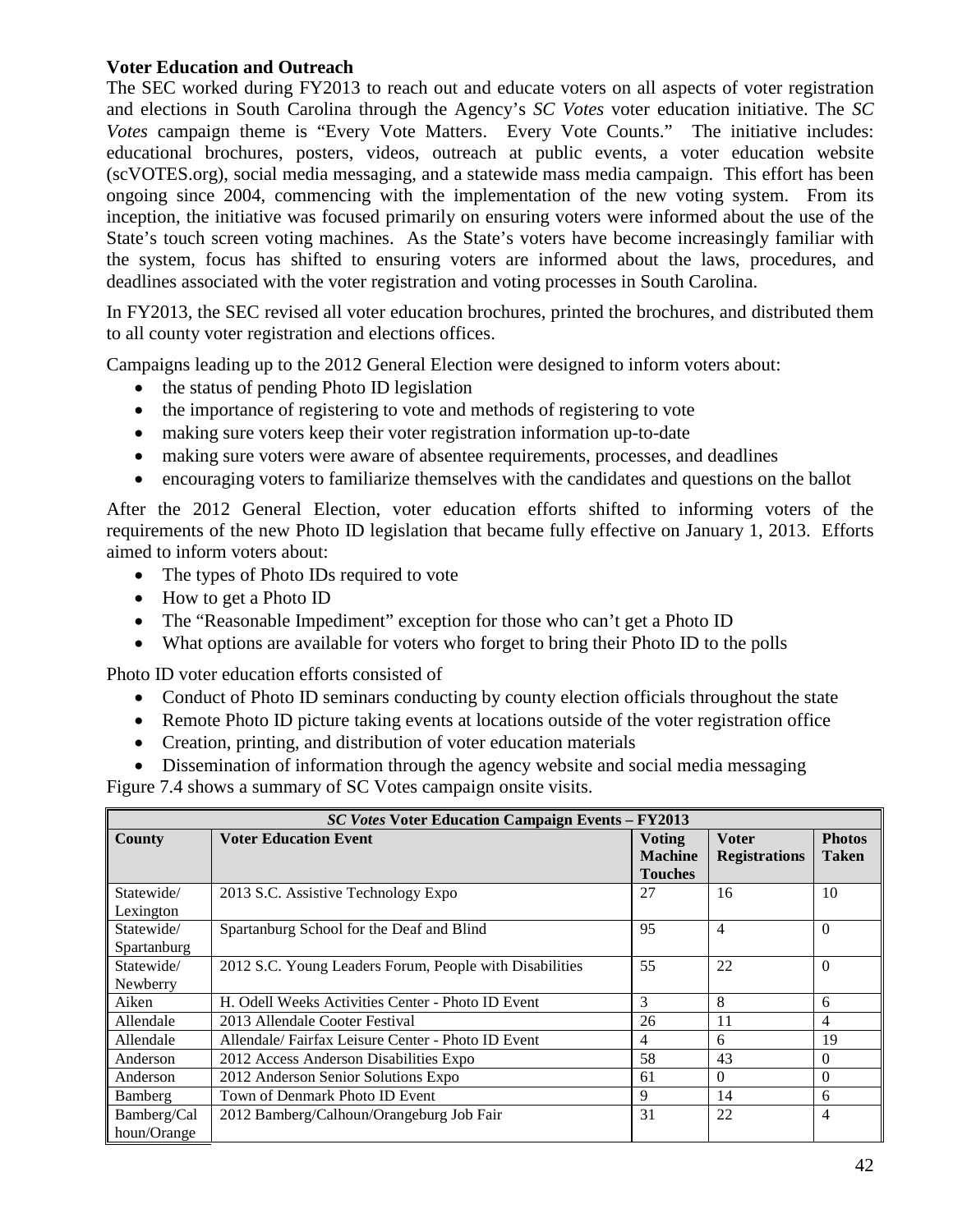| SC Votes Voter Education Campaign Events - FY2013 |                                                             |                                                   |                                      |                               |  |  |
|---------------------------------------------------|-------------------------------------------------------------|---------------------------------------------------|--------------------------------------|-------------------------------|--|--|
| County                                            | <b>Voter Education Event</b>                                | <b>Voting</b><br><b>Machine</b><br><b>Touches</b> | <b>Voter</b><br><b>Registrations</b> | <b>Photos</b><br><b>Taken</b> |  |  |
| burg                                              |                                                             |                                                   |                                      |                               |  |  |
| Bamberg                                           | Bamberg Job Corps Voter Education Day                       | 88                                                | $\overline{4}$                       | $\mathbf{0}$                  |  |  |
| <b>Barnwell</b>                                   | 2013 Barnwell Job and Health Fair                           | 18                                                | 21                                   | 3                             |  |  |
| Barnwell                                          | Williston Town Hall - Photo ID Event                        | 4                                                 | 1                                    | $\overline{4}$                |  |  |
| <b>Beaufort</b>                                   | St. Helena Public Library - Photo ID Event                  | 16                                                | 58                                   | 19                            |  |  |
| <b>Beaufort</b>                                   | Hilton Head Public Library - Photo ID Event                 | $\overline{12}$                                   | $\overline{52}$                      | 26                            |  |  |
| <b>Beaufort</b>                                   | Bluffton Art and Shrimp Festival 2013                       | 109                                               | 21                                   | $\mathbf{0}$                  |  |  |
| Charleston                                        | 2013 Charleston Black Expo                                  | 43                                                | 18                                   | 9                             |  |  |
| Charleston                                        | Awendaw Town Hall - Photo ID Event                          | $\overline{27}$                                   | 28                                   | 40                            |  |  |
| Charleston                                        | Ridgeville Community Center - Photo ID Event                | $\overline{7}$                                    | 6                                    | $\overline{4}$                |  |  |
| Charleston                                        | The Old Ashley Baptist Association Photo ID Event           | $\boldsymbol{0}$                                  | 39                                   | 14                            |  |  |
| Charleston                                        | Goose Creek Photo ID Event                                  | $\theta$                                          | 19                                   | 14                            |  |  |
| Charleston                                        | Hanahan Town Hall - Photo ID Event                          | $\overline{0}$                                    | $\overline{2}$                       | $\mathbf{1}$                  |  |  |
| Chester                                           | Richburg Fall Festival 2012                                 | 39                                                | 6                                    | $\overline{0}$                |  |  |
| Colleton                                          | Colleton Rice Festival 2013 - Walterboro                    | $\overline{28}$                                   | 21                                   | 16                            |  |  |
| Colleton                                          | Colleton County Job Fair                                    | 5                                                 | 16                                   | $\mathbf{1}$                  |  |  |
| Fairfield                                         | 2012 Fairfield Job Fair                                     | 65                                                | $\overline{2}$                       | $\overline{0}$                |  |  |
| Florence                                          | Town of Lake City - Photo ID Event                          | 6                                                 | 10                                   | 19                            |  |  |
| Florence                                          | Florence Co. Public Library, Florence - Photo ID Event      | 8                                                 | 28                                   | 18                            |  |  |
| Florence                                          | 2012 Florence Pecan Festival                                | 84                                                | 11                                   | $\mathbf{0}$                  |  |  |
| Georgetown                                        | Georgetown Voter ID Event - Winyah Auditorium               | 18                                                | $\overline{27}$                      | 23                            |  |  |
| Greenville                                        | 2013 Greenville / Upstate Black Expo                        | $\overline{27}$                                   | 40                                   | 16                            |  |  |
| Hampton                                           | 71st Hampton County Watermelon Festival 2013                | 13                                                | 13                                   | 26                            |  |  |
| Horry                                             | Bucksport Voter ID Event - James Frasier Community Center   | 14                                                | 30                                   | 6                             |  |  |
| Jasper                                            | Palmetto Electric Annual Meeting 2013 - Photo ID Event      | 44                                                | 43                                   | 18                            |  |  |
| Laurens                                           | 2012 Squealin' on the Square BBQ Festival                   | $\overline{58}$                                   | 134                                  | $\mathbf{0}$                  |  |  |
| Lee                                               | Lynchburg Town Hall - Photo ID Event                        | 17                                                | 11                                   | 24                            |  |  |
| Lexington                                         | Dutch Fork High School Voter Education Event                | 26                                                | 41                                   | $\boldsymbol{0}$              |  |  |
| Lexington                                         | Midland Technical College, Airport, Voter Education Day #1  |                                                   |                                      |                               |  |  |
| Lexington                                         | Midlands Technical College, Airport, Voter Education Day #2 | 49                                                | 112                                  | $\overline{0}$                |  |  |
| Lexington                                         | 2012 31st Annual Peanut Party Festival                      | 31                                                | 46                                   | $\overline{0}$                |  |  |
| Lexington                                         | <b>ITT Technical College Voter Education Event</b>          | $\overline{32}$                                   | 33                                   | $\boldsymbol{0}$              |  |  |
| Lexington/                                        | 2013 Midlands Job Fair                                      | 27                                                | 21                                   | 8                             |  |  |
| Richland                                          |                                                             |                                                   |                                      |                               |  |  |
| Marion                                            | 2012 Golden Leaf Festival - Mullins                         | 39                                                | 48                                   | $\Omega$                      |  |  |
| Marlboro                                          | McColl Town Hall - Photo ID Event                           | 12                                                | 10                                   | 29                            |  |  |
| McCormick                                         | 2012 McCormick Gold Rush Festival                           | 42                                                | 59                                   | $\Omega$                      |  |  |
| Orangeburg                                        | SC State Football Game Voter Registration Drive             | 49                                                | 116                                  | $\Omega$                      |  |  |
| Orangeburg                                        | 2012 7th District AME Church Conference                     | 66                                                | 98                                   | $\Omega$                      |  |  |
| Richland                                          | S.C. Commission for the Blind Voter Education Event         | 48                                                | $\overline{7}$                       | $\overline{0}$                |  |  |
| Richland                                          | Columbia Jubilee of Heritage Festival                       | $\overline{38}$                                   | 28                                   | $\Omega$                      |  |  |
| Richland                                          | 2012 Voter Education Month Kick-off, State House            | 18                                                | 56                                   | $\Omega$                      |  |  |
| Richland                                          | Lower Richland County/ Hopkins Adult Activity Rec. Center - | 37                                                | 79                                   | 24                            |  |  |
|                                                   | Photo ID Event                                              |                                                   |                                      |                               |  |  |
| Richland                                          | 2013 Columbia Black Expo                                    | 39                                                | 48                                   | 8                             |  |  |
| Richland                                          | South University Voter Education Event                      | 49                                                | 96                                   | $\Omega$                      |  |  |
| Richland                                          | Francis Burns United Methodist Church Voter Education Event | 38                                                | 42                                   | $\overline{0}$                |  |  |
| Richland                                          | Dreher High School Voter Education Event                    | 32                                                | 36                                   | $\overline{0}$                |  |  |
| Richland                                          | Midlands Technical College, Beltline, Voter Education Day   | 49                                                | 69                                   | $\Omega$                      |  |  |
| Richland                                          | Columbia International University Voter Education Day       | 38                                                | 69                                   | $\overline{0}$                |  |  |
| Richland                                          | Fortis College Voter Education Day                          | 29                                                | 28                                   | $\overline{0}$                |  |  |
| Richland                                          | <b>CMRTA Transit Station - Voter Education</b>              | 38                                                | 28                                   | $\Omega$                      |  |  |
| Richland                                          | Limestone College Voter Education Day - Columbia Campus     | 52                                                | 62                                   | $\theta$                      |  |  |
| Richland                                          | University of Phoenix Voter Education Event                 | 22                                                | 35                                   | $\theta$                      |  |  |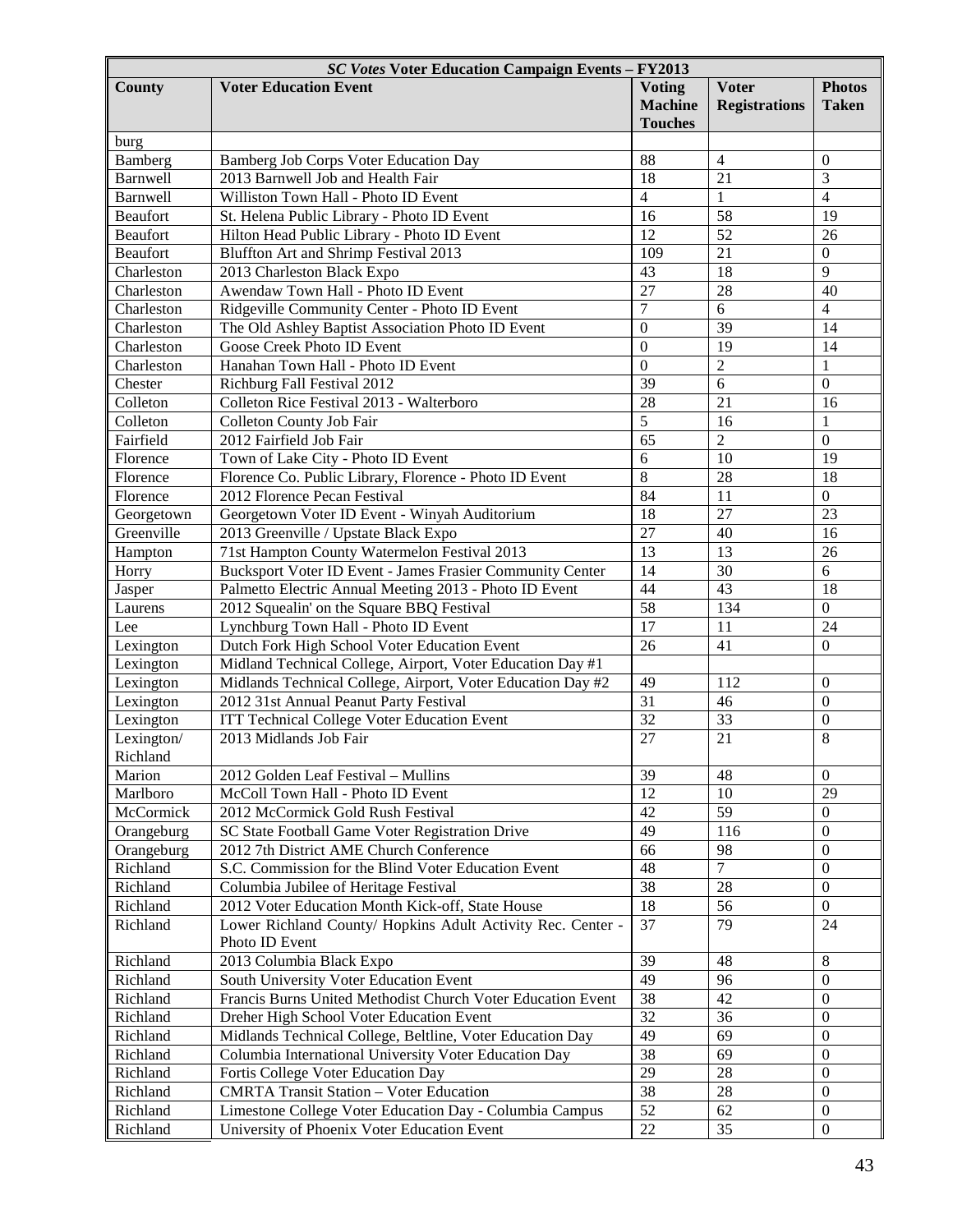|               | <b>SC Votes Voter Education Campaign Events - FY2013</b>  |                |                      |               |  |  |  |
|---------------|-----------------------------------------------------------|----------------|----------------------|---------------|--|--|--|
| <b>County</b> | <b>Voter Education Event</b>                              | <b>Voting</b>  | <b>Voter</b>         | <b>Photos</b> |  |  |  |
|               |                                                           | <b>Machine</b> | <b>Registrations</b> | <b>Taken</b>  |  |  |  |
|               |                                                           | <b>Touches</b> |                      |               |  |  |  |
| Richland      | Richland Northeast High School - Voter Education Event    | 19             | 29                   | $\theta$      |  |  |  |
| Richland      | <b>USC Main Campus - Voter Education Event</b>            | $\theta$       | 117                  | $\theta$      |  |  |  |
| Richland      | SC State Fair - Senior Day - WLTX Booth - Voter Education | 53             | 6                    | $\theta$      |  |  |  |
|               | Event                                                     |                |                      |               |  |  |  |
| Union         | 2012 Union County Fair – Senior Day                       | 70             |                      |               |  |  |  |
| Williamsburg  | 2013 Santee Electric Co-op Annual Meeting                 | 24             | 21                   | 14            |  |  |  |
| Total Events: |                                                           | 2,228          | 2,347                | 436           |  |  |  |
| 66            |                                                           |                |                      |               |  |  |  |

#### **Figure 7.4**

#### **Election Night Results Reporting (ENR)**

ENR is a comprehensive online election results reporting tool designed to meet the public need for improved access to election results. ENR is used primarily to report results of statewide elections. Performance of the system has met our expectations and far exceeds performance of past election results reporting methods.

The SEC continues to receive very positive feedback from the public, candidates, parties, academics, government officials, and the media. The 2012 General Election ENR site was recognized as a "2013 Notable State Document" by the State Library. The award program recognizes the top ten "exemplary documents" published during the previous calendar year. The State Library recognized the site for its importance to providing transparency in state government and commended the SEC for its commitment to providing open access to election information.

SEC staff uses feedback from users to identify areas where the software can be improved to provide even faster and more detailed access to election results. Major improvements over past results reporting methods include:

- User-friendly, aesthetically pleasing graphical interface
- Map views of election results on the state, county, and precinct levels
- Allows county election commissions to transmit partial results
- Results made available sooner than with past methods
- Downloadable, customizable reports in several file formats
- Real-time results reporting
- Serves as historical repository for past results
- Immediate voter turnout estimates

#### **scVOTES.org**

Each year, significant increases in the number of visits to the agency's website occur during periods surrounding major election-year events. The number of visits can be attributed to the publicity of the website and the usefulness of the information found there.

Figure 7.5 shows information regarding activity on scVOTES.org in FY2013. The number of page views peaked during the weeks following the June Primaries and petition filing deadlines. The site also experienced significant increases during the weeks leading up to the 2012 General Election.

Figure 7.6 shows the pages receiving the most views in FY2013.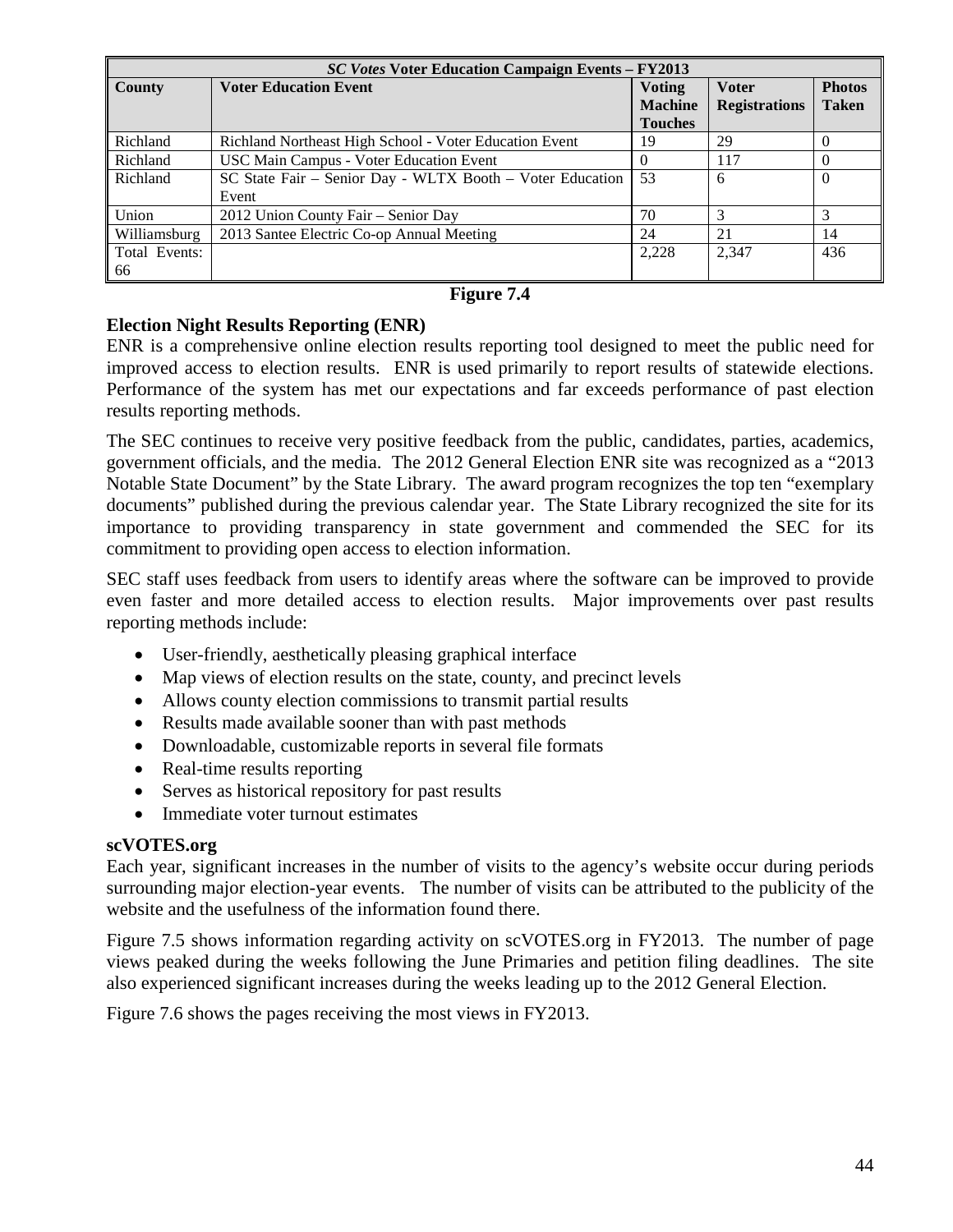

**scVOTES.org Visitors by Week: July 1, 2012 – June 30, 2013**

**Figure 7.5**

|                         | scVOTES.org – Top Ten Most Viewed Pages of FY2013           |            |  |  |  |  |
|-------------------------|-------------------------------------------------------------|------------|--|--|--|--|
|                         | Page                                                        | Page views |  |  |  |  |
|                         | Home Page                                                   | 190,246    |  |  |  |  |
| $\overline{2}$          | Online Voter Registration & Information                     | 54,164     |  |  |  |  |
| 3                       | <b>County Voter Registration Office Contact Information</b> | 49,268     |  |  |  |  |
| $\overline{\mathbf{4}}$ | <b>Absentee Voting</b>                                      | 24,505     |  |  |  |  |
| 5                       | <b>Updating Your Voter Registration</b>                     | 20,710     |  |  |  |  |
| 6                       | 2012 Candidate Lists                                        | 16,288     |  |  |  |  |
| 7                       | <b>Historical Election Results</b>                          | 14,522     |  |  |  |  |
| 8                       | How to Vote                                                 | 10,216     |  |  |  |  |
| 9                       | Candidate Information                                       | 9,353      |  |  |  |  |
| 10                      | <b>Upcoming Elections</b>                                   | 8,735      |  |  |  |  |

#### **Figure 7.6**

#### **Voters with Disabilities**

With HAVA's particular focus on improving voting access for people with disabilities, the SEC continues to reach out to this segment of voters. The Agency worked with disability advocates throughout the state, including Protection and Advocacy for People with Disabilities and Disability Action Centers, to educate voters and improve the process so that voting in South Carolina is more accessible than ever before.

- 1. Revised the "Access for All Voters in SC" brochure, reprinted, and distributed to county election commissions.
- 2. Conducted voter education events to help ensure voters with disabilities are aware of and know how to use the state voting system's accessibility features, including the audio ballot and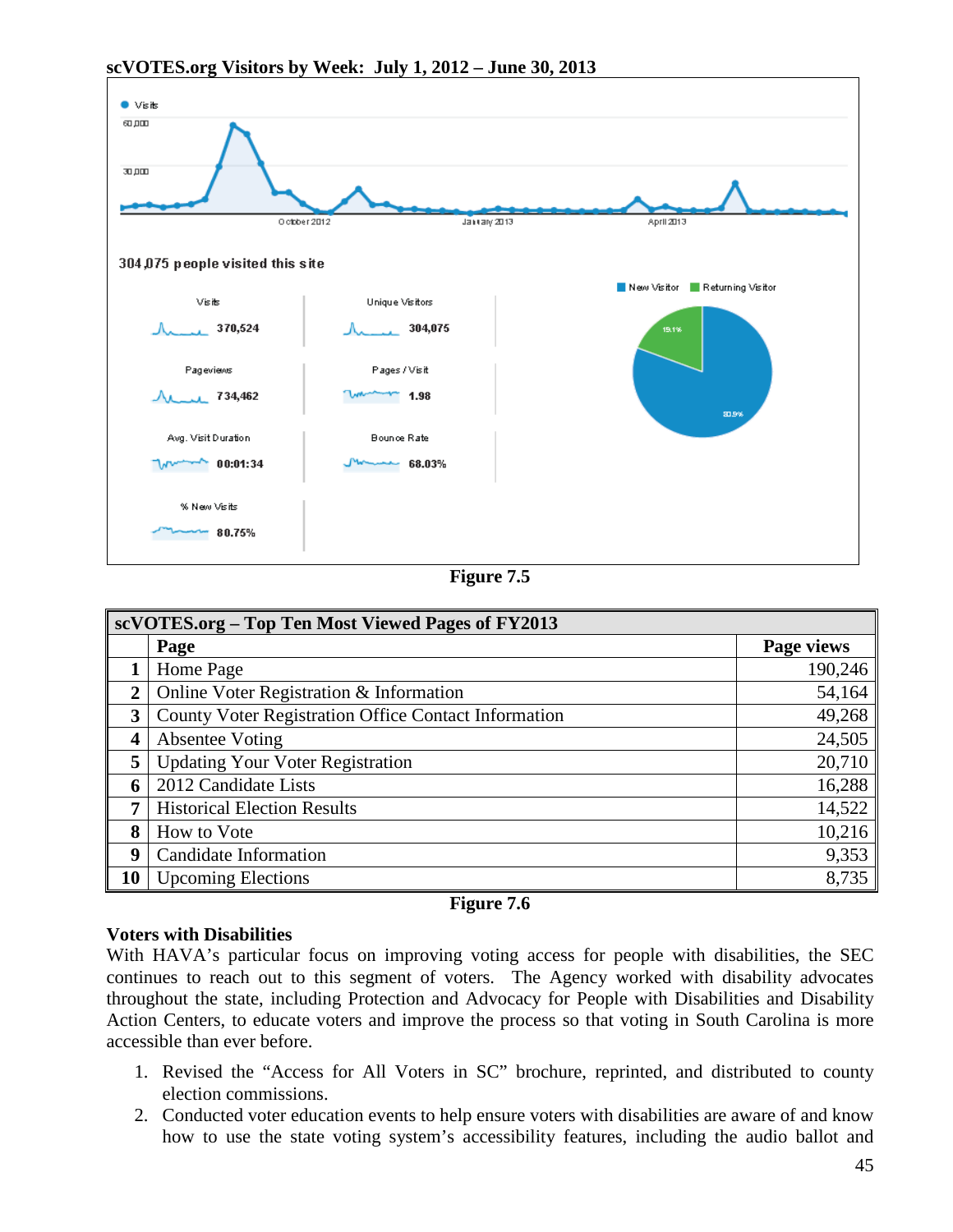voting machine portability. The audio ballot provides blind voters the opportunity to vote independently for the first time in state history.

- 3. Trained poll workers to ensure they are also aware of these features, they know how to use them, and they are sensitive to the needs of voters with disabilities.
- 4. The Agency continues to distribute a training video for county election officials aimed at improving disability awareness and polling place accessibility. This video is also available on the agency website.
- 5. A webpage for voters with disabilities is maintained on the agency website. The page features information on assistance at the polls, curbside voting, instructions for voters who are deaf, a large-print voter registration application, and videos for voters with disabilities.
- 6. The SEC conducted training and certification classes aimed at increasing disability awareness.
- 7. A Braille brochure containing voter registration and voting information was made available to members of the blind community. The agency is working with the National Federation of the Blind of S.C. to update the Braille brochure.
- 8. Large type polling place material was made available.
- 9. SEC staff worked with S.C. Protection & Advocacy to gauge the level of progress in improving access to polling places.

# **Training**

#### **Training and Certification Program**

The SEC is required by state law to conduct a training and certification program that county election commissioners, voter registration board members, and their staffs must complete to gain certification. Required core classes and elective classes are held on a quarterly basis. There are 544 election officials who are required by law to complete the program and become certified. Of the required participants, 402 members are certified, 105 members are not certified, and there are 37 vacancies.

#### **Program Enhancements**

FY2013 enhancements to the program include:

- Increasing the number of classes required for certification of directors and staff
- Implementing knowledge assessments for core classes with a requirement for directors to obtain a passing grade to receive credit for the course
- Requiring directors to retake all core classes prior to December 31, 2014
- Scheduling classes on weekends and at regional locations throughout the state
- Creating new classes and updating core classes

Eighteen classes were held in FY2013. A total of 504 participants attended these classes held in Columbia and Myrtle Beach. Classes are taught by SEC staff and guest instructors, including county election commission and voter registration office staff, other governmental agency staff, and professional trainers. In FY2013, 33 participants completed course work to obtain their certification.

Thirty-eight municipalities are registered in the online poll manager training system as of June 30, 2013. This is an 8% increase from the previous year.

Figure 7.7 shows the classes offered in FY2013, the number of times they were offered, and the number of participants. Figure 7.8 shows participation of board members and staff in each county.

| Training and Certification Classes (County) | <b>Times Offered</b> | <b>Total Participants</b> |
|---------------------------------------------|----------------------|---------------------------|
| Absentee Balloting and Registration         |                      | .52                       |
| Budgeting                                   |                      | 52                        |
| <b>Customer Service</b>                     |                      |                           |
| <b>Conflict Resolution and Management</b>   |                      | 30                        |
| Core Leadership Skills                      |                      | 29                        |
| Critical Thinking and Decision Making       |                      | 40                        |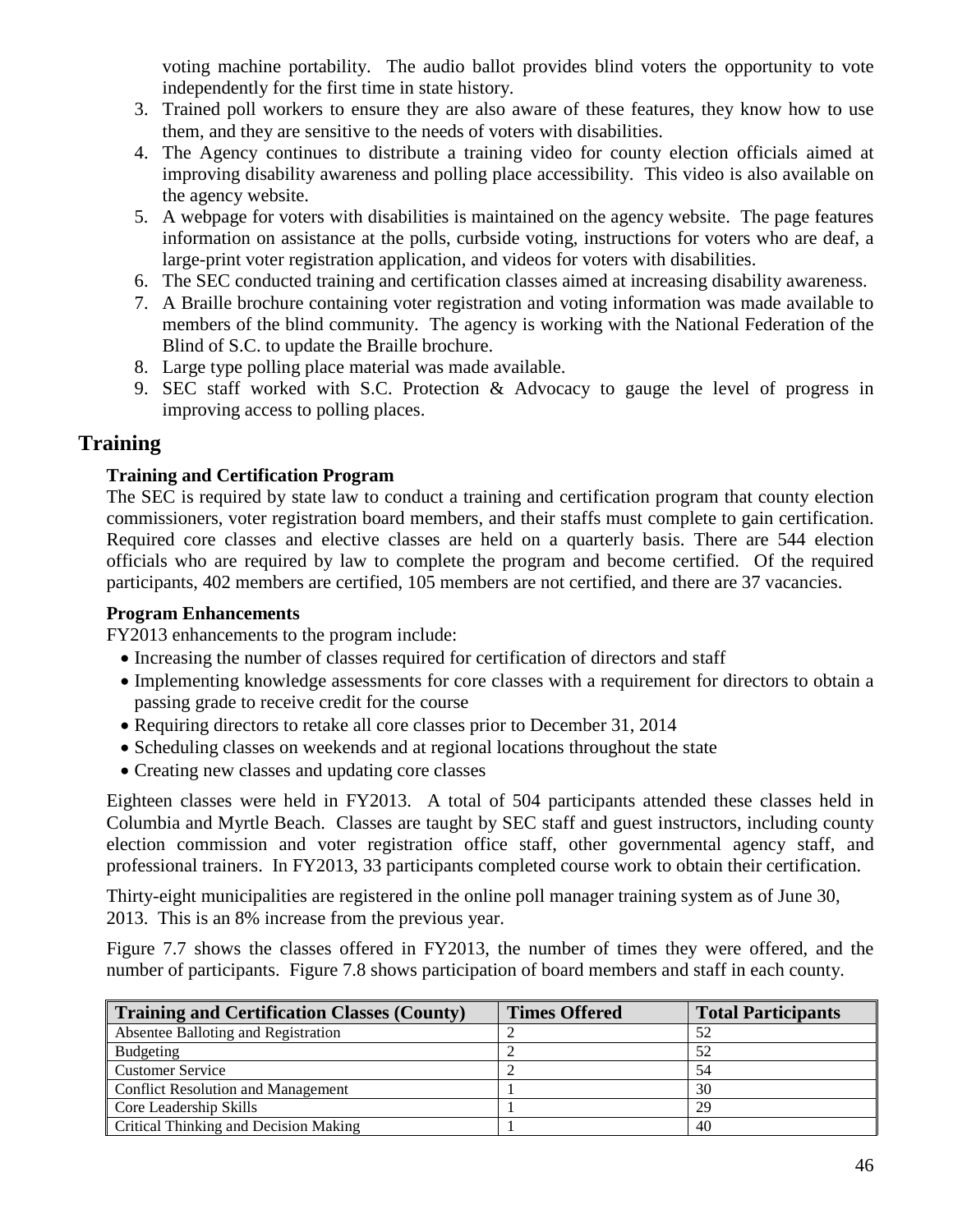| Duties of the Election Commission                    |                      | 29                        |
|------------------------------------------------------|----------------------|---------------------------|
| Duties of the Voter Registration Board               |                      | 27                        |
| Ethics in Government                                 |                      | 29                        |
| <b>Introduction to Management Concepts</b>           |                      | 27                        |
| Managing Multiple Projects, Priorities and Deadlines |                      | 30                        |
| Minutes and Meetings                                 |                      | 29                        |
| <b>Protest Hearings</b>                              |                      | 28                        |
| <b>Office Procedures</b>                             |                      | 22                        |
| Training and Certification Classes (County)          | <b>Times Offered</b> | <b>Total Participants</b> |
| You Retweeted My Tweet and Now It's Viral            |                      | 26                        |

# **Figure 7.7**

| Participation in the Training and Certification Program - FY2013 |                              |                   |                      |                         |  |  |  |
|------------------------------------------------------------------|------------------------------|-------------------|----------------------|-------------------------|--|--|--|
| County                                                           | <b>Board Members Allowed</b> | Members Certified | <b>Staff Members</b> | <b>Staff Certified</b>  |  |  |  |
| <b>ABBEVILLE</b>                                                 | 7                            | 3                 | 3                    |                         |  |  |  |
| <b>AIKEN</b>                                                     | 7                            | $\overline{4}$    | $\overline{4}$       | 1                       |  |  |  |
| <b>ALLENDALE</b>                                                 | $\overline{7}$               | 5                 | $\overline{2}$       |                         |  |  |  |
| <b>ANDERSON</b>                                                  | $\overline{7}$               | 6                 | 8                    | 7                       |  |  |  |
| <b>BAMBERG</b>                                                   | $\boldsymbol{7}$             | $\boldsymbol{7}$  | $\mathbf{1}$         | $\mathbf{1}$            |  |  |  |
| <b>BARNWELL</b>                                                  | 7                            | 6                 | $\overline{4}$       | 3                       |  |  |  |
| <b>BEAUFORT</b>                                                  | 9                            | 5                 | 8                    | $\,8\,$                 |  |  |  |
| <b>BERKELEY</b>                                                  | 9                            | 9                 | $\overline{4}$       | 3                       |  |  |  |
| <b>CALHOUN</b>                                                   | 10                           | 10                | $\overline{2}$       | $\overline{c}$          |  |  |  |
| <b>CHARLESTON</b>                                                | 9                            | 9                 | 16                   | $\,8\,$                 |  |  |  |
| <b>CHEROKEE</b>                                                  | 10                           | $\,$ 8 $\,$       | $\mathbf{1}$         | $\mathbf{1}$            |  |  |  |
| <b>CHESTER</b>                                                   | 8                            | 7                 | 3                    | $\mathfrak{Z}$          |  |  |  |
| <b>CHESTERFIELD</b>                                              | 9                            | $\overline{7}$    | $\overline{2}$       | $\overline{c}$          |  |  |  |
| <b>CLARENDON</b>                                                 | 9                            | 8                 | 3                    | $\sqrt{2}$              |  |  |  |
| <b>COLLETON</b>                                                  | $\overline{9}$               | 8                 | $\overline{c}$       | $\overline{c}$          |  |  |  |
| <b>DARLINGTON</b>                                                | 7                            | 7                 | 3                    | 3                       |  |  |  |
| <b>DILLON</b>                                                    | 10                           | $\mathfrak{Z}$    | $\overline{2}$       | $\overline{2}$          |  |  |  |
| <b>DORCHESTER</b>                                                | 7                            | 5                 | 6                    | 5                       |  |  |  |
| <b>EDGEFIELD</b>                                                 | $\boldsymbol{7}$             | $\overline{7}$    | $\overline{2}$       | $\overline{c}$          |  |  |  |
| <b>FAIRFIELD</b>                                                 | 7                            | 5                 | $\overline{c}$       | $\boldsymbol{2}$        |  |  |  |
| <b>FLORENCE</b>                                                  | $\overline{7}$               | $\overline{4}$    | $\mathfrak{Z}$       | $\overline{\mathbf{3}}$ |  |  |  |
| <b>GEORGETOWN</b>                                                | 9                            | 6                 | 3                    | $\overline{c}$          |  |  |  |
| <b>GREENVILLE</b>                                                | 10                           | 9                 | 9                    | $\overline{7}$          |  |  |  |
| <b>GREENWOOD</b>                                                 | 10                           | 8                 | $\overline{4}$       | 3                       |  |  |  |
| <b>HAMPTON</b>                                                   | 9                            | $\overline{3}$    | 3                    | $\mathbf{1}$            |  |  |  |
| <b>HORRY</b>                                                     | 10                           | $\,8\,$           | $\overline{4}$       | $\overline{4}$          |  |  |  |
| <b>JASPER</b>                                                    | 9                            | $\mathfrak s$     | $\overline{2}$       | $\overline{c}$          |  |  |  |
| <b>KERSHAW</b>                                                   | $\overline{7}$               | 6                 | $\overline{c}$       | $\overline{c}$          |  |  |  |
| <b>LANCASTER</b>                                                 | $\overline{7}$               | 5                 | $\overline{c}$       | $\mathbf{1}$            |  |  |  |
| <b>LAURENS</b>                                                   | 9                            | $\boldsymbol{7}$  | 3                    | $\sqrt{2}$              |  |  |  |
| LEE                                                              | 9                            | 5                 | $\overline{2}$       | $\overline{c}$          |  |  |  |
| <b>LEXINGTON</b>                                                 | 9                            | 8                 | 4                    | $\boldsymbol{2}$        |  |  |  |
| <b>MARION</b>                                                    | 9                            | 8                 | $\overline{c}$       | $\sqrt{2}$              |  |  |  |
| <b>MARLBORO</b>                                                  | $\tau$                       | 5                 | 3                    | $\overline{c}$          |  |  |  |
| <b>MCCORMICK</b>                                                 | $\sqrt{5}$                   | $\mathbf{1}$      | $\overline{2}$       | $\mathbf{1}$            |  |  |  |
| <b>NEWBERRY</b>                                                  | $\overline{7}$               | $\overline{c}$    | $\overline{c}$       | $\overline{c}$          |  |  |  |
| <b>OCONEE</b>                                                    | $\sqrt{5}$                   | $\mathfrak s$     | $\overline{c}$       | $\mathbf{1}$            |  |  |  |
| ORANGEBURG                                                       | 7                            | 5                 | 3                    | $\boldsymbol{0}$        |  |  |  |
| <b>PICKENS</b>                                                   | $\overline{7}$               | 5                 | $\overline{2}$       |                         |  |  |  |
| <b>RICHLAND</b>                                                  | $\sqrt{5}$                   | 3                 | 17                   | 11                      |  |  |  |
| <b>SALUDA</b>                                                    | $\overline{7}$               | $\overline{4}$    | $\mathbf{1}$         | $\overline{0}$          |  |  |  |
| SPARTANBURG                                                      | $10\,$                       | 6                 | $\,8\,$              | $\boldsymbol{7}$        |  |  |  |
| <b>SUMTER</b>                                                    | $\overline{7}$               | $\overline{5}$    | $\overline{4}$       | $\overline{2}$          |  |  |  |
| <b>UNION</b>                                                     | $8\,$                        | $\overline{5}$    | $\mathbf{1}$         | $\mathbf{1}$            |  |  |  |
| WILLIAMSBURG                                                     | $10\,$                       | $\overline{8}$    | $\overline{4}$       | $\overline{4}$          |  |  |  |
| <b>YORK</b>                                                      | $8\,$                        | 8                 | 5                    | $\overline{5}$          |  |  |  |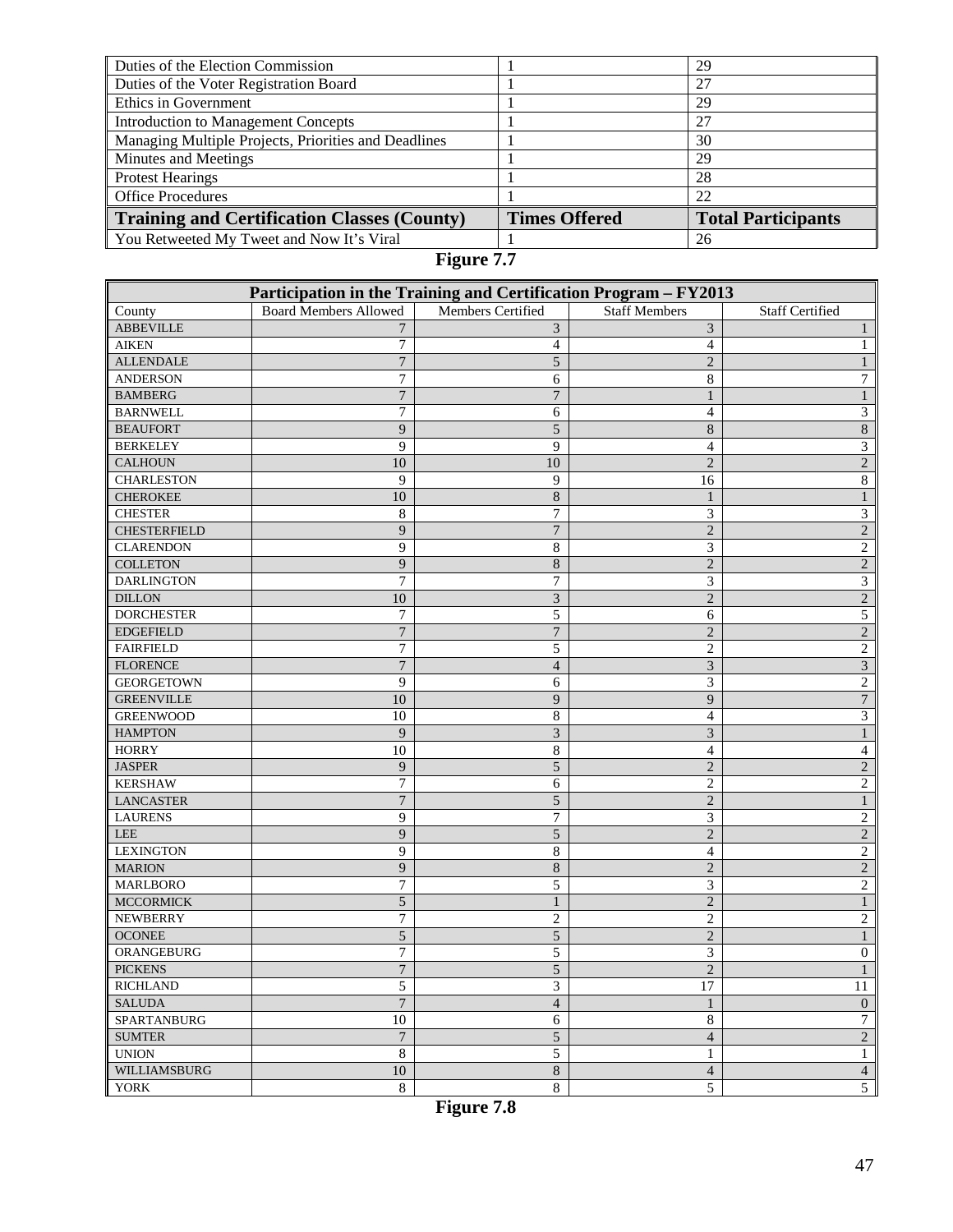#### **Training Workshops**

In addition to the training and certification program, staff in the Public Information and Training division coordinates training provided by the SEC to poll managers and election officials. These training workshops are scheduled upon request and are designed to supplement training received on the local level. Figure 7.9 shows classes held during FY2013 and the number of customers serviced.

| Training Classes and Workshops              | <b>Total Events</b> | <b>Total Participants</b> |
|---------------------------------------------|---------------------|---------------------------|
| County Election Official Workshops          |                     | 204                       |
| Photo ID Workshop                           |                     | 14                        |
| Directors Professional Development Sessions |                     |                           |
| Onsite municipal and poll manager training  |                     | 266                       |
| <b>TOTAL</b>                                |                     | 674                       |

#### **Figure 7.9**

#### **Poll Manager Training**

The SEC supports county election commissions with guidance and resources to help train poll managers as required by law. The 56-page Poll Managers Handbook was revised and redistributed in January 2013. The handbook is printed and distributed to county election commissions and is available for download from the agency website, scVOTES.org. The SEC provides training materials, including a PowerPoint presentation, to help county election commissions conduct in-person poll manager training. Upon request, SEC staff will assist county officials with conducting in-person training. The SEC also provides an online Poll Manager Training Program (see Learning Management System below).

#### **Learning Management System (LMS)**

The LMS is a Web-based e-learning training program administered by the SEC. The LMS can encompass an unlimited number of classes, all developed and maintained by SEC staff. While the system is not designed to totally replace in-person training, it adds great flexibility of access for trainees and helps administrators hold users accountable for results.

The agency provides information and guidance to county election commissions to promote use of the system and to make navigation of the system more user-friendly. The SEC provides a quick start guide for first-time users. Frequently asked questions and answers were forwarded to counties upon request. The agency continues to work to increase participation in the program.

With the changes that were implemented to the new Photo id law in South Carolina, the online system has been enhanced and updated to reflect the most current changes.

#### **Voter Registration and Election Management System (VREMS) Training**

In FY2013, the SEC continued offered training classes for the new statewide Voter Registration and Election Management System (VREMS).

#### **Agency Intranet**

ElectionNET features more than 500 users and more than 6,000 pages of content. Approximately 500 new pages of content were posted to the site in FY2013. The site remains an indispensable tool for distribution of information, training, and collaboration with county election officials.

#### **Telephone Messaging System**

The SEC continued use of the One Call Now telephone messaging system during the 2012 General Election. Agency staff and county election officials used the system to deliver numerous telephone messages to thousands of recipients. All messages were delivered within minutes. For example, a message can be delivered to all 2,112 polling places in the state in less than 30 minutes. SEC and county election officials use the service by dialing a 1-800-number, recording a message, and selecting a user group to which the message is to be delivered. Groups include county election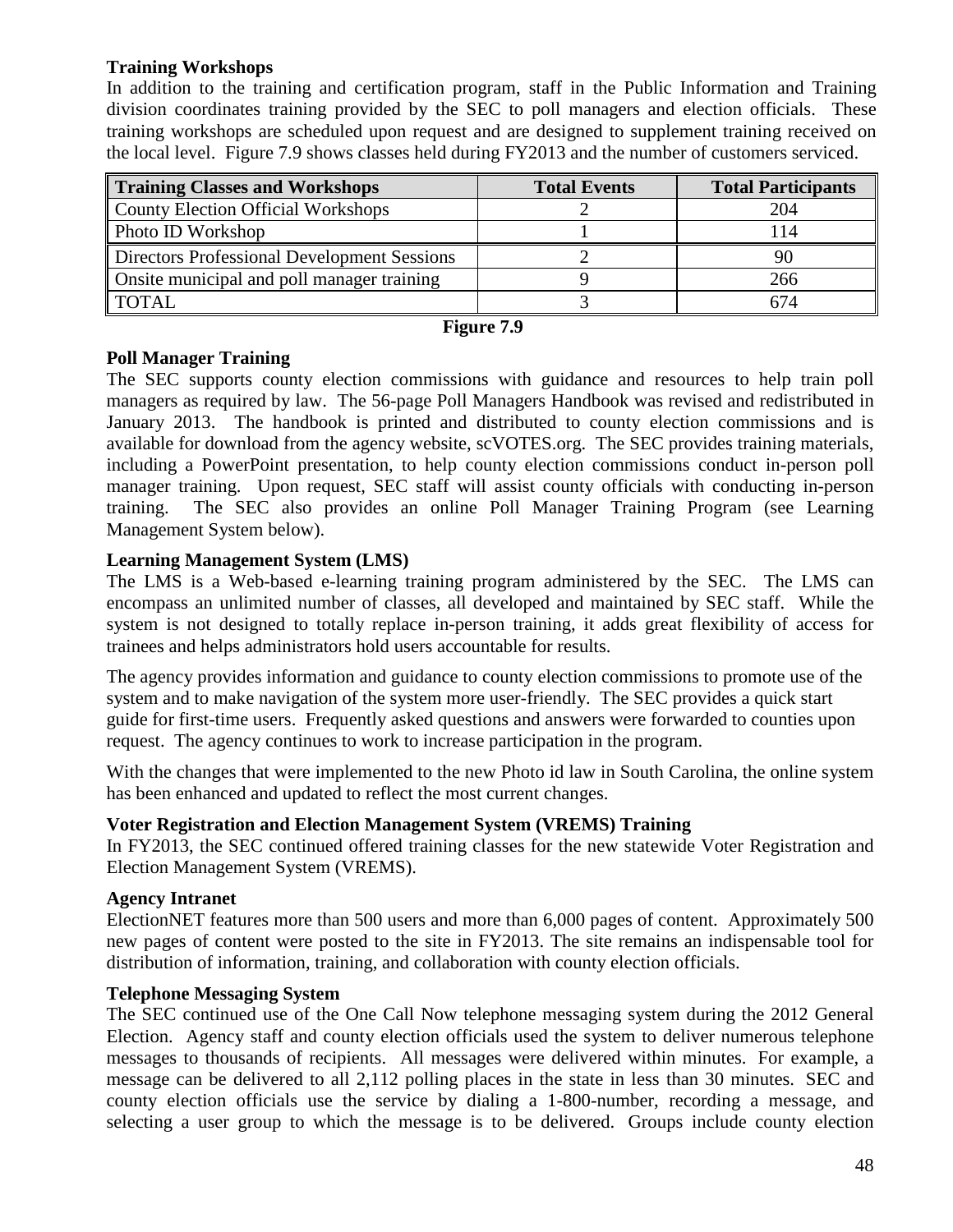commission and voter registration board members, county directors, voter registration and election staff, poll clerks, poll managers, voting machine technicians, and others. The system then calls each number stored in the phone bank and delivers the message to the selected group(s).The system is an indispensible tool for addressing election day emergencies and other time sensitive situations. Features of the system include:

- Delivers recorded messages
- Can be used to gather feedback and conduct surveys
- Pre-record messages can be delivered at a specific time. For instance, we may pre-record a message to call all clerks at 7:05 am and ask the clerk to press 1 if the precinct is open for voting.
- The online user dashboard has a graphical display so that you may immediately see a picture of your county with the results of your questions displayed by color coded precincts.
- System continues to call if the phone number was busy or went to voice mail.

# **Ballot Review and Approval**

Public Information and Training division (PITD) staff reviewed more than 1,000 ballot combinations to be used throughout the state in the 2012 General Election. Staff also reviewed additional ballots for various local and special elections held throughout the state in FY2013. Ballots were reviewed for accuracy and compliance with state law and the Agency's Ballot Standards Document.

# **III. Statewide Voting System**

# **Voting System Support**

The Voter Services Division (VSD) provided comprehensive voting system support for all 46 counties. Agency staff continually works on various initiatives to strengthen and expand that level of support. Each VSD staff member is assigned a region in the State and is familiar with the needs of the counties in their particular region. As the State has transitioned from older voting systems to a more technically advanced system, the level of technical skills required for VSD staff members has dramatically increased. SEC managers have, through hiring and position reclassification, transitioned the division's staff from one with more clerical-based skills to a staff with an advanced skill set. Providing this high-level service to county election commissions results in considerable cost savings compared to contracting with the system vendor.

#### **Election Definition**

To conduct any election using the state's voting system, a set of data must be created that includes precincts, offices, districts, and candidates. This data set and associated voting system settings and configurations are referred to as an "election definition."

During FY2013, VSD staff created more than 250 election definitions for elections held throughout the state. Each definition was reviewed by staff for quality assurance following strict election definition procedures. Staff creates definitions for all elections held in most counties. Seven counties created their own definitions for some elections.

All paper ballots and voting machine ballots produced from these definitions were reviewed by SEC staff for quality assurance and adherence to ballot standards. Staff delivered all election definitions at least five weeks prior to associated elections. The SEC provides election definition services at no cost to counties by leveraging in-house resources. If the voting system vendor had defined all elections in FY2013, it would have cost the State and counties approximately \$2 million.

#### **Master Database Maintenance**

Each county has a master database from which election definitions are created. The master database is a data set containing information defining how precincts, polling locations, voting equipment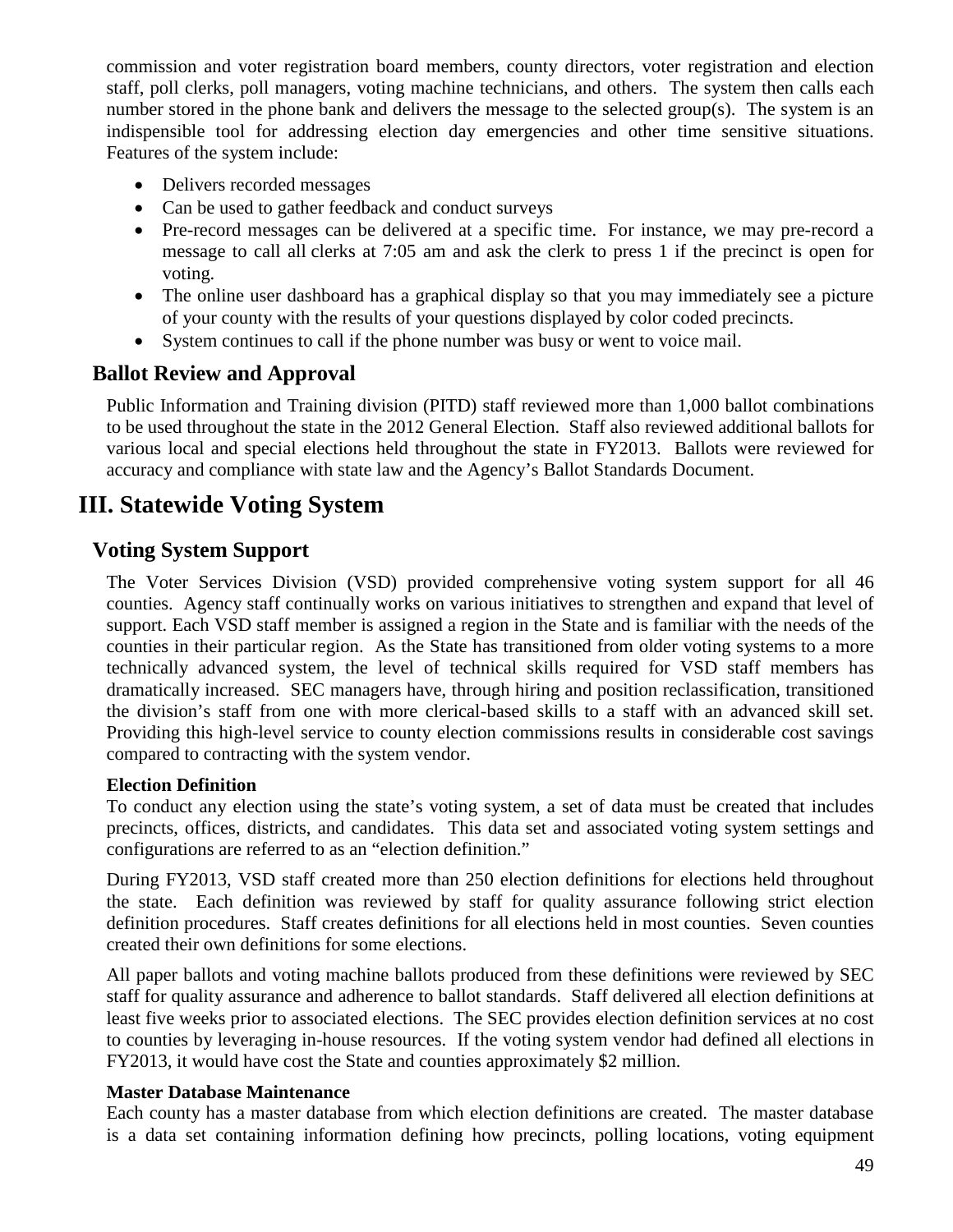identifiers, and office titles and districts are all related. Master Database maintenance is an ongoing effort to ensure that the SEC has an accurate database of all county data sets. This procedure helps streamline the election definition process and identify errors in databases well in advance of elections, saving critical time and resources needed in the weeks before an election.

#### **Voting System Documentation Updates**

The SEC regularly updates manuals associated with conducting elections using the statewide voting system: the Election Definition Guide (EDG) and the Election Preparation & Results Accumulation Guide (EPRAG), and the Ballot Standards Document (BSD)**.** The EDG is a manual developed by the SEC providing instructions on creating an election definition. The EPRAG is designed for use by county election officials to prepare voting system components after the database is delivered. The BSD sets standards for uniform appearance of ballots throughout the state. SEC staff worked to identify necessary changes and improvements and to edit and distribute updated versions of the guides.

#### **Voting Equipment Preparation & Election Day Support**

After election definitions are delivered, the SEC continues to provide first tier voting system support to all 46 counties. VSD staff provides assistance, when needed, in preparation of voting machines for elections, election day troubleshooting, and in retrieval and tabulation of election results. During the FY2013, SEC staff was called to assist county election officials in troubleshooting election preparation and results accumulation issues via phone and email. VSD staff provides one-on-one training upon request and are available daily to county officials for telephone/email support.

#### **Election Audits**

The 2012 General Election was the first statewide general election in which the SEC applied a statewide, pre-certification election audit. This auditing process was developed following the 2010 General Election and includes procedures and auditing software. Since 2011, the SEC has conducted audits of all state-level election results and provided auditing services for county and municipal election commissions conducting local elections. In FY2013, the SEC began the process of developing regulations to require county election commissions to conduct audits prior to certification of elections. The SEC continues developing the audit tool and related procedures to help county election officials and poll managers guard against mistakes and identify errors prior to certification of any election. These tools and procedures include:

- Pre-certification audit requirements for county election commissions
- Voting system auditing software
- Voting system auditing training class
- Asset management system to track all voting system inventory
- New and improved checklists for poll managers and county election officials
- Certification of county voting system technicians
- Updated training materials stressing the importance of key election procedures

Audit support was provided to the counties for the following local elections:

- Aiken Municipal
- Town of Winnsboro
- Florence County Council Special Election
- Florence County Democratic Primary
- Lake City Municipal
- Timmonsville Water Sewer
- Horry County Council (Primary, Runoff and General)
- City of Forest Acres
- Richland County School Board District 1
- Maysville Town Council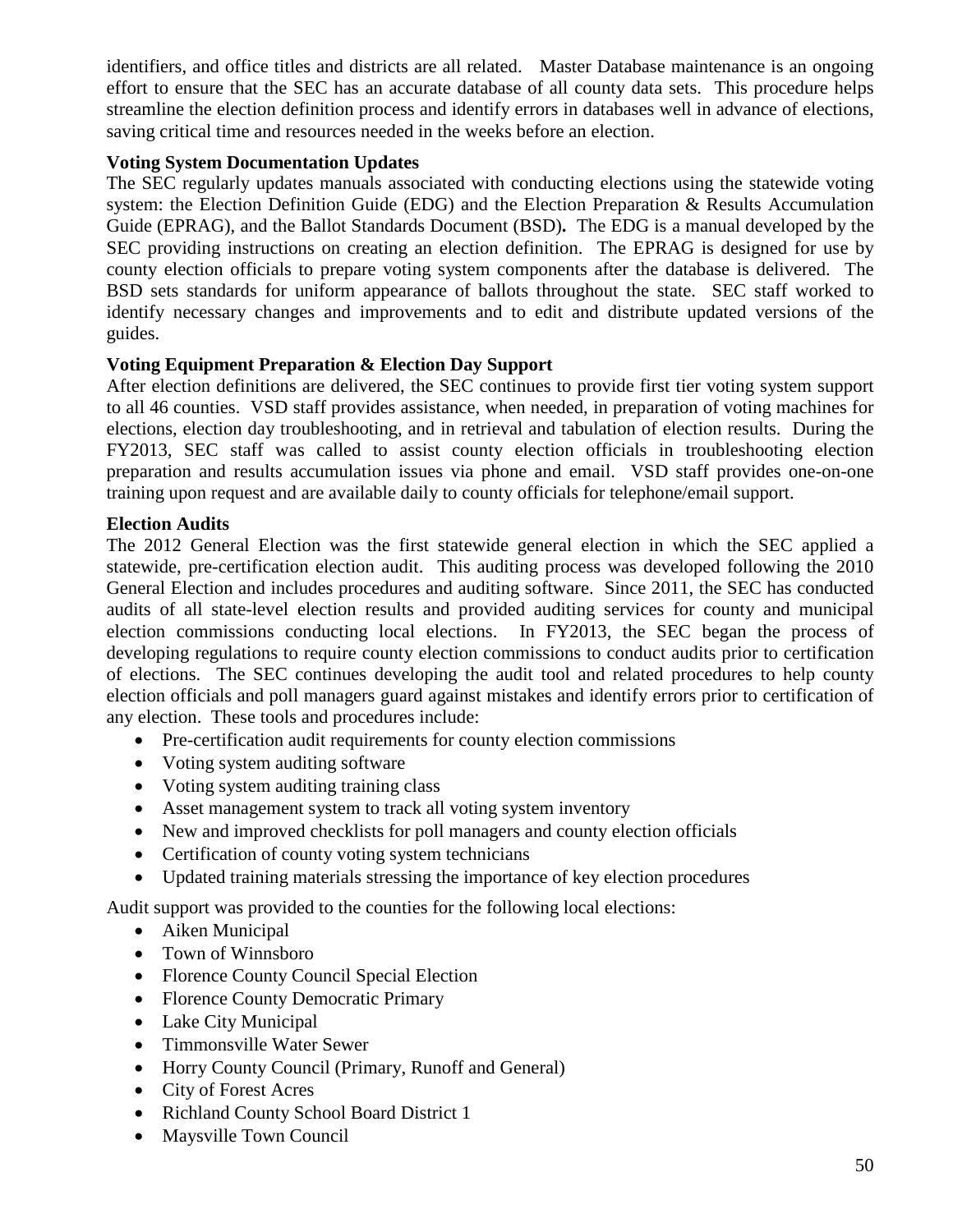# **Voting System Certification**

No voting systems were certified or decertified by the SEC in FY2013.

# **IV. Administration of Federal Election Requirements**

# **Help America Vote Act of 2002 (HAVA)**

South Carolina is currently HAVA compliant. FY2013 HAVA activities include:

- Training classes, workshops, and meetings were held to relay election information to county election officials, poll managers, and voters
- Continuation of voter education and outreach program
- Management of HAVA funds following federal requirements

# **Uniformed & Overseas Citizens Absentee Voting Act (UOCAVA)**

The SEC recognizes the importance of protecting the voting process for military and overseas voters and works to ensure these voters have a fair opportunity to vote in each election. Nationally, South Carolina is viewed as very friendly to military and overseas voters and receives high ranks from UOCAVA advocacy groups for the specific laws and policies that facilitate voting by this group.

#### **Electronic Voting Accessibility Tool (EVAT)**

In April 2012 the SEC was awarded \$1,744,410 in Defense Human Resources Activity (DHRA) grant funds to design, develop, and implement an on line absentee voting application. In September 2012, the SEC successfully implemented the Electronic Voting Accessibility Tool (EVAT). This new application was designed to allow UOCAVA voters the ability to access and return their ballot for elections containing federal offices, and receive confirmation that their ballot was received in a matter of minutes. The objective of this system is to increase the successful rate of returned ballots from our military and overseas voters while also reducing traditional mailing costs.

# **V. Agency Administration**

# **Accounts Payable**

#### **Poll Manager Reimbursement**

The primary cost of conducting any primary or election is poll manager pay. The SEC reimburses county election commissions for poll manager pay in all federal, state, and county elections. Figure 7.10 shows the number of poll managers and student poll managers paid in FY2013 for the 2012 Statewide General Election.

|                  | <b>Poll Manager Reimbursement - 2012 General Election</b> |        |                       |                |              |                   |               |                   |              |                   |
|------------------|-----------------------------------------------------------|--------|-----------------------|----------------|--------------|-------------------|---------------|-------------------|--------------|-------------------|
| <b>County</b>    | Poll                                                      |        | <b>Reimbursed for</b> | <b>Student</b> |              | <b>Reimbursed</b> |               | <b>Reimbursed</b> | <b>Total</b> |                   |
|                  | <b>Managers</b>                                           |        | (PM)                  | (PM)           |              | for Student       |               | for Additional    |              | <b>Reimbursed</b> |
|                  | (PM)                                                      |        |                       |                |              | (PM)              |               | <b>Training</b>   |              |                   |
| <b>Abbeville</b> | 60                                                        | κD     | 8,700.00              | 6              | $\mathbb S$  | 720.00            | \$            | 1,400.00          | \$           | 10,820.00         |
| Aiken            | 397                                                       | \$     | 52,860.00             | 119            | \$           | 13,920.00         | \$            | 7,500.00          | \$           | 74,280.00         |
| <b>Allendale</b> | 46                                                        |        | 6,600.00              |                | $\Phi$<br>ъĐ | 120.00            |               |                   | \$           | 6,720.00          |
| Anderson         | 434                                                       | \$     | 57,480.00             | 90             | \$           | 10,800.00         | \$            | 7,300.00          | \$           | 75,580.00         |
| <b>Bamberg</b>   | 61                                                        | κD     | 8,880.00              | 21             | <sup>S</sup> | 2,520.00          | <sup>\$</sup> | 1,300.00          | $\mathbb{S}$ | 12,700.00         |
| <b>Barnwell</b>  | 86                                                        | Φ<br>D | 11,760.00             | 5              | \$           | 600.00            | \$            | 1,500.00          | \$           | 13,860.00         |
| <b>Beaufort</b>  | 491                                                       | ιD     | 63,780.00             | 91             | \$           | 10,920.00         | \$            | 5,800.00          | \$           | 80,500.00         |
| <b>Berkelev</b>  | 461                                                       | \$     | 58,680.00             | 18             | \$           | 2,160.00          | \$            |                   | \$           | 60,840.00         |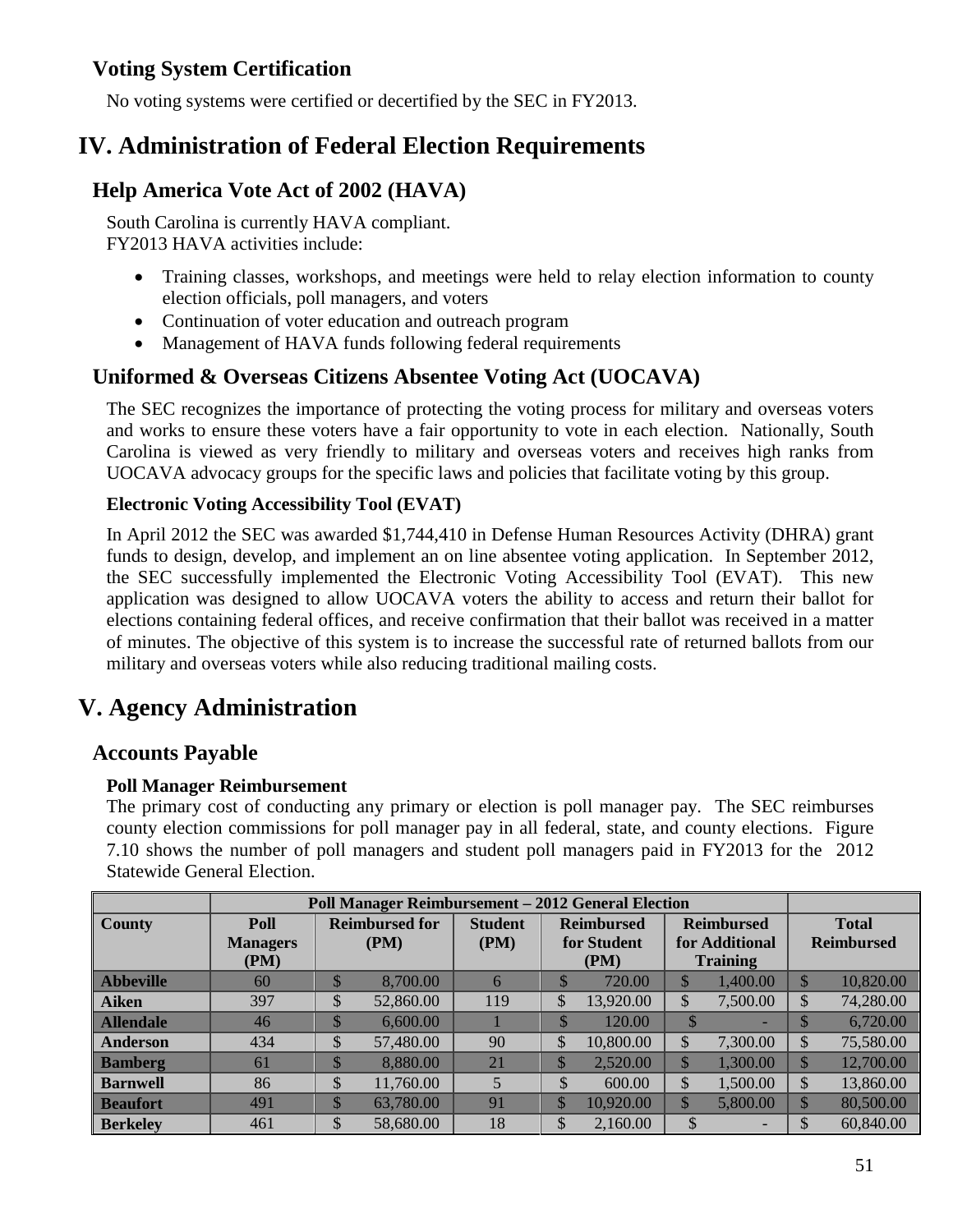|                     |                 | <b>Poll Manager Reimbursement - 2012 General Election</b> |                  |                                        |                                       |                                         |
|---------------------|-----------------|-----------------------------------------------------------|------------------|----------------------------------------|---------------------------------------|-----------------------------------------|
| <b>County</b>       | Poll            | <b>Reimbursed for</b>                                     | <b>Student</b>   | <b>Reimbursed</b>                      | <b>Reimbursed</b>                     | <b>Total</b>                            |
|                     | <b>Managers</b> | (PM)                                                      | (PM)             | for Student                            | for Additional                        | <b>Reimbursed</b>                       |
|                     | (PM)            |                                                           |                  | (PM)                                   | <b>Training</b>                       |                                         |
| <b>Calhoun</b>      | 64              | \$<br>8,340.00                                            | 3                | $\sqrt{\frac{1}{2}}$<br>360.00         | $\sqrt{\ }$<br>1,200.00               | \$<br>9,900.00                          |
| <b>Charleston</b>   | 1,224           | \$<br>152,850.00                                          | 215              | \$<br>25,740.00                        | \$<br>11,300.00                       | \$<br>189,890.00                        |
| <b>Cherokee</b>     | 182             | $\overline{\$}$<br>24,360.00                              | $\overline{4}$   | $\overline{\$}$<br>480.00              | \$<br>1,200.00                        | $\overline{\$}$<br>26,040.00            |
| <b>Chester</b>      | 87              | \$<br>12,540.00                                           | 3                | \$<br>360.00                           | \$<br>1,110.00                        | \$<br>14,010.00                         |
| <b>Chesterfield</b> | 119             | $\overline{\$}$<br>16,260.00                              | $\overline{0}$   | $\overline{\mathbb{S}}$                | $\overline{\$}$<br>2,500.00           | $\overline{\$}$<br>18,760.00            |
| <b>Clarendon</b>    | 106             | \$<br>15,000.00                                           | $\boldsymbol{0}$ | \$                                     | \$<br>2,200.00                        | \$<br>17,200.00                         |
| <b>Colleton</b>     | 141             | $\overline{\$}$<br>19,500.00                              | $\overline{4}$   | $\overline{\$}$<br>480.00              | $\overline{\$}$<br>3,200.00           | $\overline{\$}$<br>23,180.00            |
| <b>Darlington</b>   | 267             | \$<br>34,740.00                                           | 31               | \$<br>3,720.00                         | \$                                    | \$<br>38,460.00                         |
| <b>Dillon</b>       | 115             | $\overline{\$}$<br>15,060.00                              | 3                | \$<br>360.00                           | $\overline{\$}$                       | $\overline{\$}$<br>15,420.00            |
| <b>Dorchester</b>   | 355             | $\mathsf{\$}$<br>45,600.00                                | 18               | \$<br>2,160.00                         | \$<br>6,200.00                        | \$<br>53,960.00                         |
| <b>Edgefield</b>    | 83              | $\overline{\$}$<br>10,500.00                              | 8                | $\overline{\$}$<br>960.00              | $\overline{\$}$<br>900.00             | $\overline{\$}$<br>12,360.00            |
| <b>Fairfield</b>    | 89              | \$<br>12,780.00                                           | 10               | \$<br>1,200.00                         | \$<br>1,200.00                        | \$<br>15,180.00                         |
| <b>Florence</b>     | 445             | $\overline{\$}$<br>57,660.00                              | 29               | $\overline{\$}$<br>3,480.00            | $\overline{\$}$<br>300.00             | $\overline{\$}$<br>61,440.00            |
| Georgetown          | 251             | \$<br>32,940.00                                           | 6                | \$<br>720.00                           | \$                                    | \$<br>33,660.00                         |
| <b>Greenville</b>   | 1,048           | $\frac{1}{2}$<br>135,360.00                               | 180              | $\sqrt$<br>21,600.00                   | \$<br>15,100.00                       | $\sqrt$<br>172,060.00                   |
| <b>Greenwood</b>    | 294             | \$<br>38,580.00                                           | 18               | \$<br>2,160.00                         | \$<br>3,500.00                        | \$<br>44,240.00                         |
| <b>Hampton</b>      | 87              | $\overline{\$}$<br>11,640.00                              | $\overline{0}$   | $\overline{\$}$                        | $\overline{\mathbb{S}}$<br>1,700.00   | $\overline{\$}$<br>13,340.00            |
| <b>Horry</b>        | 656             | \$<br>86,520.00                                           | $\overline{7}$   | \$<br>840.00                           | \$                                    | \$<br>87,360.00                         |
| <b>Jasper</b>       | 96              | $\overline{\$}$<br>13,140.00                              | 19               | $\overline{\$}$<br>2,280.00            | $\frac{1}{2}$<br>1,400.00             | $\overline{\$}$<br>16,820.00            |
| <b>Kershaw</b>      | 201             | \$<br>26,940.00                                           | 10               | \$<br>1,200.00                         | \$<br>3,400.00                        | \$<br>31,540.00                         |
| <b>Lancaster</b>    | 146             | $\overline{\$}$<br>19,200.00                              | 5                | $\overline{\$}$<br>600.00              | $\sqrt$                               | $\sqrt$<br>19,800.00                    |
| <b>Laurens</b>      | 188             | \$<br>25,140.00                                           | 20               | \$<br>2,400.00                         | \$<br>3,200.00                        | \$<br>30,740.00                         |
| Lee                 | 83              | $\overline{\$}$<br>12,060.00                              | $\overline{4}$   | $\sqrt$<br>480.00                      | \$<br>2,200.00                        | $\frac{1}{2}$<br>14,740.00              |
| Lexington           | 663             | \$<br>85,560.00                                           | 33               | \$<br>3,900.00                         | \$<br>2,400.00                        | \$<br>91,860.00                         |
| <b>McCormick</b>    | 42              | $\overline{\$}$<br>6,300.00                               | $\overline{0}$   | $\overline{\$}$                        | \$                                    | $\overline{\$}$<br>6,300.00             |
| <b>Marion</b>       | 116             | \$<br>15,120.00                                           | 14               | \$<br>1,680.00                         | $\boldsymbol{\mathsf{S}}$<br>1,700.00 | \$<br>18,500.00                         |
| <b>Marlboro</b>     | 108             | $\overline{\$}$<br>12,960.00                              | $\overline{0}$   | $\overline{\$}$                        | $\overline{\mathbb{S}}$               | $\overline{\$}$<br>12,960.00            |
| <b>Newberry</b>     | 111             | \$<br>15,720.00                                           | 5                | \$<br>600.00                           | \$<br>2,900.00                        | \$<br>19,220.00                         |
| <b>Oconee</b>       | 162             | $\frac{1}{2}$<br>22,080.00                                | $\overline{3}$   | \$<br>360.00                           | \$<br>3,100.00                        | $\sqrt$<br>25,540.00                    |
| Orangeburg          | 310             | \$<br>40,440.00                                           | $\boldsymbol{0}$ | \$                                     | \$<br>5,400.00                        | \$<br>45,840.00                         |
| <b>Pickens</b>      | 362             | $\boldsymbol{\mathcal{S}}$<br>47,610.00                   | 9                | $\boldsymbol{\mathcal{E}}$<br>1,020.00 | $\frac{1}{2}$<br>5,000.00             | $\boldsymbol{\mathcal{S}}$<br>53,630.00 |
| <b>Richland</b>     | 777             | \$<br>101,100.00                                          | 13               | \$<br>1,560.00                         | \$<br>12,400.00                       | \$<br>115,060.00                        |
| <b>Saluda</b>       | 66              | $\overline{\$}$<br>9,780.00                               | $\overline{2}$   | $\overline{\$}$<br>240.00              | \$<br>1,800.00                        | $\frac{1}{2}$<br>11,820.00              |
| <b>Spartanburg</b>  | 532             | \$<br>70,500.00                                           | 64               | \$<br>7,680.00                         | \$<br>600.00                          | \$<br>78,780.00                         |
| <b>Sumter</b>       | 418             | $\overline{\$}$<br>54,300.00                              | 17               | \$<br>2,040.00                         | \$<br>5,800.00                        | \$<br>62,140.00                         |
| <b>Union</b>        | 113             | \$<br>15,720.00                                           | $\overline{4}$   | \$<br>480.00                           | \$<br>2,000.00                        | \$<br>18,200.00                         |
| <b>Williamsburg</b> | 138             | $\boldsymbol{\mathsf{S}}$<br>19,020.00                    | 3                | $\boldsymbol{\mathsf{S}}$<br>360.00    | \$                                    | \$<br>19,380.00                         |
| <b>York</b>         | 778             | \$<br>99,480.00                                           | 132              | \$<br>15,840.00                        | $\mathbb{S}$<br>7,500.00              | \$<br>122,820.00                        |
| <b>Total</b>        | 13,059          | \$1,711,140.00                                            | 1,247            | \$149,100.00                           | \$137,210.00                          | \$1,997,450.00                          |

**Figure 7.10**

# **Election Protest & Appeal Hearings**

The State Board of Canvassers (SBC) hears appeals of county-level protests heard first by county election commissions and hears protests for state-level offices filed directly with the SEC. The SBC heard three protests and five appeals after the 2012 General Election. Figure 7.11 shows details and outcomes of these protests and appeals.